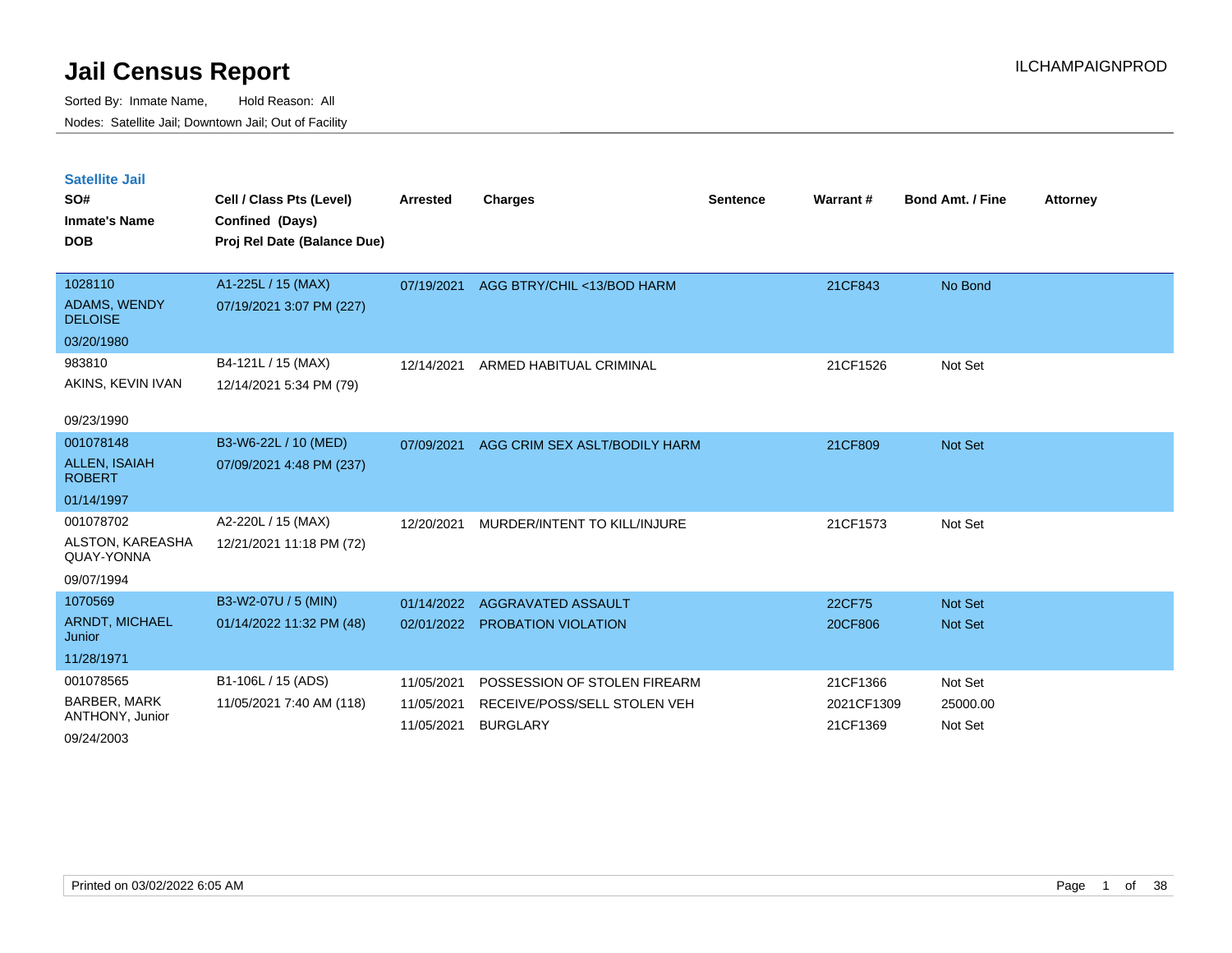| SO#<br><b>Inmate's Name</b><br><b>DOB</b>                                | Cell / Class Pts (Level)<br>Confined (Days)<br>Proj Rel Date (Balance Due) | <b>Arrested</b>                                      | <b>Charges</b>                                                                                                                                                                                                                                             | <b>Sentence</b> | Warrant#                                                                            | <b>Bond Amt. / Fine</b>                                                       | <b>Attorney</b> |
|--------------------------------------------------------------------------|----------------------------------------------------------------------------|------------------------------------------------------|------------------------------------------------------------------------------------------------------------------------------------------------------------------------------------------------------------------------------------------------------------|-----------------|-------------------------------------------------------------------------------------|-------------------------------------------------------------------------------|-----------------|
| 518851<br><b>BARKER, ALEXANDER</b><br><b>MASSIE</b><br>09/24/1986        | B1-105U / 10 (MED)<br>01/11/2022 2:37 PM (51)                              | 01/11/2022<br>01/11/2022<br>01/11/2022<br>01/11/2022 | FELON POSS/USE WEAPON/FIREARM<br>01/11/2022 POSS AMT CON SUB EXCEPT(A)/(D)<br>01/11/2022 BAD CHK/OBTAIN CON PROP/>150<br>BAD CHK/OBTAIN CON PROP/>150<br>01/11/2022 METH DELIVERY/15<100 GRAMS<br>DRIVING ON REVOKED LICENSE<br>OBSTRUCTING IDENTIFICATION | 20y (DOC)       | 20CF361<br>2020CF863<br>20CF192<br>19CF1686<br>20CF1383<br>2020TR16539<br>2020CM222 | 15000.00<br>15000.00<br>15000.00<br>15000.00<br>No Bond<br>1500.00<br>1500.00 |                 |
| 001078891<br>BARR, JOHN D<br>01/25/1995                                  | A3-111L / 10 (MED)<br>02/28/2022 6:38 PM (3)                               | 02/28/2022                                           | <b>AGGRAVATED BATTERY</b><br>02/28/2022 WARRANT OUT OF COUNTY                                                                                                                                                                                              |                 | 22CF242<br>21-725                                                                   | Not Set<br>5000.00                                                            |                 |
| 1073281<br><b>BASLER, MONET</b><br><b>MARISA</b><br>08/17/1994<br>969121 | A1-227L / 5 (MIN)<br>11/15/2021 11:08 PM (108)<br>A4-206L / 15 (MAX)       | 11/15/2021<br>11/25/2021                             | DOM BTRY/CONTACT/1-2 PRECONV<br><b>CRIM TRESPASS TO RESIDENCE</b>                                                                                                                                                                                          |                 | 2021CF206<br>21CF1444                                                               | 5000.00<br>Not Set                                                            |                 |
| BECKLEY, ANTHONY<br><b>PATRICK</b><br>06/30/1989                         | 11/25/2021 7:16 PM (98)                                                    |                                                      |                                                                                                                                                                                                                                                            |                 |                                                                                     |                                                                               |                 |
| 33993<br><b>BOOKER, STEPHON</b><br><b>MONTELL</b><br>06/11/1971          | A3-114L / 10 (MED)<br>06/14/2021 7:42 PM (262)                             | 06/14/2021<br>06/14/2021<br>06/14/2021               | AGGRAVATED DOMESTIC BATTERY<br>POSSESSING A CONTROLLED SUBSTANC<br><b>PAROLE REVOCATION</b>                                                                                                                                                                |                 | 21CF688<br>21CF657<br>CH2103612                                                     | Not Set<br>Not Set<br>No Bond                                                 |                 |
| 517915<br>BOXLEY, CHARLES<br>OMAR<br>01/10/1985                          | B3-W1-01U / 5 (MIN)<br>08/03/2021 2:18 PM (212)                            | 08/03/2021<br>08/03/2021<br>08/03/2021               | <b>BURGLARY</b><br><b>BURGLARY</b><br>FORGERY/ISSUE/DELIVER DOCUMENT                                                                                                                                                                                       |                 | 21CF289<br>21CF679                                                                  | 20000.00<br>20000.00<br>No Bond                                               |                 |
| 923208<br><b>BREADY, ANDREW</b><br><b>NICHOLAS</b><br>06/08/1988         | B3-W3-12L / 10 (MED)<br>01/22/2022 7:43 PM (40)                            | 01/22/2022                                           | <b>CRIM TRES TO RES/PERS PRESENT</b>                                                                                                                                                                                                                       |                 | 22CF92                                                                              | <b>Not Set</b>                                                                |                 |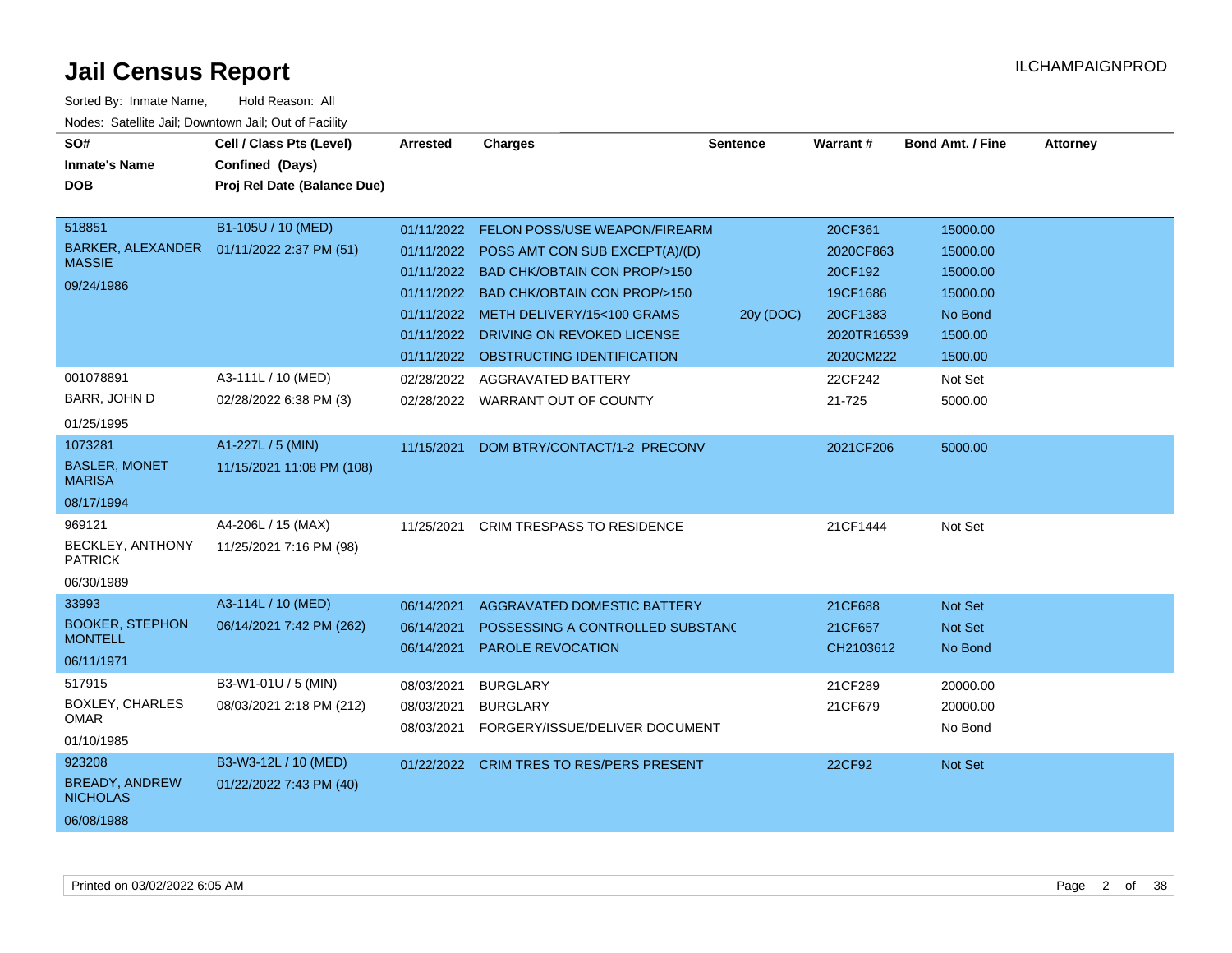| SO#<br><b>Inmate's Name</b><br><b>DOB</b> | Cell / Class Pts (Level)<br>Confined (Days)<br>Proj Rel Date (Balance Due) | <b>Arrested</b>   | <b>Charges</b>                              | <b>Sentence</b> | <b>Warrant#</b> | <b>Bond Amt. / Fine</b> | <b>Attorney</b> |
|-------------------------------------------|----------------------------------------------------------------------------|-------------------|---------------------------------------------|-----------------|-----------------|-------------------------|-----------------|
|                                           |                                                                            |                   |                                             |                 |                 |                         |                 |
| 001078880                                 | A3-211U / 15 (ADS)                                                         |                   | 02/25/2022 AGG DISCHARGE FIREARM/BLDG/SCH   |                 | 22600096201     | No Bond                 |                 |
| <b>BROACH, CAREU</b>                      | 02/25/2022 3:58 PM (6)                                                     | 02/25/2022        | ARMED VIOLENCE/CATEGORY I                   |                 | 22CF237         | Not Set                 |                 |
|                                           |                                                                            | 02/25/2022        | <b>PAROLE REVOCATION</b>                    |                 | HN-2200660      | No Bond                 |                 |
| 02/27/2003                                |                                                                            |                   |                                             |                 |                 |                         |                 |
| 61675                                     | B1-202L / 10 (MED)                                                         |                   | 02/10/2022 AGG DISCHARGE FIREARM/OCC BLDG   |                 | 20CF374         | 100000.00               |                 |
| BROWN, ANTONIO<br><b>BURNETT</b>          | 02/10/2022 3:28 PM (21)                                                    |                   |                                             |                 |                 |                         |                 |
| 03/04/1983                                |                                                                            |                   |                                             |                 |                 |                         |                 |
| 1018137                                   | A2-222U / 5 (ADS)                                                          |                   | 02/23/2022 POSSESSING A CONTROLLED SUBSTANC |                 | 20 CF 1009      | No Bond                 |                 |
| <b>BROWN, ASHLEY</b><br><b>SHAUNTRELL</b> | 02/23/2022 3:25 PM (8)                                                     |                   |                                             |                 |                 |                         |                 |
| 09/08/1993                                | 3/24/2022 (0.00)                                                           |                   |                                             |                 |                 |                         |                 |
| 001078008                                 | A4-207U / 15 (ADS)                                                         | 02/15/2022        | AGG BATTERY/DISCHARGE FIREARM               |                 | 21CF1090        | 500000.00               |                 |
| BROWN, CODY<br><b>RUSSELL</b>             | 02/15/2022 9:17 AM (16)                                                    |                   |                                             |                 |                 |                         |                 |
| 02/15/2004                                |                                                                            |                   |                                             |                 |                 |                         |                 |
| 51247                                     | B1-202U / 10 (MED)                                                         | 04/15/2021        | FELON POSS/USE WEAPON/FIREARM               |                 | 21CF411         | Not Set                 |                 |
| <b>BROWN, DANTE</b><br><b>MAURICE</b>     | 04/15/2021 6:24 PM (322)                                                   |                   |                                             |                 |                 |                         |                 |
| 04/19/1979                                |                                                                            |                   |                                             |                 |                 |                         |                 |
| 990921                                    | B4-122L / 15 (MAX)                                                         | 01/20/2022        | MFG/DEL 1<15 GR COCAINE/ANLG                |                 | 19CF369         | 25000.00                |                 |
| <b>BROWN, QUINTIN</b><br><b>MARSHAUN</b>  | 01/20/2022 7:19 PM (42)                                                    |                   | 01/20/2022 ARMED HABITUAL CRIMINAL          |                 | 21CF935         | 750000.00               |                 |
| 09/26/1991                                |                                                                            |                   |                                             |                 |                 |                         |                 |
| 29957                                     | B4-222L / 15 (MAX)                                                         | 11/13/2021        | FELON POSS/USE WEAPON/FIREARM               |                 | 21CF1390        | Not Set                 |                 |
| <b>BROWN, RODNEY</b><br><b>LOUIS</b>      | 11/13/2021 8:57 PM (110)                                                   | 11/13/2021        | AGG CRIM SX AB/>5 YR OLDER VIC              |                 | 2019CF0718      | 250000.00               |                 |
| 01/07/1968                                |                                                                            |                   |                                             |                 |                 |                         |                 |
| 981645                                    | B4-224L / 15 (MAX)                                                         | 01/27/2022 MURDER |                                             |                 | 22CF114         | 1000000.00              |                 |
| BRUMFIELD,<br>JONATHAN EZEKEIL            | 01/27/2022 8:15 PM (35)                                                    |                   |                                             |                 |                 |                         |                 |
| 08/03/1989                                |                                                                            |                   |                                             |                 |                 |                         |                 |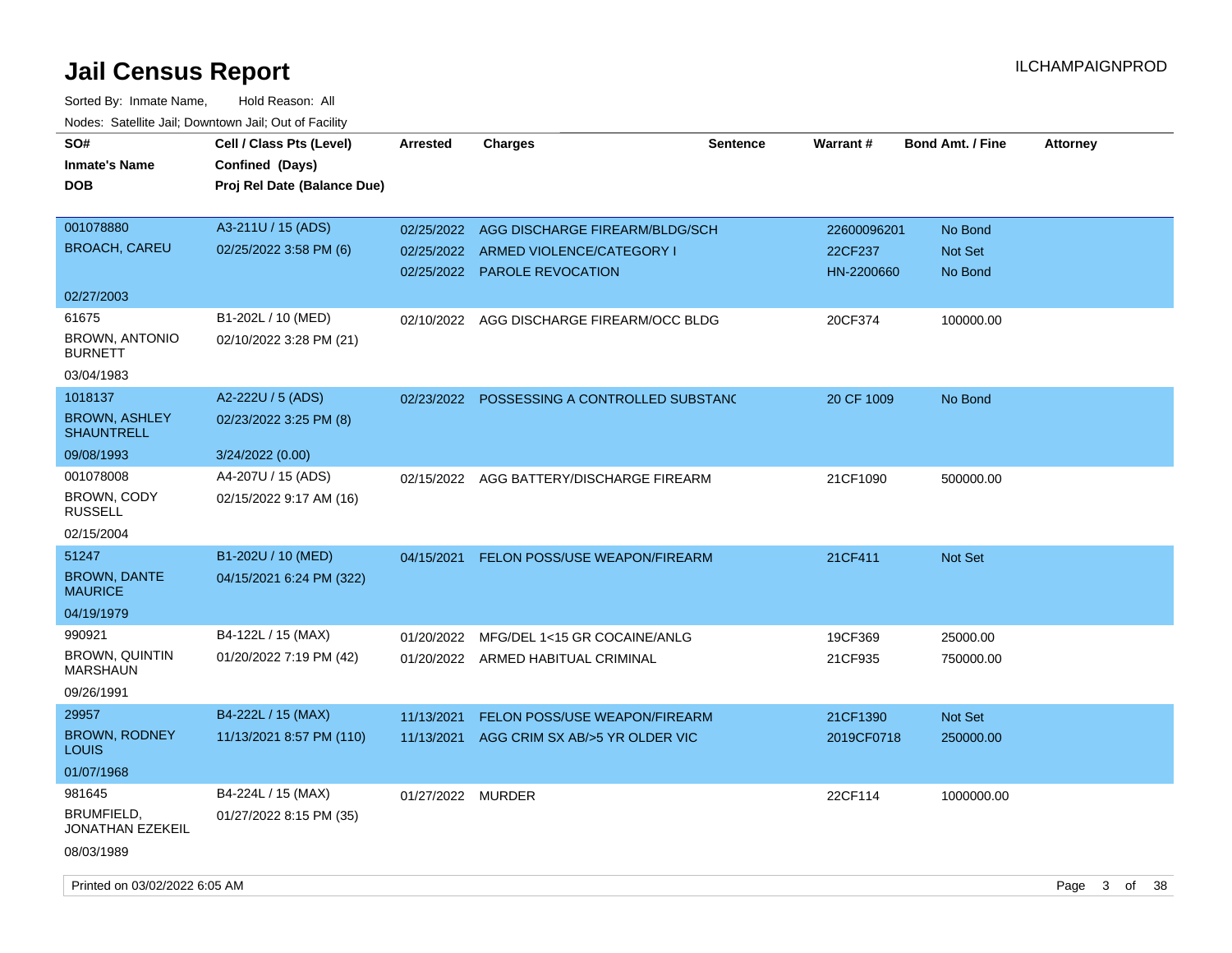| Nodes. Satellite Jali, Downtown Jali, Out of Facility |                                             |                 |                                        |                 |              |                         |                 |
|-------------------------------------------------------|---------------------------------------------|-----------------|----------------------------------------|-----------------|--------------|-------------------------|-----------------|
| SO#                                                   | Cell / Class Pts (Level)                    | <b>Arrested</b> | <b>Charges</b>                         | <b>Sentence</b> | Warrant#     | <b>Bond Amt. / Fine</b> | <b>Attorney</b> |
| Inmate's Name                                         | Confined (Days)                             |                 |                                        |                 |              |                         |                 |
| DOB                                                   | Proj Rel Date (Balance Due)                 |                 |                                        |                 |              |                         |                 |
| 001078739                                             | A2-122L / 5 (ADS)                           |                 | 01/05/2022 CRIMINAL TRESPASS BUILDING  |                 | 2020CM392    | 1000.00                 |                 |
| BRYANT, JUDITH ANN                                    | 01/05/2022 6:36 PM (57)                     |                 |                                        |                 |              |                         |                 |
|                                                       |                                             |                 |                                        |                 |              |                         |                 |
| 10/22/1957                                            |                                             |                 |                                        |                 |              |                         |                 |
| 001078166                                             | A2-222L / 15 (ADS)                          | 02/21/2022      | <b>RESIDENTIAL BURGLARY</b>            |                 | 22CF204      | Not Set                 |                 |
| <b>BURDEN, DESIRAY</b><br>LASHAY                      | 02/21/2022 2:13 AM (10)                     |                 |                                        |                 |              |                         |                 |
| 12/30/2002                                            |                                             |                 |                                        |                 |              |                         |                 |
| 1047579                                               | A2-223U / 10 (ADS)                          | 02/24/2022      | ARMED ROBBERY/NO FIREARM               |                 | 22CF232      | <b>Not Set</b>          |                 |
| <b>BUTLER, TAMYRA</b>                                 | 02/24/2022 5:40 AM (7)                      |                 |                                        |                 |              |                         |                 |
| <b>COSHAWN</b>                                        |                                             |                 |                                        |                 |              |                         |                 |
| 07/06/1988                                            |                                             |                 |                                        |                 |              |                         |                 |
| 001077954                                             | B3-W7-28L / 10 (MED)                        | 12/21/2021      | <b>RESIDENTIAL BURGLARY</b>            |                 | 21CF1570     | Not Set                 |                 |
|                                                       | CALKINS, STEVEN RAY 12/21/2021 6:35 AM (72) |                 |                                        |                 |              |                         |                 |
|                                                       |                                             |                 |                                        |                 |              |                         |                 |
| 01/01/1992                                            |                                             |                 |                                        |                 |              |                         |                 |
| 39474                                                 | B1-101U / 10 (ADS)                          | 07/06/2021      | MFG/DEL 15<100 GR HEROIN/ANLG          |                 | 21CF792      | <b>Not Set</b>          |                 |
| <b>CAMPBELL, AARON</b><br>JACOB                       | 07/06/2021 11:56 PM (240)                   |                 |                                        |                 |              |                         |                 |
| 07/18/1974                                            |                                             |                 |                                        |                 |              |                         |                 |
| 1060436                                               | B1-106U / 10 (MED)                          | 01/06/2022      | AGGRAVATED UNLAWFUL RESTRAINT          |                 | 22CF29       | Not Set                 |                 |
| CARTER, DERESHEO                                      | 01/06/2022 8:43 PM (56)                     |                 | 01/06/2022 FELON ESCAPE/PEACE OFFICER  |                 | 22CF28       | Not Set                 |                 |
| DEWAYNE                                               |                                             |                 |                                        |                 |              |                         |                 |
| 09/10/1991                                            |                                             |                 |                                        |                 |              |                         |                 |
| 001077353                                             | B1-104U / 15 (MAX)                          | 02/12/2022      | FELON POSS/USE WEAPON/FIREARM          |                 | 22CF173      | No Bond                 |                 |
| <b>CARTER, JAMES</b><br>IVORY                         | 02/13/2022 1:19 AM (18)                     |                 | 02/12/2022 ALCOHOL SALES - MINOR 19-20 |                 | 2020OV127    | 1000.00                 |                 |
| 08/12/2000                                            |                                             |                 |                                        |                 |              |                         |                 |
| 958898                                                | A3-116L / 15 (ADS)                          | 02/08/2022      | AGGRAVATED DOMESTIC BATTERY            |                 | 2021 CF 1409 | Not Set                 |                 |
| <b>CHAMBERS, GARY</b><br>DANTE                        | 02/08/2022 2:27 PM (23)                     |                 |                                        |                 |              |                         |                 |
| 05/24/1973                                            | 3/2/2022 (0.00)                             |                 |                                        |                 |              |                         |                 |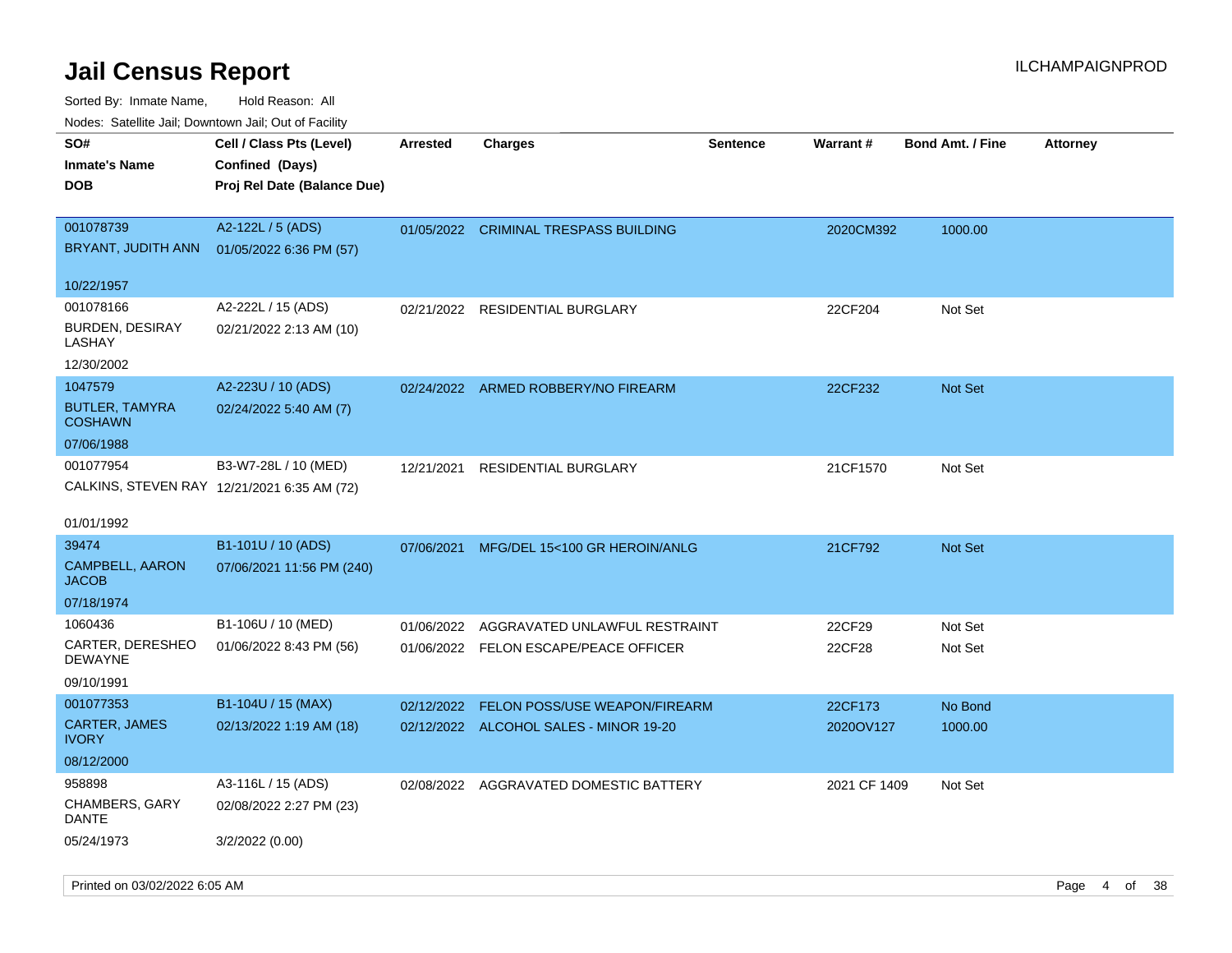| rouco. Calcinic Jan, Downtown Jan, Out of Facility |                                              |                 |                                          |                 |            |                         |                 |
|----------------------------------------------------|----------------------------------------------|-----------------|------------------------------------------|-----------------|------------|-------------------------|-----------------|
| SO#<br>Inmate's Name                               | Cell / Class Pts (Level)<br>Confined (Days)  | <b>Arrested</b> | <b>Charges</b>                           | <b>Sentence</b> | Warrant#   | <b>Bond Amt. / Fine</b> | <b>Attorney</b> |
| <b>DOB</b>                                         | Proj Rel Date (Balance Due)                  |                 |                                          |                 |            |                         |                 |
| 1029088                                            | B1-201U / 10 (MED)                           | 12/21/2021      | <b>FELON POSS/USE FIREARM PRIOR</b>      |                 | 21CF1338   | 250000.00               |                 |
| <b>CHAPPLE, MALIK</b><br><b>BIANCO</b>             | 12/22/2021 10:02 AM (71)                     |                 |                                          |                 |            |                         |                 |
| 10/25/1994                                         |                                              |                 |                                          |                 |            |                         |                 |
| 001078812                                          | B1-206U / 15 (MAX)                           |                 | 02/01/2022 ARMED ROBBERY/ARMED W/FIREARM |                 | 22CF145    | Not Set                 |                 |
| COBB, SINTRAE<br>SANCHEZ                           | 02/01/2022 8:33 PM (30)                      |                 |                                          |                 |            |                         |                 |
| 07/05/2002                                         |                                              |                 |                                          |                 |            |                         |                 |
| 001077485                                          | A1-227U / 15 (MAX)                           | 12/21/2021      | MURDER/INTENT TO KILL/INJURE             |                 | 2021CF1282 | 1000000.00              |                 |
| <b>COLBERT, ARIEANA</b><br><b>FELICIA</b>          | 12/21/2021 2:08 PM (72)                      |                 |                                          |                 |            |                         |                 |
| 12/13/2000                                         |                                              |                 |                                          |                 |            |                         |                 |
| 34805                                              | B4-227U / 15 (MAX)                           | 10/01/2021      | DOMESTIC BATTERY                         |                 | 21CF1183   | Not Set                 |                 |
|                                                    | CONERLY, KIN JOSEPH 10/01/2021 1:53 AM (153) | 10/01/2021      | ARMED HABITUAL CRIMINAL                  |                 | 21CF1184   | Not Set                 |                 |
| 11/16/1971                                         |                                              | 10/06/2021      | POSS STOLEN VEHICLE > \$25,000           |                 | 19CF1786   | Not Set                 |                 |
| 1074319                                            | B1-104L / 15 (MAX)                           | 10/12/2021      | AGGRAVATED CRUELTY TO ANIMALS            |                 | 21CF1238   | <b>Not Set</b>          |                 |
| <b>CRAIG, DAVUCCI</b><br><b>DAVION</b>             | 10/12/2021 11:36 AM (142)                    | 10/14/2021      | <b>MURDER</b>                            |                 | 21CF1239   | <b>Not Set</b>          |                 |
| 08/02/2001                                         |                                              |                 |                                          |                 |            |                         |                 |
| 001078832                                          | B1-201L / 10 (MED)                           |                 | 02/10/2022 FELON POSS/USE WEAPON/FIREARM | 3y(DOC)         | 21CF350    | No Bond                 |                 |
| CRAWFORD,<br>LAMARKUS LAVELL                       | 02/10/2022 2:32 PM (21)                      |                 |                                          |                 |            |                         |                 |
| 07/04/1989                                         |                                              |                 |                                          |                 |            |                         |                 |
| 001077549                                          | B2-T3-10L / 10 (SPH)                         | 12/22/2020      | PRED CRIM SEX ASLT/VICTIM <13            |                 | 2020CF1469 | <b>Not Set</b>          |                 |
| CRISTOBAL-MATEO,<br>CRISTOBAL                      | 12/22/2020 1:17 PM (436)                     |                 |                                          |                 |            |                         |                 |
| 12/02/1988                                         |                                              |                 |                                          |                 |            |                         |                 |
| 25022                                              | B3-W2-05U / 10 (ADS)                         |                 | 02/17/2022 AGG DUI/2/PASS<16             |                 | 2021CF560  | No Bond                 |                 |
| CRUMP, ROBERT<br>ANTHONY                           | 02/17/2022 11:48 AM (14)                     |                 |                                          |                 |            |                         |                 |
| 02/06/1966                                         | 3/3/2022 (0.00)                              |                 |                                          |                 |            |                         |                 |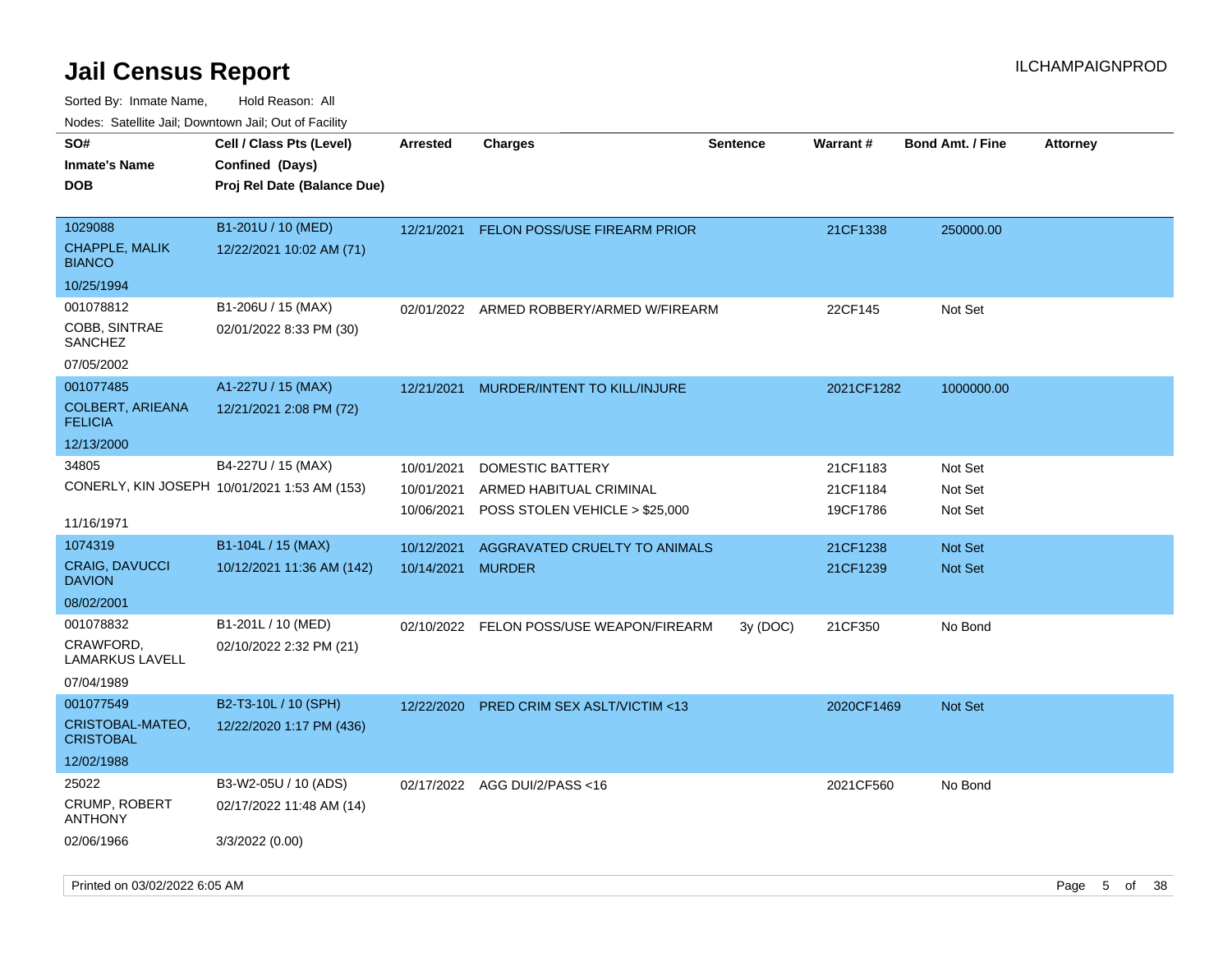Sorted By: Inmate Name, Hold Reason: All Nodes: Satellite Jail; Downtown Jail; Out of Facility

| SO#<br><b>Inmate's Name</b><br><b>DOB</b> | Cell / Class Pts (Level)<br>Confined (Days)<br>Proj Rel Date (Balance Due) | <b>Arrested</b> | <b>Charges</b>                        | Sentence  | Warrant#   | <b>Bond Amt. / Fine</b> | <b>Attorney</b> |
|-------------------------------------------|----------------------------------------------------------------------------|-----------------|---------------------------------------|-----------|------------|-------------------------|-----------------|
|                                           |                                                                            |                 |                                       |           |            |                         |                 |
| 988538                                    | B3-W7-27U / 10 (MED)                                                       | 12/21/2021      | <b>AGGRAVATED DOMESTIC BATTERY</b>    |           | 21CF1564   | Not Set                 |                 |
| DAVIDSON, HARLEY<br><b>KYLE SCOTT</b>     | 12/21/2021 5:45 AM (72)                                                    |                 |                                       |           |            |                         |                 |
| 08/05/1990                                | 4/18/2022 (0.00)                                                           |                 |                                       |           |            |                         |                 |
| 1023587                                   | A4-105U / 15 (MAX)                                                         | 09/24/2021      | MFG/DEL CANNABIS/2.5-10 GRAMS         |           | 21CF1155   | Not Set                 |                 |
| DAVIS, MARTIN<br><b>DENNIS</b>            | 09/24/2021 9:38 PM (160)                                                   | 09/24/2021      | ARMED HABITUAL CRIMINAL               |           | 2021-CF681 | 500000.00               |                 |
| 12/02/1994                                |                                                                            |                 |                                       |           |            |                         |                 |
| 001078538                                 | A4-107L / 10 (MED)                                                         | 10/26/2021      | CRIM SEX ASSAULT/FORCE                |           | 21CF1301   | Not Set                 |                 |
| DAWKINS, LEN                              | 10/26/2021 8:18 PM (128)                                                   |                 |                                       |           |            |                         |                 |
| 03/23/1987                                |                                                                            |                 |                                       |           |            |                         |                 |
| 56972                                     | B3-W8-32L / 10 (MED)                                                       | 08/30/2021      | POSS STOLEN VEHICLE > \$25,000        |           | 21CF1044   | Not Set                 |                 |
| DAY, DANIEL JOSEPH                        | 08/30/2021 3:07 PM (185)                                                   | 09/04/2021      | <b>BURGLARY</b>                       |           | 21CF1054   | Not Set                 |                 |
| 10/16/1982                                |                                                                            |                 |                                       |           |            |                         |                 |
| 64070                                     | A3-112L / 10 (ADS)                                                         | 02/18/2022      | <b>BURGLARY</b>                       |           | 21CF1176   | 20000.00                |                 |
| DECKER, ANTHONY V                         | 02/18/2022 6:52 PM (13)                                                    |                 | 02/18/2022 POSSESSION OF METH<5 GRAMS |           | 21CF1205   | 15000.00                |                 |
| 11/27/1982                                |                                                                            |                 |                                       |           |            |                         |                 |
| 64463                                     | B4-224U / 15 (MAX)                                                         |                 |                                       |           |            |                         |                 |
| DOOLEY, CALVIN                            | 02/11/2022 11:24 AM (20)                                                   | 02/11/2022      | AGG DUI/3/BAC 0.16+                   | 14m (DOC) | 21CF676    | No Bond                 |                 |
| <b>DARWOOD</b>                            |                                                                            |                 | 02/11/2022 AGG DUI/3/BAC 0.16+        | 18m (DOC) | 20CF1326   | No Bond                 |                 |
| 05/13/1982                                |                                                                            |                 |                                       |           |            |                         |                 |
| 25659                                     | B4-125L / 15 (MAX)                                                         | 06/15/2021      | <b>RESIDENTIAL BURGLARY</b>           |           | 2020CF1218 | 50000.00                |                 |
| DORRIS, LORENZO                           | 06/15/2021 6:17 AM (261)                                                   | 06/15/2021      | <b>BURGLARY</b>                       |           | 21CF689    | <b>Not Set</b>          |                 |
| 07/19/1966                                |                                                                            |                 |                                       |           |            |                         |                 |
| 1024895                                   | B1-107U / 10 (MED)                                                         | 12/15/2021      | MFG/DEL 100<400 GR COCA/ANLG          |           | 21CF1535   | Not Set                 |                 |
| EDWARDS, GEORGE<br><b>CORTEZ</b>          | 12/15/2021 12:26 PM (78)                                                   | 12/15/2021      | <b>AGGRAVATED BATTERY</b>             |           | 21CF1536   | Not Set                 |                 |

06/19/1994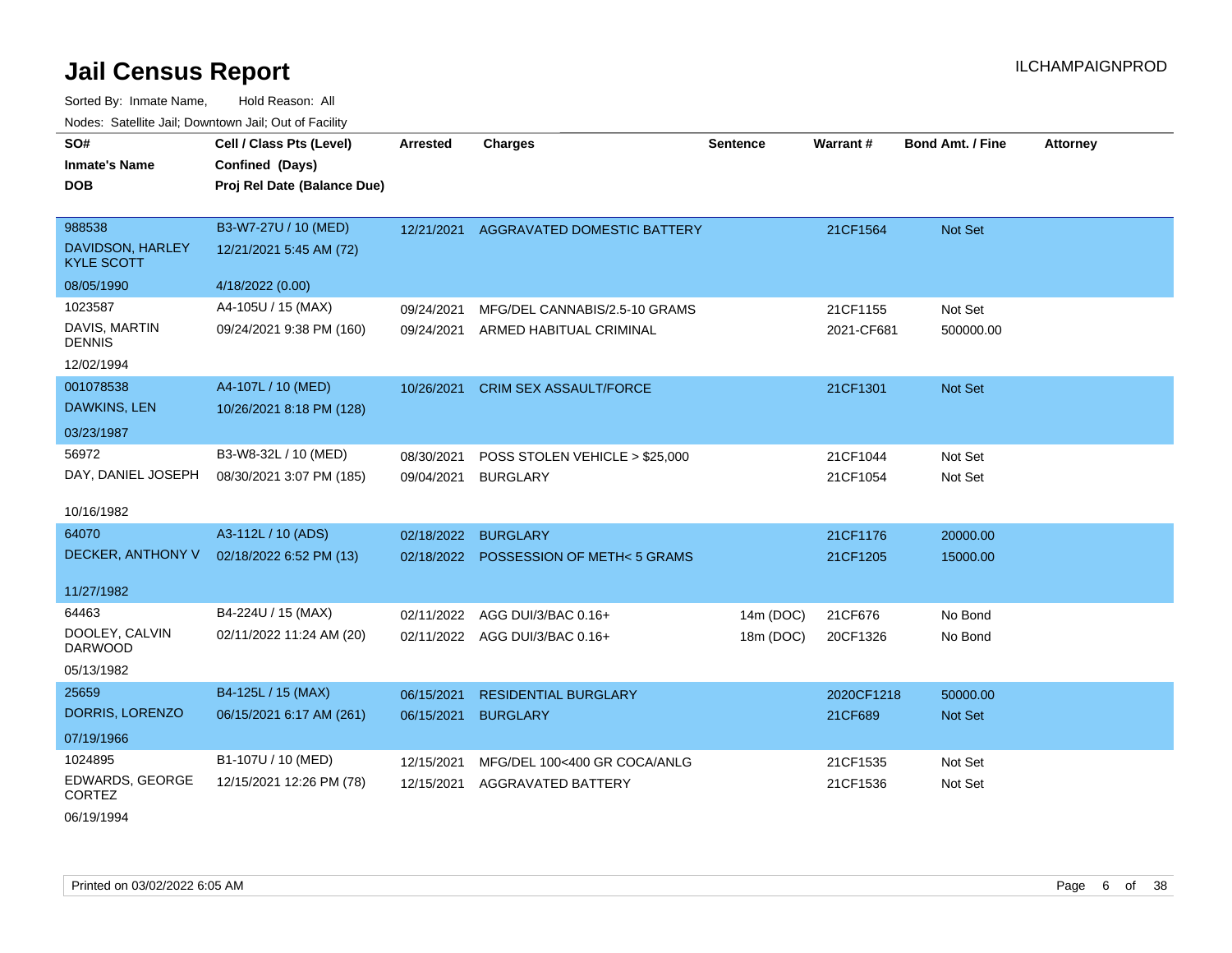Sorted By: Inmate Name, Hold Reason: All

Nodes: Satellite Jail; Downtown Jail; Out of Facility

| SO#<br><b>Inmate's Name</b>           | Cell / Class Pts (Level)<br>Confined (Days)   | <b>Arrested</b>   | <b>Charges</b>                           | <b>Sentence</b> | <b>Warrant#</b> | <b>Bond Amt. / Fine</b> | <b>Attorney</b> |
|---------------------------------------|-----------------------------------------------|-------------------|------------------------------------------|-----------------|-----------------|-------------------------|-----------------|
| <b>DOB</b>                            | Proj Rel Date (Balance Due)                   |                   |                                          |                 |                 |                         |                 |
|                                       |                                               |                   |                                          |                 |                 |                         |                 |
| 1074720                               | B2-T4-13U / 15 (SPH)                          |                   | 01/19/2022 PRED CRIM SEX ASLT/VICTIM <13 |                 | 21CF1414        | 500000.00               |                 |
| ELVIR-REYES, JORGE<br><b>LEONARDO</b> | 01/19/2022 1:43 PM (43)                       |                   |                                          |                 |                 |                         |                 |
| 06/03/1988                            |                                               |                   |                                          |                 |                 |                         |                 |
| 32162                                 | A3-212L / 5 (ADS)                             | 02/26/2022        | DOMESTIC BATTERY/OTHER PRIOR             |                 | 22CF235         | No Bond                 |                 |
| EMERY, HIRON<br>EDWARD, Senior        | 02/26/2022 1:30 AM (5)                        |                   |                                          |                 |                 |                         |                 |
| 10/31/1970                            |                                               |                   |                                          |                 |                 |                         |                 |
| 43977                                 | B2-T1-02L / 5 (SPH)                           | 12/20/2021        | AGG FLEEING POLICE/21 MPH OVER           |                 | 21CF1566        | Not Set                 |                 |
| <b>EMKES, DOUGLAS</b><br><b>ALAN</b>  | 12/20/2021 9:59 AM (73)                       | 12/20/2021        | <b>PAROLE REVOCATION</b>                 |                 |                 | No Bond                 |                 |
| 06/08/1959                            |                                               |                   |                                          |                 |                 |                         |                 |
| 987328                                | A2-123L / 10 (MED)                            | 12/11/2021        | AGG ASLT PEACE OFF/FIRE/ER WRK           |                 | 21CF1515        | Not Set                 |                 |
| ERVIN, DEIDRA ANN<br>RUTH             | 12/11/2021 8:48 PM (82)                       |                   |                                          |                 |                 |                         |                 |
| 04/15/1991                            |                                               |                   |                                          |                 |                 |                         |                 |
| 1026175                               | B4-127U / 10 (MED)                            | 02/06/2022        | FELON FAIL/RETURN FRM FURLOUGH           |                 | 21CF1554        | No Bond                 |                 |
| FALCONER, AVERY<br><b>FOX</b>         | 02/06/2022 4:49 AM (25)                       |                   | 02/06/2022 CITY OV ARREST                |                 | 2021-OV-65      | 1000.00                 |                 |
| 04/07/1989                            |                                               |                   | 02/07/2022 MFG/DEL 1<15 GR COCAINE/ANLG  | 6y (DOC)        | 2019CF1617      | No Bond                 |                 |
| 527081                                | B3-W5-20L / 10 (MED)                          |                   |                                          |                 |                 |                         |                 |
| FERGUSON.                             | 09/06/2021 1:18 PM (178)                      | 09/06/2021        | ARSON/REAL/PERSONAL PROP>\$150           |                 | 2021 CF 797     | 25000.00                |                 |
| <b>CHRISTOPHER</b>                    |                                               |                   |                                          |                 |                 |                         |                 |
| 12/21/1981                            |                                               |                   |                                          |                 |                 |                         |                 |
| 962759                                | B2-T1-01U / 15 (SPH)                          | 07/16/2021        | METH DELIVERY<5 GRAMS                    |                 | 21CF833         | Not Set                 |                 |
|                                       | FINLEY, KEVIN DANTE  07/16/2021 9:44 PM (230) |                   | 07/29/2021 AGG CRIM SEX ASSAULT/FELONY   |                 | 21CF891         | No Bond                 |                 |
| 12/28/1988                            |                                               |                   |                                          |                 |                 |                         |                 |
| 1039744                               | B4-122U / 15 (MAX)                            | 12/06/2021 MURDER |                                          |                 | 20CF959         | 1000000.00              |                 |
| FONVILLE, TREVOY<br><b>JERMAINE</b>   | 12/06/2021 10:52 AM (87)                      |                   |                                          |                 |                 |                         |                 |
| 01/13/1996                            |                                               |                   |                                          |                 |                 |                         |                 |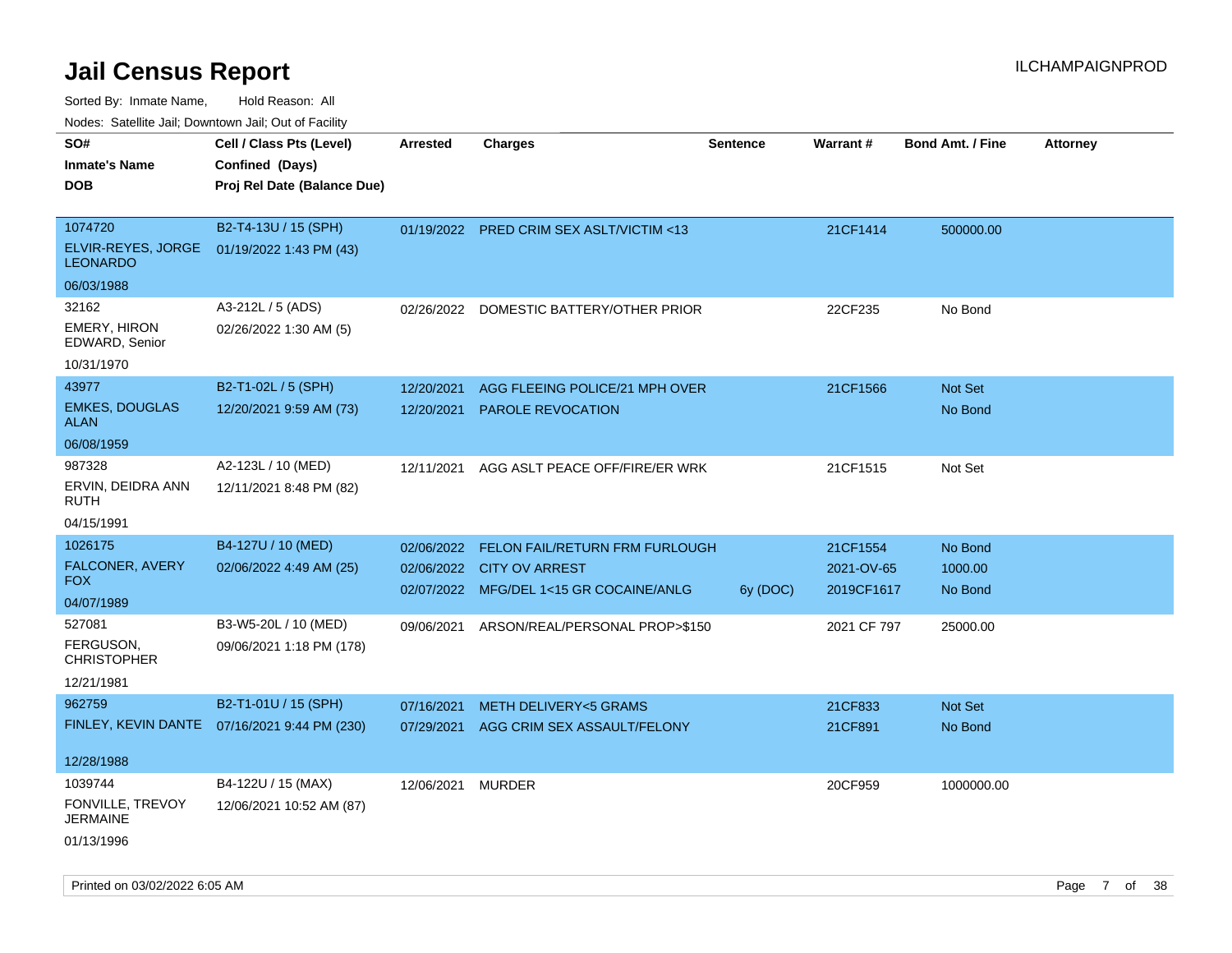| Noues. Salemie Jan, Downlown Jan, Out of Facility |                                             |            |                                          |                 |                 |                         |                 |
|---------------------------------------------------|---------------------------------------------|------------|------------------------------------------|-----------------|-----------------|-------------------------|-----------------|
| SO#                                               | Cell / Class Pts (Level)                    | Arrested   | <b>Charges</b>                           | <b>Sentence</b> | <b>Warrant#</b> | <b>Bond Amt. / Fine</b> | <b>Attorney</b> |
| <b>Inmate's Name</b>                              | Confined (Days)                             |            |                                          |                 |                 |                         |                 |
| <b>DOB</b>                                        | Proj Rel Date (Balance Due)                 |            |                                          |                 |                 |                         |                 |
|                                                   |                                             |            |                                          |                 |                 |                         |                 |
| 001078863                                         | A3-216U / 15 (ADS)                          |            | 02/19/2022 POSSESSION OF STOLEN FIREARM  |                 | 22CF203         | Not Set                 |                 |
| FOSTER, JOHN<br><b>CARELL</b>                     | 02/19/2022 6:01 AM (12)                     |            |                                          |                 |                 |                         |                 |
| 03/13/1981                                        |                                             |            |                                          |                 |                 |                         |                 |
| 518395                                            | B2-T3-12L / 15 (SPH)                        | 07/07/2020 | CRIMINAL SEXUAL ASSAULT                  |                 | 2020-CF735      | 250000.00               |                 |
|                                                   | FRANDLE, MARK RYAN 07/07/2020 3:42 PM (604) |            |                                          |                 |                 |                         |                 |
| 09/10/1985                                        |                                             |            |                                          |                 |                 |                         |                 |
| 001077934                                         | A1-125L / 10 (MED)                          | 08/22/2021 | <b>AGG DUI/ACCIDENT/DEATH</b>            |                 | 21CF1024        | Not Set                 |                 |
| FREED, LOGAN<br><b>SUZANNE</b>                    | 08/22/2021 11:45 PM (193)                   | 08/22/2021 | <b>DOMESTIC BATTERY</b>                  |                 | 21 CM 172       | 10000.00                |                 |
| 08/18/1996                                        |                                             |            |                                          |                 |                 |                         |                 |
| 001078290                                         | A1-125U / 10 (ADS)                          | 08/19/2021 | MACHINE GUN/AUTO WEAPON/VEH              |                 | 21CF1012        | Not Set                 |                 |
| FREEMAN, ANGEL<br>JANILA KAY                      | 08/19/2021 1:26 AM (196)                    |            |                                          |                 |                 |                         |                 |
| 12/25/1995                                        |                                             |            |                                          |                 |                 |                         |                 |
| 591514                                            | A3-215L / 10 (ADS)                          |            | 02/25/2022 AGG CRIM SEX ABUSE/VIC 13-17  |                 | 22CF230         | 100000.00               |                 |
| GAMBLE, SCOTT PAUL 02/25/2022 6:08 PM (6)         |                                             |            |                                          |                 |                 |                         |                 |
|                                                   |                                             |            |                                          |                 |                 |                         |                 |
| 09/06/1968                                        |                                             |            |                                          |                 |                 |                         |                 |
| 1068917                                           | <b>BOOKF-1 / 5 (MIN)</b>                    | 08/11/2021 | VIO ORDER/PRIOR VIO OF ORDER             |                 | 21CF965         | Not Set                 |                 |
| <b>GARCIA, JUAN</b><br>CARLOS                     | 08/11/2021 9:24 PM (204)                    |            |                                          |                 |                 |                         |                 |
| 10/21/1997                                        |                                             |            |                                          |                 |                 |                         |                 |
| 001078154                                         | B4-121U / 10 (MED)                          | 01/09/2022 | DRVG UNDER INFLU OF ALCOHOL              |                 | 2021 DT 182     | 5000.00                 |                 |
| <b>GENTRY, DAMON</b><br><b>LIONEL</b>             | 01/09/2022 4:41 PM (53)                     |            | 01/09/2022 AGG DOMESTIC BATTERY/STRANGLE |                 | 2021 CF 1396    | 50000.00                |                 |
| 12/25/1971                                        |                                             |            |                                          |                 |                 |                         |                 |
| 001078633                                         | B2-T4-15U / 25 (SPH)                        | 12/01/2021 | PRED CRIM SEX ASLT/VICTIM <13            |                 | 21CF1416        | 250000.00               |                 |
| GONZALEZ-GUILLEN,<br><b>EDWARD</b>                | 12/01/2021 12:08 PM (92)                    |            |                                          |                 |                 |                         |                 |
| 08/25/2002                                        |                                             |            |                                          |                 |                 |                         |                 |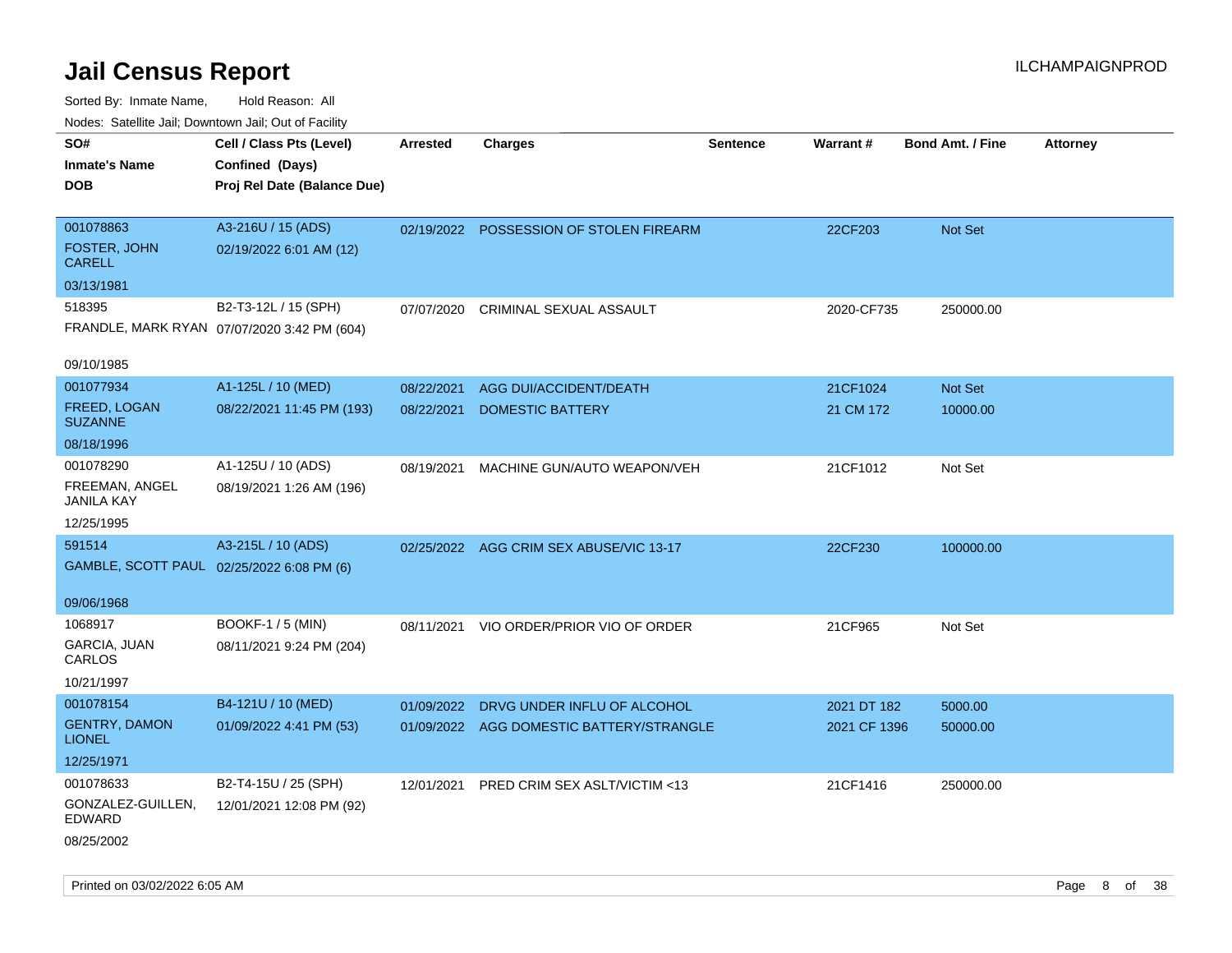| SO#                                       | Cell / Class Pts (Level)    | Arrested   | <b>Charges</b>                            | <b>Sentence</b> | Warrant#   | <b>Bond Amt. / Fine</b> | <b>Attorney</b> |
|-------------------------------------------|-----------------------------|------------|-------------------------------------------|-----------------|------------|-------------------------|-----------------|
| <b>Inmate's Name</b>                      | Confined (Days)             |            |                                           |                 |            |                         |                 |
| <b>DOB</b>                                | Proj Rel Date (Balance Due) |            |                                           |                 |            |                         |                 |
|                                           |                             |            |                                           |                 |            |                         |                 |
| 001078607                                 | B4-221L / 15 (MAX)          | 11/22/2021 | <b>FELON POSS/USE FIREARM/PAROLE</b>      |                 | 21CF1437   | Not Set                 |                 |
| <b>GRAY. WILLIAM</b><br>DA'VON            | 11/22/2021 2:57 PM (101)    |            | 11/22/2021 ATTEMPT (FIRST DEGREE MURDER)  |                 | 21CF1435   | <b>Not Set</b>          |                 |
| 04/18/1984                                |                             |            |                                           |                 |            |                         |                 |
| 1069726                                   | A3-113L / 5 (ADS)           |            | 02/21/2022 POSS AMT CON SUB EXCEPT(A)/(D) | 18m (DOC)       | 2021CF472  | No Bond                 |                 |
| GREER, CONNOR JAY                         | 02/21/2022 1:41 PM (10)     |            |                                           |                 |            |                         |                 |
| 02/22/1994                                |                             |            |                                           |                 |            |                         |                 |
| 56342                                     | B1-206L / 10 (MED)          | 10/21/2021 | THEFT CONTROL INTENT <\$500               |                 | 17CF1451   | 10000.00                |                 |
| <b>GRIFFIN, NATHAN</b>                    | 10/21/2021 4:20 PM (133)    | 10/21/2021 | DRIVING ON REVOKED LICENSE                |                 | 20TR1979   | 3000.00                 |                 |
| <b>EUGENE</b>                             |                             | 10/21/2021 | <b>ARMED HABITUAL CRIMINAL</b>            |                 | 21CF1279   | <b>Not Set</b>          |                 |
| 02/24/1969                                |                             |            |                                           |                 |            |                         |                 |
| 001078879                                 | BOOKH-8 / 5 (ADS)           |            | 02/25/2022 RET THEFT/DISP MERCH/>\$300    |                 | 22CF236    | No Bond                 |                 |
| <b>GROSS, STEVEN RAY</b>                  | 02/25/2022 9:03 AM (6)      |            |                                           |                 |            |                         |                 |
| 01/09/1991                                |                             |            |                                           |                 |            |                         |                 |
|                                           |                             |            |                                           |                 |            |                         |                 |
| 001078871                                 | <b>BOOKH-1 / 5 (ADS)</b>    | 02/22/2022 | RETAIL THEFT/DISP MERCH/<\$300            |                 | 2018JD182  | No Bond                 |                 |
| <b>HARRIS, MARTELL</b><br><b>TE'SHAWN</b> | 02/22/2022 3:44 PM (9)      |            | 02/22/2022 RESIDENTIAL BURGLARY           |                 | 2020JD14   | No Bond                 |                 |
|                                           |                             |            | 02/22/2022 INDIRECT CRIMINAL CONTEMPT     |                 | 2020CC9    | 20000.00                |                 |
| 07/02/2003                                |                             |            |                                           |                 |            |                         |                 |
| 001078868                                 | <b>BOOKH-4 / 5 (MIN)</b>    |            | 02/24/2022 STALKING/CAUSE FEAR FOR SAFETY |                 | 22CF227    | 150000.00               |                 |
| HARRIS-MINER,<br><b>NICHOLAS</b>          | 02/24/2022 3:56 PM (7)      |            |                                           |                 |            |                         |                 |
| 07/08/1998                                |                             |            |                                           |                 |            |                         |                 |
| 001078488                                 | B2-T3-09U / 15 (SPH)        | 10/14/2021 | <b>PRED CRIM SEX ASLT/VICTIM &lt;13</b>   | 25y (DOC)       | 2021CF1232 | 500000.00               |                 |
| HERNANDEZ-LOPEZ,<br><b>ERNESTO</b>        | 10/14/2021 3:15 PM (140)    | 10/14/2021 | <b>FUGITIVE FROM JUSTICE</b>              |                 | 21CF1246   | <b>Not Set</b>          |                 |
| 11/28/1975                                |                             |            |                                           |                 |            |                         |                 |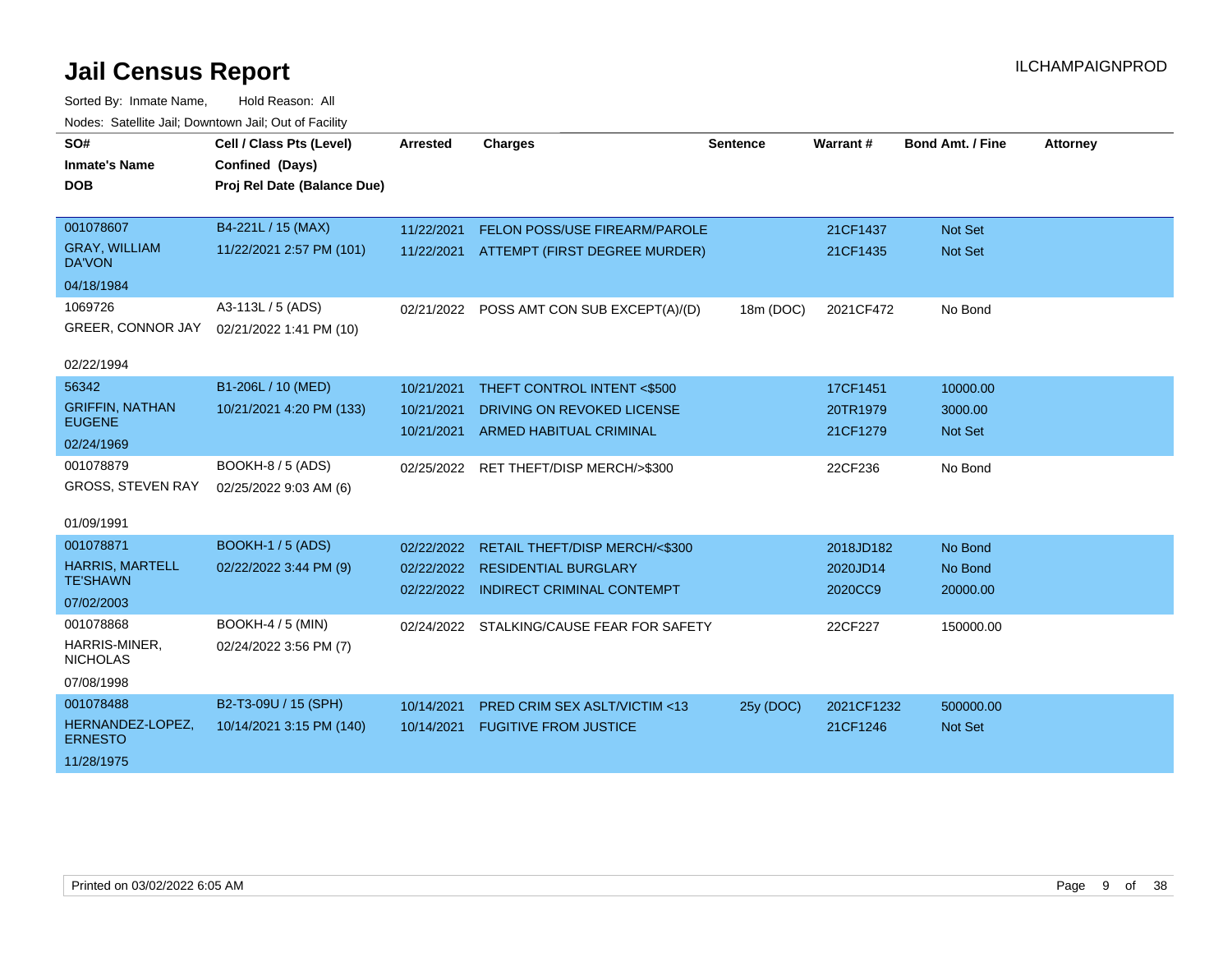| SO#                                                       | Cell / Class Pts (Level)    | <b>Arrested</b> | <b>Charges</b>                           | <b>Sentence</b> | Warrant#  | <b>Bond Amt. / Fine</b> | <b>Attorney</b> |
|-----------------------------------------------------------|-----------------------------|-----------------|------------------------------------------|-----------------|-----------|-------------------------|-----------------|
| <b>Inmate's Name</b>                                      | Confined (Days)             |                 |                                          |                 |           |                         |                 |
| <b>DOB</b>                                                | Proj Rel Date (Balance Due) |                 |                                          |                 |           |                         |                 |
|                                                           |                             |                 |                                          |                 |           |                         |                 |
| 975293                                                    | B2-T4-14L / 10 (SPH)        | 07/21/2021      | <b>STALKING</b>                          |                 | 2021CF863 | <b>Not Set</b>          |                 |
| HILL, JACOB MILES                                         | 07/21/2021 8:43 PM (225)    | 07/21/2021      | VIO ORDER/PRIOR VIO OF ORDER             |                 | 21CF914   | No Bond                 |                 |
|                                                           |                             | 07/25/2021      | PAROLE REVOCATION                        |                 | CH2104646 | Not Set                 |                 |
| 02/06/1988                                                |                             | 08/18/2021      | <b>HARASS WITNESS/FAMILY MBR/REP</b>     |                 | 21CF992   | <b>Not Set</b>          |                 |
|                                                           |                             | 09/09/2021      | AGG STALKING/BODILY HARM                 |                 | 21CF1073  | <b>Not Set</b>          |                 |
| 48471                                                     | B1-207L / 15 (MAX)          | 08/08/2021      | AGG BATTERY/DISCHARGE FIREARM            |                 | 21CF946   | Not Set                 |                 |
| HILL, RAMESH<br><b>JERMAINE</b>                           | 08/08/2021 4:45 AM (207)    |                 |                                          |                 |           |                         |                 |
| 12/11/1978                                                |                             |                 |                                          |                 |           |                         |                 |
| 1072876                                                   | A1-226U / 5 (MIN)           |                 | 02/10/2022 METH DELIVERY/5<15 GRAMS      | 4y (DOC)        | 21CF143   | No Bond                 |                 |
| HOUTCHINS, SAVANNA 02/10/2022 5:10 PM (21)<br><b>BELL</b> |                             |                 |                                          |                 |           |                         |                 |
| 07/10/1996                                                | 2/17/2022 (0.00)            |                 |                                          |                 |           |                         |                 |
| 999198                                                    | B4-225L / 15 (MAX)          | 11/30/2021      | FELON POSS/USE FIREARM PRIOR             |                 | 21CF1377  | 500000.00               |                 |
| HOWARD, BRION LIN                                         | 11/30/2021 10:41 AM (93)    |                 |                                          |                 |           |                         |                 |
|                                                           |                             |                 |                                          |                 |           |                         |                 |
| 06/10/1992                                                |                             |                 |                                          |                 |           |                         |                 |
| 001078884                                                 | A3-211L / 15 (ADS)          |                 | 02/27/2022 ARMED VIOLENCE/CATEGORY I     |                 | 22CF234   | <b>Not Set</b>          |                 |
| HOWARD, TREVON<br><b>TITRESS</b>                          | 02/27/2022 5:07 AM (4)      |                 |                                          |                 |           |                         |                 |
| 03/20/1999                                                |                             |                 |                                          |                 |           |                         |                 |
| 51028                                                     | A3-113U / 10 (ADS)          |                 | 02/23/2022 AGG FLEEING/2+ CON DEVICES    |                 | 19CF1839  | 50000.00                |                 |
| HUFFMAN, MICHAEL<br><b>LEONARD</b>                        | 02/23/2022 3:14 AM (8)      |                 |                                          |                 |           |                         |                 |
| 07/24/1980                                                |                             |                 |                                          |                 |           |                         |                 |
| 38993                                                     | B4-126L / 15 (MAX)          |                 | 02/13/2021 ATTEMPT (FIRST DEGREE MURDER) |                 | 21CF181   | <b>Not Set</b>          |                 |
| JACKSON, LAMONT<br><b>JEREMIE</b>                         | 02/13/2021 7:45 AM (383)    |                 |                                          |                 |           |                         |                 |
| 07/31/1973                                                |                             |                 |                                          |                 |           |                         |                 |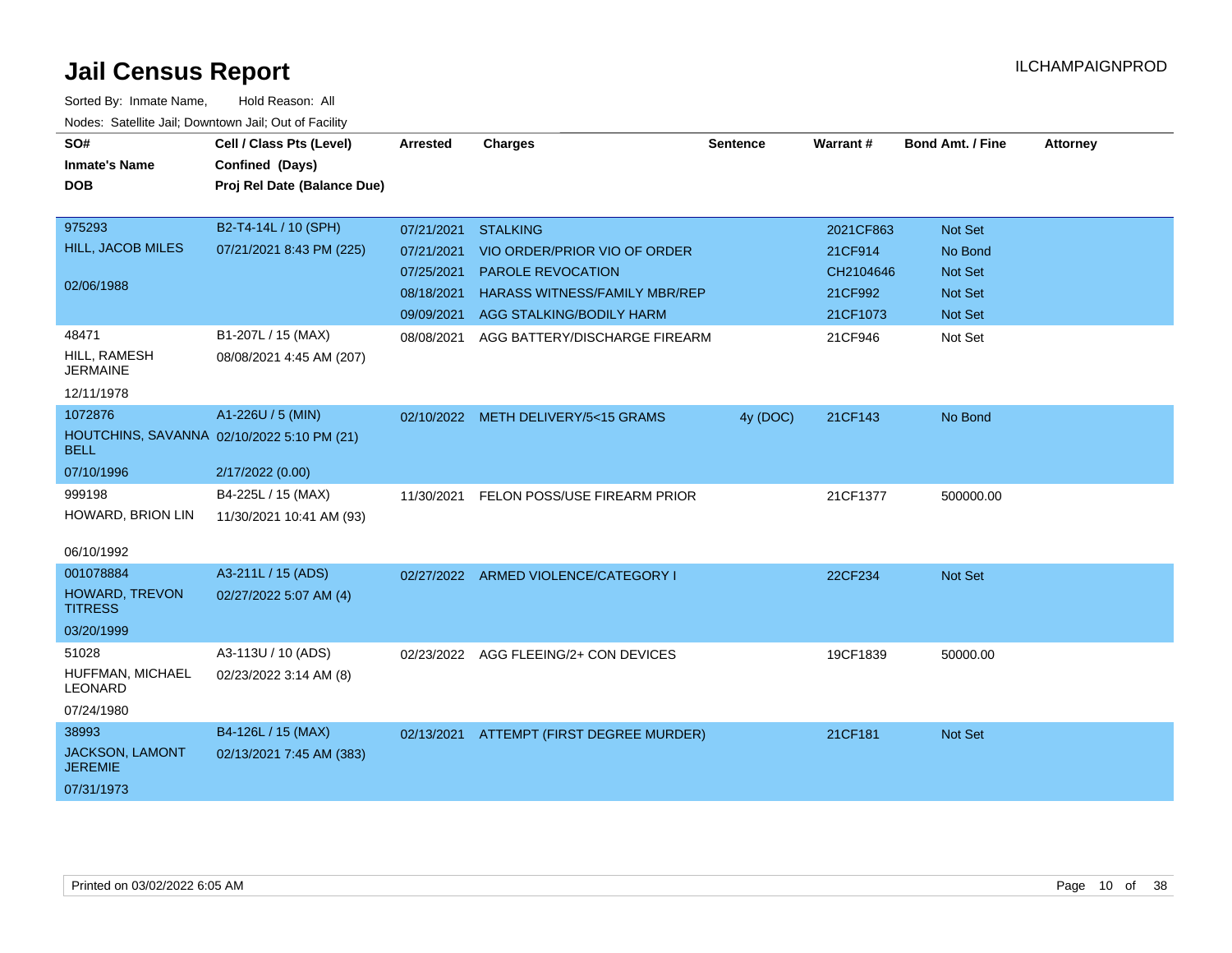Sorted By: Inmate Name, Hold Reason: All Nodes: Satellite Jail; Downtown Jail; Out of Facility

| SO#<br><b>Inmate's Name</b><br><b>DOB</b> | Cell / Class Pts (Level)<br>Confined (Days)<br>Proj Rel Date (Balance Due) | <b>Arrested</b> | <b>Charges</b>                     | <b>Sentence</b>        | Warrant#    | <b>Bond Amt. / Fine</b> | <b>Attorney</b> |
|-------------------------------------------|----------------------------------------------------------------------------|-----------------|------------------------------------|------------------------|-------------|-------------------------|-----------------|
| 001077487                                 | B3-W8-30L / 10 (MED)                                                       | 12/03/2020      | FELON POSS/USE WEAPON/FIREARM      |                        | 20CF1377    | Not Set                 |                 |
| <b>JACKSON, TERRELL</b><br><b>DANDRE</b>  | 12/03/2020 10:18 AM (455)                                                  | 11/09/2021      | AGG DISCHARGE FIREARM/OCC VEH      |                        | 21CR0331401 | No Bond                 |                 |
| 08/11/1990                                |                                                                            |                 |                                    |                        |             |                         |                 |
| 001077864                                 | B1-103L / 15 (MAX)                                                         | 04/18/2021      | FELON POSS/USE WEAPON/FIREARM      |                        | 21CF428     | Not Set                 |                 |
| D                                         | JAMERSON, ANTHONY 04/18/2021 7:21 PM (319)                                 |                 |                                    |                        |             |                         |                 |
| 01/26/1990                                |                                                                            |                 |                                    |                        |             |                         |                 |
| 001078703                                 | A1-224L / 15 (ADS)                                                         | 12/20/2021      | MURDER/INTENT TO KILL/INJURE       |                        | 21CF1574    | Not Set                 |                 |
| <b>JOHNS, SHANIQUH</b><br><b>THERESA</b>  | 12/22/2021 6:41 AM (71)                                                    |                 |                                    |                        |             |                         |                 |
| 04/03/1992                                |                                                                            |                 |                                    |                        |             |                         |                 |
| 001078645                                 | B4-222U / 10 (MED)                                                         | 12/02/2021      | AGG DISCHARGE FIREARM              |                        | 21CF1478    | No Bond                 |                 |
| JONES, KELVIN<br><b>KHYRIC</b>            | 12/02/2021 6:56 PM (91)                                                    |                 |                                    |                        |             |                         |                 |
| 02/27/2001                                |                                                                            |                 |                                    |                        |             |                         |                 |
| 956822                                    | A4-107U / 15 (MAX)                                                         | 11/25/2021      | <b>AGGRAVATED DOMESTIC BATTERY</b> |                        | 21CF1442    | Not Set                 |                 |
| <b>JONES, MARIO</b>                       | 11/25/2021 10:37 AM (98)                                                   | 11/25/2021      | PAROLE REVOCATION                  |                        | CH2106361   | No Bond                 |                 |
| <b>NATHANIEL</b>                          |                                                                            | 11/25/2021      | <b>UNLAWFUL RESTRAINT</b>          |                        | 21CF1443    | Not Set                 |                 |
| 10/27/1987                                |                                                                            |                 |                                    |                        |             |                         |                 |
| 59668                                     | B2-T1-04L / 10 (SPH)                                                       | 02/11/2022      | FAIL TO RPT CHNG ADDRESS/EMPL      |                        | 20 CF 1241  | 75000.00                |                 |
| JONES, MARTELL<br><b>DEANGELO</b>         | 02/11/2022 3:19 PM (20)                                                    | 02/11/2022      | AGGRAVATED ARSON/BODILY HARM       |                        | 22 CF 169   | 75000.00                |                 |
| 07/11/1983                                |                                                                            |                 |                                    |                        |             |                         |                 |
| 1008468                                   | B4-226U / 10 (MED)                                                         | 12/01/2021      | FELON POSS/USE WEAPON/FIREARM      |                        | 21CF1472    | Not Set                 |                 |
| <b>JONES, MARTEZ</b><br><b>LAMONTE</b>    | 12/01/2021 1:28 PM (92)                                                    | 12/02/2021      | PROBATION VIOLATION                |                        | 20CF1151    | Not Set                 |                 |
| 06/22/1993                                |                                                                            |                 |                                    |                        |             |                         |                 |
| 506244                                    | B1-204L / 15 (MAX)                                                         | 07/15/2021      | ARMED ROBBERY/ARMED W/FIREARM      | 19y/6m (DOC) 2021CF791 |             | 250000.00               |                 |
| JOSLIN, JASON LEE                         | 07/15/2021 4:38 AM (231)                                                   |                 |                                    |                        |             |                         |                 |

12/22/1985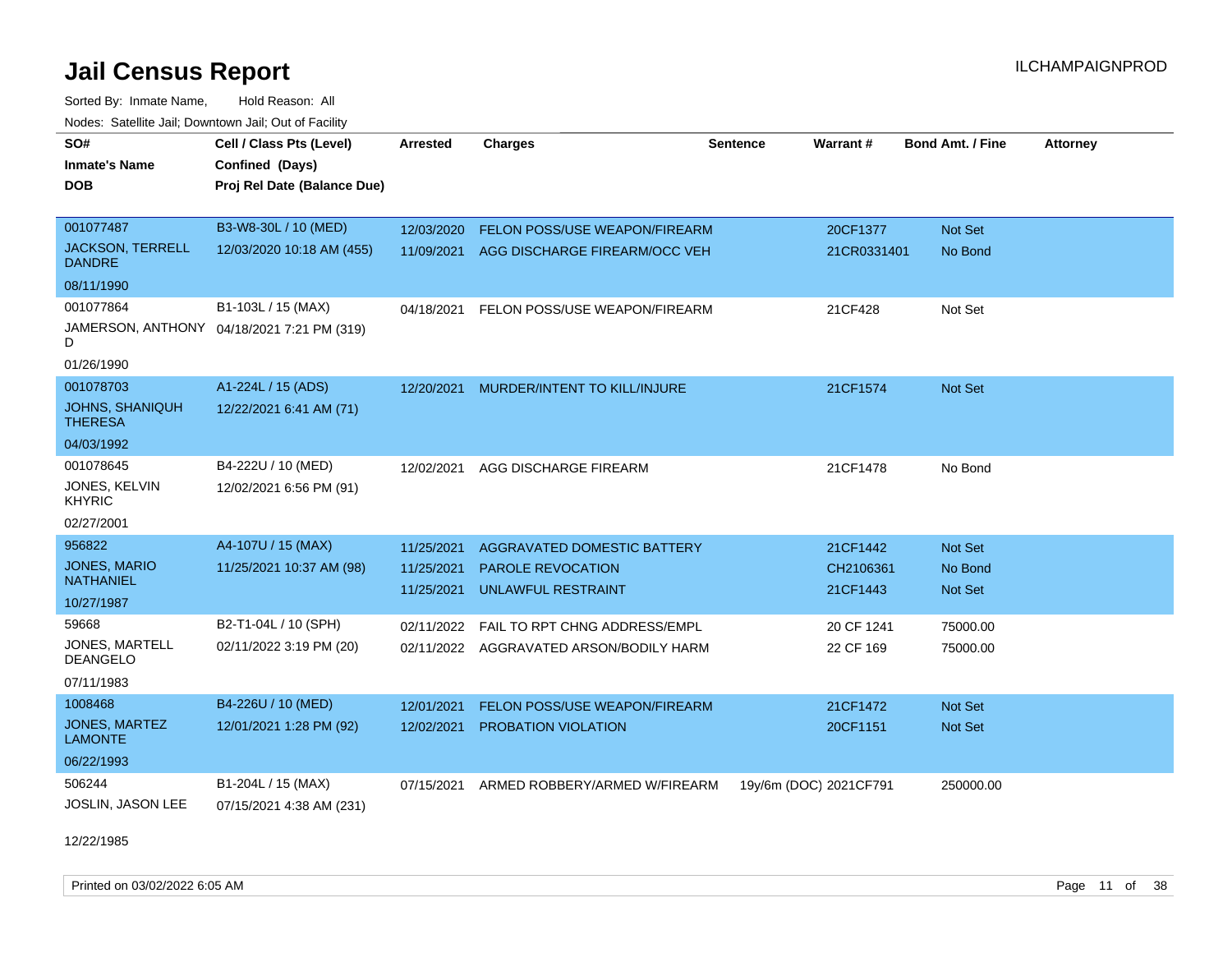| Todoo: Catolino can, Bomnomii can, Oat of Faoint<br>SO#<br><b>Inmate's Name</b><br><b>DOB</b> | Cell / Class Pts (Level)<br>Confined (Days)<br>Proj Rel Date (Balance Due) | <b>Arrested</b> | <b>Charges</b>                            | <b>Sentence</b> | Warrant#  | <b>Bond Amt. / Fine</b> | <b>Attorney</b> |
|-----------------------------------------------------------------------------------------------|----------------------------------------------------------------------------|-----------------|-------------------------------------------|-----------------|-----------|-------------------------|-----------------|
|                                                                                               |                                                                            |                 |                                           |                 |           |                         |                 |
| 001078818                                                                                     | B1-203U / 10 (MED)                                                         | 02/04/2022      | DOMESTIC BATTERY/OTHER PRIOR              |                 | 22CF148   | Not Set                 |                 |
| KINSEL, EVERAL<br><b>MICHAEL WILLIAM</b>                                                      | 02/04/2022 7:37 PM (27)                                                    |                 |                                           |                 |           |                         |                 |
| 10/16/1985                                                                                    |                                                                            |                 |                                           |                 |           |                         |                 |
| 527447                                                                                        | A3-117L / 10 (ADS)                                                         | 02/22/2022      | <b>BURGLARY</b>                           |                 | 22CF224   | Not Set                 |                 |
| KIRKWOOD, TYLER<br>JAMES                                                                      | 02/22/2022 10:47 AM (9)                                                    | 02/22/2022      | AGG BATTERY/GREAT BODILY HARM             |                 | 22CF223   | Not Set                 |                 |
| 10/04/1985                                                                                    |                                                                            | 02/23/2022      | <b>BURGLARY</b>                           |                 | 22CF152   | Not Set                 |                 |
| 001078693                                                                                     | B3-W4-16L / 5 (MIN)                                                        | 12/19/2021      | <b>RETAIL THEFT</b>                       |                 | 20CF422   | 20000.00                |                 |
| LARGE, JOSHUA DALE 12/19/2021 4:54 AM (74)                                                    |                                                                            | 12/19/2021      | <b>RETAIL THEFT</b>                       |                 | 2021CM216 | 5000.00                 |                 |
| 10/27/1985                                                                                    |                                                                            |                 |                                           |                 |           |                         |                 |
| 1070011                                                                                       | B4-124U / 15 (MAX)                                                         | 08/03/2021      | AGG DISCH FIREARM/1ST AID PERS            |                 | 21CF929   | Not Set                 |                 |
| LAWS, WILLIAM<br>ZARAK, Third                                                                 | 08/03/2021 3:53 PM (212)                                                   |                 |                                           |                 |           |                         |                 |
| 07/06/1999                                                                                    |                                                                            |                 |                                           |                 |           |                         |                 |
| 001078797                                                                                     | <b>BOOKH-6 / 5 (ADS)</b>                                                   |                 | 01/26/2022 VIO STALKING NO CONTACT ORDER  |                 | 22CM31    | <b>Not Set</b>          |                 |
| LEVIN, DANIEL DAVID                                                                           | 01/26/2022 3:00 PM (36)                                                    |                 |                                           |                 |           |                         |                 |
| 08/08/1984                                                                                    |                                                                            |                 |                                           |                 |           |                         |                 |
| 548089                                                                                        | B1-204U / 15 (MAX)                                                         | 12/04/2020      | ATTEMPT (FIRST DEGREE MURDER)             |                 | 20CF1378  | Not Set                 |                 |
| LEWIS, LAWRENCE                                                                               | 12/04/2020 4:42 AM (454)                                                   | 12/04/2020      | METH DELIVERY/100<400 GRAMS               |                 | 20CF1481  | Not Set                 |                 |
| PAUL, Third                                                                                   |                                                                            | 12/04/2020      | AGG DOMESTIC BATTERY/STRANGLE             |                 | 18CF1507  | 10000.00                |                 |
| 02/08/1993<br>63639                                                                           | A4-106U / 5 (ADS)                                                          |                 |                                           |                 |           |                         |                 |
| LINDSEY, ANTHONY<br><b>MARTEZ</b>                                                             | 01/28/2022 10:06 PM (34)                                                   |                 | 01/31/2022 FELON POSS/USE WEAPON/FIREARM  | 5y (DOC)        | 22CF110   | No Bond                 |                 |
| 03/18/1985                                                                                    |                                                                            |                 |                                           |                 |           |                         |                 |
| 001078817                                                                                     | B1-207U / 10 (MED)                                                         |                 | 02/03/2022 AGG UUW/PERSON/PREV CONVICTION |                 | 22CF143   | Not Set                 |                 |
| LIPSCOMB, LADAROL<br><b>ANTHONY</b>                                                           | 02/03/2022 11:33 PM (28)                                                   |                 |                                           |                 |           |                         |                 |
| 10/01/2000                                                                                    |                                                                            |                 |                                           |                 |           |                         |                 |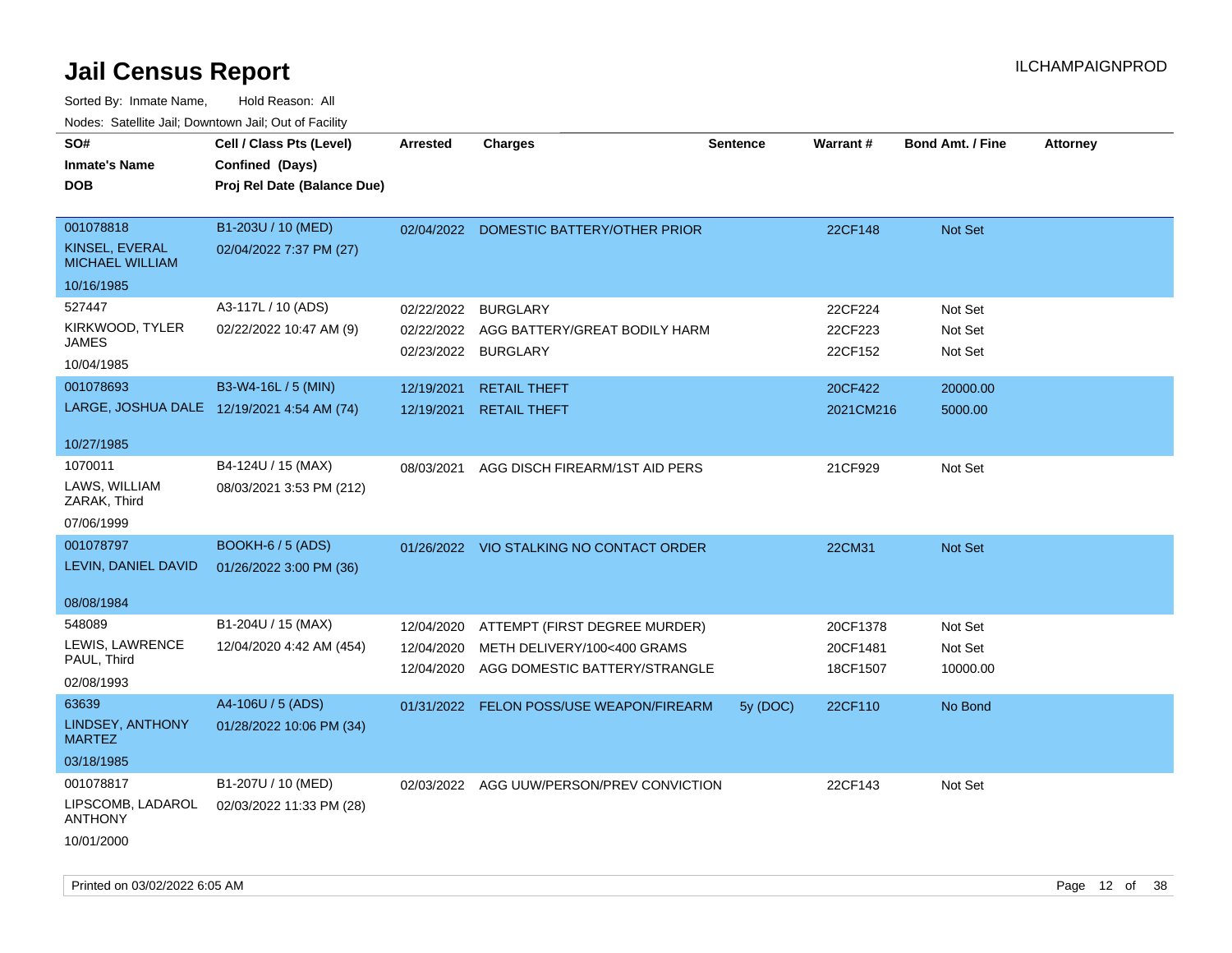| voues. Salemie Jan, Downtown Jan, Out of Facility |                                           |            |                                         |          |                          |                         |                 |
|---------------------------------------------------|-------------------------------------------|------------|-----------------------------------------|----------|--------------------------|-------------------------|-----------------|
| SO#                                               | Cell / Class Pts (Level)                  | Arrested   | <b>Charges</b>                          | Sentence | Warrant#                 | <b>Bond Amt. / Fine</b> | <b>Attorney</b> |
| <b>Inmate's Name</b>                              | Confined (Days)                           |            |                                         |          |                          |                         |                 |
| <b>DOB</b>                                        | Proj Rel Date (Balance Due)               |            |                                         |          |                          |                         |                 |
|                                                   |                                           |            |                                         |          |                          |                         |                 |
| 1065002                                           | B3-W7-26L / 10 (MED)                      | 11/16/2021 | DOMESTIC BTRY/CONTACT/VIO O/P           |          | 2y/6m (DOC) 2019CF001781 | 25000.00                |                 |
| LOVELESS, DUSTIN<br><b>DEE</b>                    | 11/16/2021 11:41 AM (107)                 |            |                                         |          |                          |                         |                 |
| 06/17/1982                                        |                                           |            |                                         |          |                          |                         |                 |
| 001078896                                         | A3-111U / 15 (MAX)                        | 03/01/2022 | ARMED HABITUAL CRIMINAL                 |          | 22CF239                  | Not Set                 |                 |
| MANN, DAVID<br>WILBERT, Junior                    | 03/01/2022 4:35 AM (2)                    |            |                                         |          |                          |                         |                 |
| 04/02/1976                                        |                                           |            |                                         |          |                          |                         |                 |
| 539496                                            | BOOKF-2                                   | 03/01/2022 | POSS AMT CON SUB EXCEPT(A)/(D)          |          | 2020CF1342               | 5000.00                 |                 |
| <b>MARSHALL, JAMIE</b>                            | 03/01/2022 4:59 PM (2)                    | 03/01/2022 | <b>POSSESSION OF METH&lt;5 GRAMS</b>    |          | 2020CF001415             | 5000.00                 |                 |
| <b>ELIZABETH</b>                                  |                                           |            | 03/01/2022 WARRANT OUT OF COUNTY        |          | 18-CF-121                | 20000.00                |                 |
| 07/01/1986                                        |                                           |            |                                         |          |                          |                         |                 |
| 1076591                                           | A3-115U / 5 (ADS)                         | 02/22/2022 | DELIVERY OF OR POSSESSION OF W/INT      |          | 20CF961                  | 500000.00               |                 |
| MATTHEWS,<br>CHRISTIAN ANTHONY                    | 02/22/2022 7:42 PM (9)                    |            | 02/23/2022 MAIL FRAUD                   |          | 2:21CR173                | No Bond                 |                 |
| 03/15/1989                                        |                                           |            |                                         |          |                          |                         |                 |
| 1038892                                           | A3-216L / 10 (ADS)                        | 02/16/2022 | PRED CRIM SEX ASLT/BODILY HARM          |          | 22CF199                  | No Bond                 |                 |
| MCCAULEY, TIMOTHY<br><b>WILLIAM</b>               | 02/16/2022 8:49 PM (15)                   |            |                                         |          |                          |                         |                 |
| 03/05/1989                                        |                                           |            |                                         |          |                          |                         |                 |
| 48792                                             | B4-127L / 10 (MED)                        | 11/19/2021 | AGG BATTERY/DISCHARGE FIREARM           |          | 21CF1425                 | Not Set                 |                 |
| MCCLAIN, HURCHEL<br>JOSEPH                        | 11/20/2021 4:11 AM (103)                  |            |                                         |          |                          |                         |                 |
| 05/01/1979                                        |                                           |            |                                         |          |                          |                         |                 |
| 1004137                                           | A4-207L / 15 (MAX)                        |            | 02/14/2022 AGG CRIM SEX ABUSE/VIC 13-17 |          | 22CF165                  | 250000.00               |                 |
|                                                   | MCDONALD, DAVON D 02/14/2022 4:21 PM (17) |            |                                         |          |                          |                         |                 |
|                                                   |                                           |            |                                         |          |                          |                         |                 |
| 11/08/1992                                        |                                           |            |                                         |          |                          |                         |                 |
| 001077938                                         | BOOKH-2 / 15 (ADS)                        | 05/10/2021 | AGG KIDNAPING DISCH FIR/HARM            |          | 21CF532                  | Not Set                 |                 |
| MCGAHA,<br>CHRISTOPHER D                          | 05/10/2021 7:02 PM (297)                  | 05/11/2021 | <b>MURDER</b>                           |          | 2021-CF-215              | No Bond                 |                 |
|                                                   |                                           | 05/27/2021 | ESCAPE FROM DEPT OF CORRECTION          |          | 21CF600                  | Not Set                 |                 |
| 07/27/1991                                        |                                           |            |                                         |          |                          |                         |                 |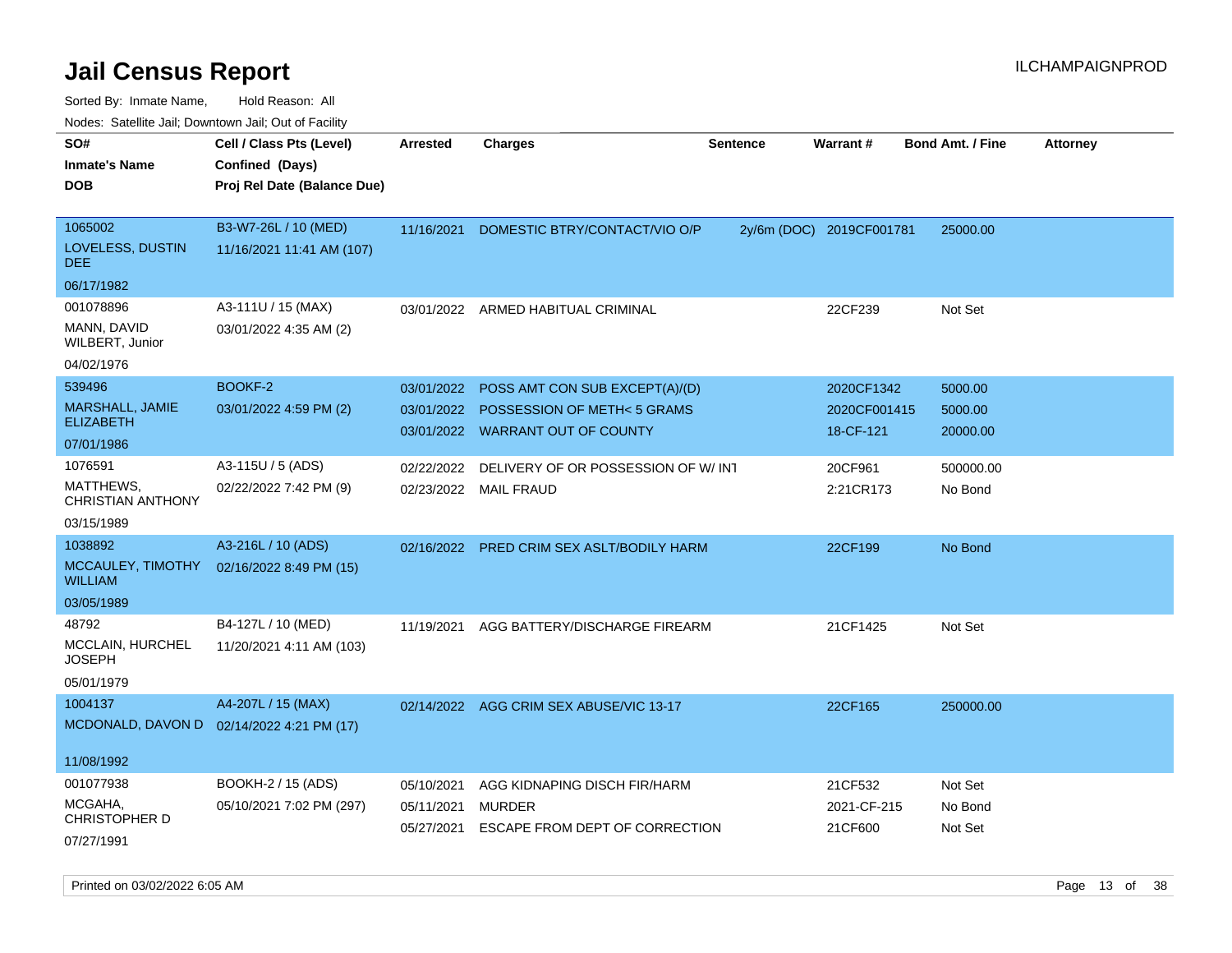| Nudes. Satellite Jali, Downtown Jali, Out of Facility |                                             |                 |                                      |                 |               |                         |                 |
|-------------------------------------------------------|---------------------------------------------|-----------------|--------------------------------------|-----------------|---------------|-------------------------|-----------------|
| SO#                                                   | Cell / Class Pts (Level)                    | <b>Arrested</b> | <b>Charges</b>                       | <b>Sentence</b> | Warrant#      | <b>Bond Amt. / Fine</b> | <b>Attorney</b> |
| <b>Inmate's Name</b>                                  | Confined (Days)                             |                 |                                      |                 |               |                         |                 |
| <b>DOB</b>                                            | Proj Rel Date (Balance Due)                 |                 |                                      |                 |               |                         |                 |
|                                                       |                                             |                 |                                      |                 |               |                         |                 |
| 66710                                                 | A4-101L / 15 (ADS)                          |                 | 01/19/2022 ARMED VIOLENCE/CATEGORY I |                 | <b>22CF88</b> | Not Set                 |                 |
| <b>MEEKS, CASSARIOUS</b><br><b>MONTE</b>              | 01/20/2022 11:40 AM (42)                    |                 |                                      |                 |               |                         |                 |
| 06/22/1984                                            |                                             |                 |                                      |                 |               |                         |                 |
| 1043071                                               | A2-120L / 10 (MED)                          | 11/08/2021      | CRIM DMG/GOVT PROP/<\$500            |                 | 21CF1378      | Not Set                 |                 |
| MERRELL-<br>SUTHERLAND, ALICIA                        | 11/08/2021 2:22 AM (115)                    |                 |                                      |                 |               |                         |                 |
| 11/26/1972                                            |                                             |                 |                                      |                 |               |                         |                 |
| 001077278                                             | A3-114U / 15 (MAX)                          | 10/06/2020      | MURDER/INTENT TO KILL/INJURE         |                 | 2020CF146     | 2000000.00              |                 |
| MILLER, D'ANDRE                                       | 10/06/2020 12:49 PM (513)                   | 10/06/2020      | AGG FLEEING POLICE/21 MPH OVER       |                 | 2019CF1171    | 50000.00                |                 |
| 09/08/1986                                            |                                             |                 |                                      |                 |               |                         |                 |
| 41584                                                 | B4-227L / 15 (MAX)                          | 12/01/2021      | ARMED HABITUAL CRIMINAL              |                 | 21CF1467      | Not Set                 |                 |
|                                                       | MILLER, JOSE LOVELL 12/02/2021 1:04 AM (91) |                 |                                      |                 |               |                         |                 |
|                                                       |                                             |                 |                                      |                 |               |                         |                 |
| 10/07/1975                                            |                                             |                 |                                      |                 |               |                         |                 |
| 001077902                                             | A2-121L / 5 (ADS)                           | 11/23/2021      | BATTERY/CAUSE BODILY HARM            |                 | 21CM187       | Not Set                 |                 |
| MOFFETT, CAROLYN<br><b>REENE</b>                      | 11/21/2021 10:31 AM (102)                   |                 |                                      |                 |               |                         |                 |
| 10/23/1988                                            |                                             |                 |                                      |                 |               |                         |                 |
| 1042168                                               | A3-212U / 5 (ADS)                           | 02/26/2022      | AGG DUI/4                            |                 | 22CF238       | Not Set                 |                 |
| MONTALVO, ANTONIO 02/26/2022 6:14 AM (5)              |                                             |                 |                                      |                 |               |                         |                 |
|                                                       |                                             |                 |                                      |                 |               |                         |                 |
| 05/03/1976                                            |                                             |                 |                                      |                 |               |                         |                 |
| 39106                                                 | B3-W3-10L / 10 (MED)                        | 10/12/2021      | DOMESTIC BATTERY/OTHER PRIOR         |                 | 21CF1217      | Not Set                 |                 |
| Junior                                                | MOORE, ANDREW LEE, 10/12/2021 1:02 AM (142) |                 |                                      |                 |               |                         |                 |
| 04/12/1973                                            | 4/10/2022 (0.00)                            |                 |                                      |                 |               |                         |                 |
| 539294                                                | B1-205L / 10 (MED)                          | 01/11/2022      | AGG DUI/NO VALID DL                  |                 | 22CF49        | Not Set                 |                 |
| MOSLEY, JAMES<br>CALVIN                               | 01/11/2022 9:43 PM (51)                     |                 | 01/11/2022 PAROLE REVOCATION         |                 | CH2200227     | No Bond                 |                 |
| 12/11/1985                                            |                                             |                 |                                      |                 |               |                         |                 |
|                                                       |                                             |                 |                                      |                 |               |                         |                 |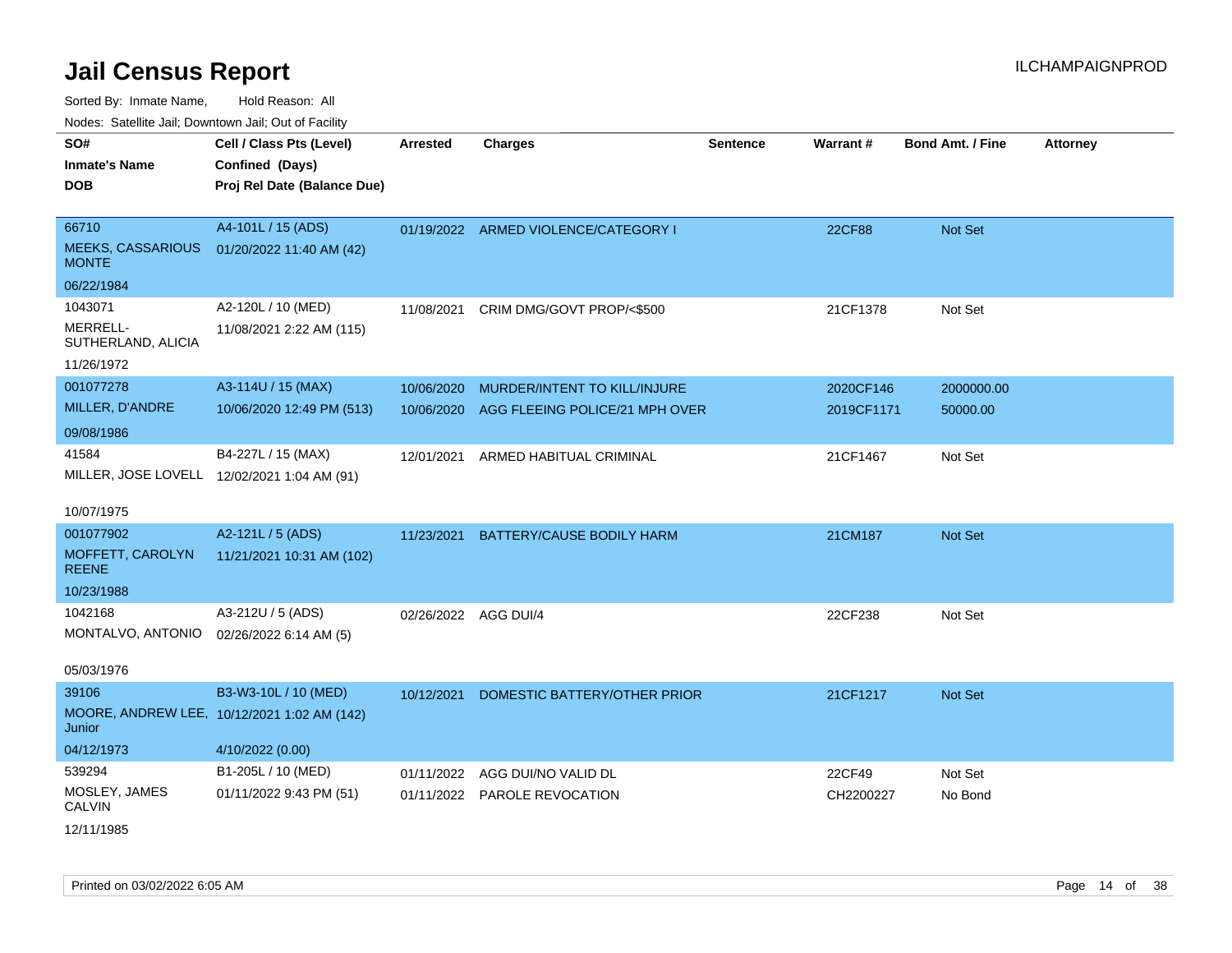Sorted By: Inmate Name, Hold Reason: All Nodes: Satellite Jail; Downtown Jail; Out of Facility

| roaco. Calcinio dan, Downtown dan, Cal or Fability |                                              |                 |                                          |                 |            |                         |                 |
|----------------------------------------------------|----------------------------------------------|-----------------|------------------------------------------|-----------------|------------|-------------------------|-----------------|
| SO#                                                | Cell / Class Pts (Level)                     | <b>Arrested</b> | <b>Charges</b>                           | <b>Sentence</b> | Warrant#   | <b>Bond Amt. / Fine</b> | <b>Attorney</b> |
| Inmate's Name                                      | Confined (Days)                              |                 |                                          |                 |            |                         |                 |
| DOB                                                | Proj Rel Date (Balance Due)                  |                 |                                          |                 |            |                         |                 |
|                                                    |                                              |                 |                                          |                 |            |                         |                 |
| 001078517                                          | B1-102L / 15 (MAX)                           |                 | 10/19/2021 ATTEMPT (FIRST DEGREE MURDER) |                 | 21CF1267   | Not Set                 |                 |
| <b>NELSON, RORY</b><br><b>DEMOND</b>               | 10/19/2021 3:55 AM (135)                     |                 |                                          |                 |            |                         |                 |
| 08/14/1984                                         |                                              |                 |                                          |                 |            |                         |                 |
| 001078854                                          | B2-T2-05U / 15 (MAX)                         | 02/15/2022      | ARMED VIOLENCE/CATEGORY I                |                 | 22CF190    | Not Set                 |                 |
| PATNAUDE, MARTY<br>WW.                             | 02/15/2022 5:12 PM (16)                      |                 |                                          |                 |            |                         |                 |
| 08/26/2003                                         |                                              |                 |                                          |                 |            |                         |                 |
| 1030954                                            | B4-223U / 15 (MAX)                           | 01/14/2022      | ARMED VIOLENCE/CATEGORY I                |                 | 22CF76     | Not Set                 |                 |
| PETTIGREW,<br><b>MALCOME JAMIESON</b>              | 01/15/2022 4:35 AM (47)                      | 01/14/2022      | MFG/DEL CANNABIS/10-30 GRAMS             |                 | 2020CF9    | 15000.00                |                 |
| 02/20/1995                                         |                                              |                 |                                          |                 |            |                         |                 |
| 1059394                                            | B3-W1-03U / 5 (ADS)                          |                 | 02/16/2022 AGG DUI/NO VALID DL           |                 | 2020CF1396 | No Bond                 |                 |
| PHILLIPS, ISAAC<br>TERRELL                         | 02/16/2022 9:00 AM (15)                      |                 |                                          |                 |            |                         |                 |
| 12/27/1996                                         | 5/15/2022 (0.00)                             |                 |                                          |                 |            |                         |                 |
| 1063325                                            | A3-217L / 10 (MED)                           |                 | 03/01/2022 VIO BAIL BOND/FAMILY MEMBER   |                 | 22CM51     | <b>Not Set</b>          |                 |
| PICKENS, JOSEPH<br>PARNELL                         | 03/01/2022 1:19 AM (2)                       |                 |                                          |                 |            |                         |                 |
| 04/27/1978                                         |                                              |                 |                                          |                 |            |                         |                 |
| 001078841                                          | B1-205U / 10 (MED)                           | 02/13/2022      | DEFACE FIREARM ID MARKINGS               |                 | 22CF174    | Not Set                 |                 |
|                                                    | PIERRE, JALEN JAMES 02/13/2022 12:47 AM (18) |                 |                                          |                 |            |                         |                 |
| 06/07/2002                                         |                                              |                 |                                          |                 |            |                         |                 |
| 1069524                                            | B3-W5-18L / 10 (MED)                         | 08/08/2021      | MFG/DEL CANNABIS/30-500 GRAMS            |                 | 21CF953    | <b>Not Set</b>          |                 |
| RAY-DAVIS, KAMARI<br><b>DAYVON</b>                 | 08/09/2021 2:44 AM (206)                     |                 |                                          |                 |            |                         |                 |
| 03/30/2000                                         |                                              |                 |                                          |                 |            |                         |                 |
| 45473                                              | B2-T1-03U / 15 (SPH)                         | 11/23/2021      | CHIL SEX OFFEN/RESIDE DAY CARE           |                 | 21CF1275   | 10000.00                |                 |
| REXROAD, CALVIN<br>ALLEN                           | 11/23/2021 6:27 PM (100)                     | 11/23/2021      | VIOLATE SEX OFFENDER REGIS               |                 | 21CF546    | 50000.00                |                 |
| 10/04/1970                                         |                                              |                 |                                          |                 |            |                         |                 |

Printed on 03/02/2022 6:05 AM Page 15 of 38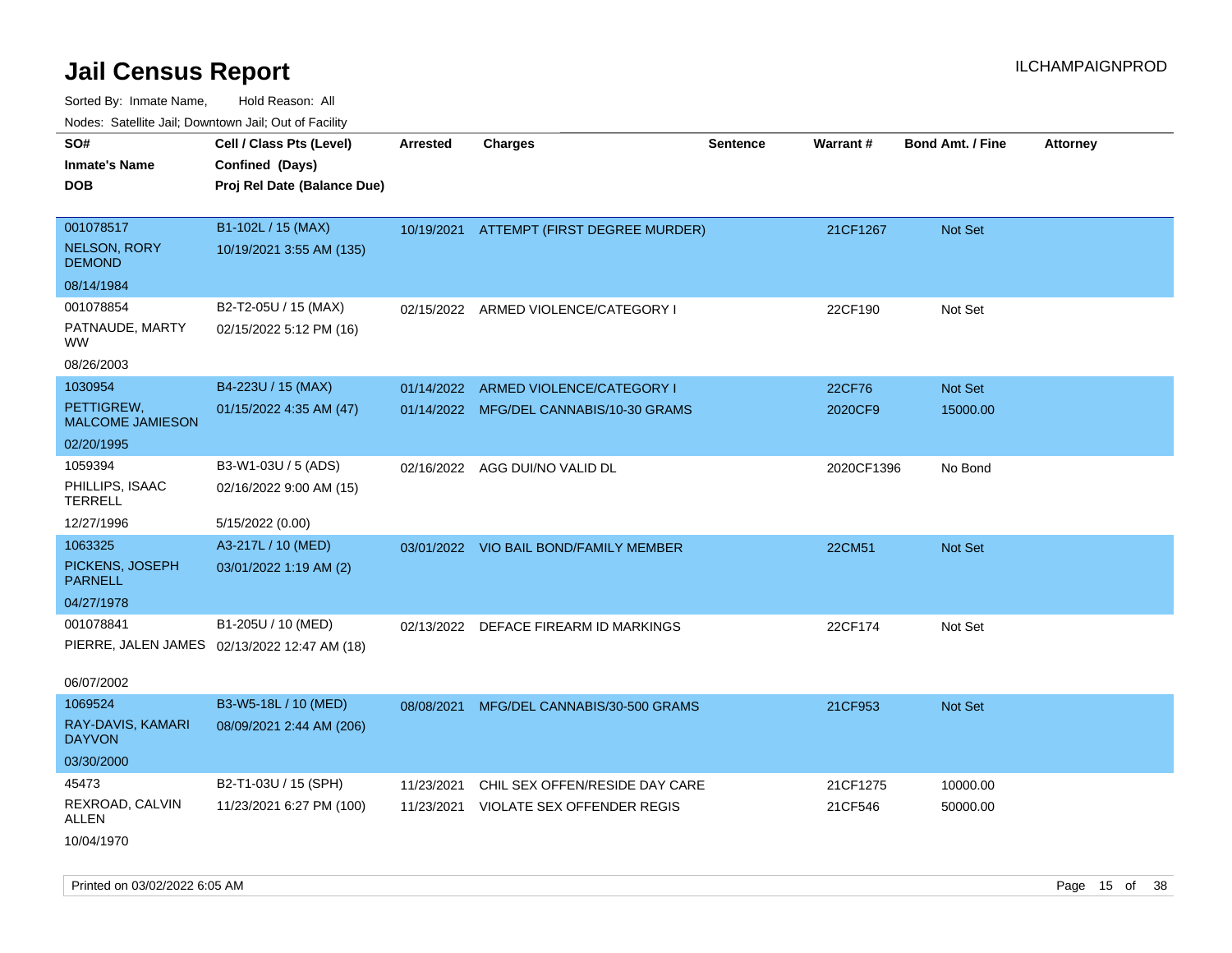Sorted By: Inmate Name, Hold Reason: All Nodes: Satellite Jail; Downtown Jail; Out of Facility

| SO#<br><b>Inmate's Name</b><br><b>DOB</b>                   | Cell / Class Pts (Level)<br>Confined (Days)<br>Proj Rel Date (Balance Due) | <b>Arrested</b> | <b>Charges</b>                           | <b>Sentence</b> | Warrant#   | <b>Bond Amt. / Fine</b> | <b>Attorney</b> |
|-------------------------------------------------------------|----------------------------------------------------------------------------|-----------------|------------------------------------------|-----------------|------------|-------------------------|-----------------|
| 979485<br>RODRIGUEZ, JOSHUA<br><b>ANTHONY</b>               | B2-T4-16L / 15 (SPH)<br>03/12/2021 1:57 PM (356)                           | 03/12/2021      | PRED CRIM SEX ASLT/VICTIM <13            |                 | 21CF282    | Not Set                 |                 |
| 04/06/1990                                                  |                                                                            |                 |                                          |                 |            |                         |                 |
| 61330                                                       | B4-123L / 15 (MAX)                                                         | 12/01/2021      | ARMED HABITUAL CRIMINAL                  |                 | 21CF1473   | Not Set                 |                 |
| RUFFIN, JONATHON<br>CECIL                                   | 12/01/2021 5:34 AM (92)                                                    | 12/01/2021      | PAROLE REVOCATION                        |                 | CH2107545  | No Bond                 |                 |
| 05/10/1984                                                  |                                                                            |                 |                                          |                 |            |                         |                 |
| 1071161                                                     | B4-124L / 15 (MAX)                                                         | 08/18/2021      | DELIVERY OF OR POSSESSION OF W/INT       |                 | 21CF1008   | No Bond                 |                 |
| SANDERS, MARKELL<br><b>LAMAR</b>                            | 08/18/2021 6:18 PM (197)                                                   |                 |                                          |                 |            |                         |                 |
| 02/02/2000                                                  |                                                                            |                 |                                          |                 |            |                         |                 |
| 1000820                                                     | A4-101U / 15 (ADS)                                                         | 01/24/2022      | FELON POSS/USE WEAPON/FIREARM            |                 | 22CF105    | Not Set                 |                 |
| SCHNEIDER, SONGAN 01/24/2022 8:20 AM (38)<br><b>MICHAEL</b> |                                                                            |                 | 01/24/2022 AGGRAVATED DOMESTIC BATTERY   |                 | 21CF1433   | 25000.00                |                 |
| 08/18/1992                                                  |                                                                            |                 |                                          |                 |            |                         |                 |
| 001078748                                                   | B3-W4-14L / 10 (MED)                                                       |                 | 01/10/2022 AGGRAVATED BATTERY            |                 | 21CF151    | No Bond                 |                 |
| SCHROEDER, JOSHUA 01/10/2022 9:34 AM (52)<br><b>CURTIS</b>  |                                                                            |                 |                                          |                 |            |                         |                 |
| 09/04/1980                                                  | 3/8/2022 (0.00)                                                            |                 |                                          |                 |            |                         |                 |
| 001078698                                                   | B3-W1-04L / 5 (ADS)                                                        | 12/20/2021      | DIRECT CRIMINAL CONTEMPT                 |                 | 2019F44    | No Bond                 |                 |
| SIDES, BRIAN KEITH                                          | 12/20/2021 4:23 PM (73)                                                    |                 |                                          |                 |            |                         |                 |
| 12/08/1969                                                  | 3/4/2022 (0.00)                                                            |                 |                                          |                 |            |                         |                 |
| 001078441                                                   | <b>BOOKF-3 / 15 (ADS)</b>                                                  | 10/01/2021      | ARMED HABITUAL CRIMINAL                  |                 | 21CF1182   | <b>Not Set</b>          |                 |
| SINGLETON, CORRIE<br><b>DERRELL</b>                         | 10/01/2021 12:36 PM (153)                                                  |                 | 12/20/2021 SPEEDING 26-34 MPH OVER LIMIT |                 | 2021TR2701 | 1000.00                 |                 |
| 05/07/1983                                                  |                                                                            |                 |                                          |                 |            |                         |                 |
| 001078765                                                   | B4-223L / 10 (MED)                                                         |                 | 01/13/2022 FELON POSS/USE WEAPON/FIREARM |                 | 22CF66     | Not Set                 |                 |
| SMITH, COREY ADRIAN 01/13/2022 7:32 PM (49)                 |                                                                            |                 |                                          |                 |            |                         |                 |

09/01/1987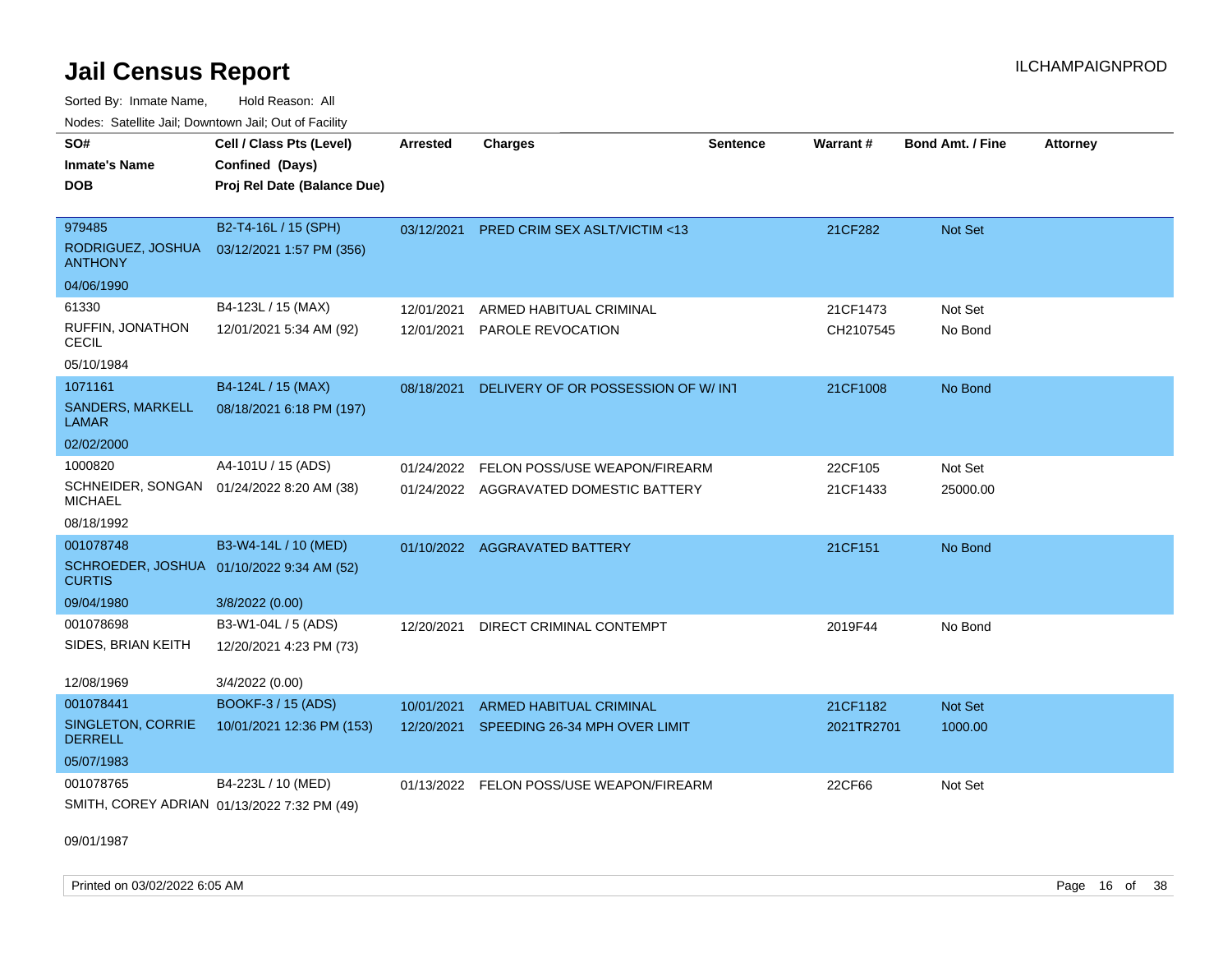| Nodes. Satellite Jali, Downtown Jali, Out of Facility |                             |                 |                                         |                 |           |                         |                 |
|-------------------------------------------------------|-----------------------------|-----------------|-----------------------------------------|-----------------|-----------|-------------------------|-----------------|
| SO#                                                   | Cell / Class Pts (Level)    | <b>Arrested</b> | <b>Charges</b>                          | <b>Sentence</b> | Warrant#  | <b>Bond Amt. / Fine</b> | <b>Attorney</b> |
| <b>Inmate's Name</b>                                  | Confined (Days)             |                 |                                         |                 |           |                         |                 |
| <b>DOB</b>                                            | Proj Rel Date (Balance Due) |                 |                                         |                 |           |                         |                 |
|                                                       |                             |                 |                                         |                 |           |                         |                 |
| 1038158                                               | A4-205L / 10 (MED)          |                 | 02/04/2022 CRIMINAL SEX ASSAULT/CONSENT |                 | 22CF146   | Not Set                 |                 |
| SMITH, RASHAD<br><b>JARECE</b>                        | 02/04/2022 11:42 PM (27)    |                 |                                         |                 |           |                         |                 |
| 09/16/1995                                            |                             |                 |                                         |                 |           |                         |                 |
| 001077770                                             | A1-226L / 5 (MIN)           | 01/06/2022      | RESIDENTIAL BURGLARY                    |                 | 21CF319   | Not Set                 |                 |
| STOFFLE, KELLY ANNE 01/06/2022 3:14 PM (56)           |                             |                 |                                         |                 |           |                         |                 |
|                                                       |                             |                 |                                         |                 |           |                         |                 |
| 04/12/1989                                            |                             |                 |                                         |                 |           |                         |                 |
| 38305                                                 | B2-T2-06L / 10 (SPH)        | 03/18/2020      | <b>CRIMINAL SEXUAL ABUSE</b>            |                 | 20CF-343  | 500000.00               |                 |
| STOVER, JOSH<br><b>ANDREW</b>                         | 03/18/2020 10:24 AM (715)   |                 |                                         |                 |           |                         |                 |
| 08/18/1973                                            |                             |                 |                                         |                 |           |                         |                 |
| 001078182                                             | B3-W2-06L / 5 (MIN)         | 12/20/2021      | DRIVING ON REVOKED LICENSE              |                 | 2021CF800 | No Bond                 |                 |
| STRONG, KEVIN<br><b>GARDNER</b>                       | 12/20/2021 4:34 PM (73)     |                 |                                         |                 |           |                         |                 |
| 02/12/1963                                            | 3/19/2022 (0.00)            |                 |                                         |                 |           |                         |                 |
| 1062701                                               | B1-107L / 15 (MAX)          |                 | 01/20/2022 UNLAWFUL USE OF A WEAPON     | 10y (DOC)       | 2021CF114 | No Bond                 |                 |
| TAYLOR, CODY EARL                                     | 01/20/2022 11:31 AM (42)    |                 |                                         |                 |           |                         |                 |
|                                                       |                             |                 |                                         |                 |           |                         |                 |
| 10/22/1997                                            |                             |                 |                                         |                 |           |                         |                 |
| 1036650                                               | B4-225U / 10 (MED)          |                 | 02/16/2022 ARMED VIOLENCE/CATEGORY I    |                 | 21CF845   | 250000.00               |                 |
| TAYLOR, KORRION<br><b>VELEZ</b>                       | 02/16/2022 4:33 PM (15)     |                 |                                         |                 |           |                         |                 |
| 03/18/1997                                            |                             |                 |                                         |                 |           |                         |                 |
| 001078471                                             | B4-221U / 10 (MED)          | 10/11/2021      | AGG UUW/VEHICLE/<21                     |                 | 21CF1210  | 100.00                  |                 |
| <b>THATCH, OMARION</b><br><b>DIAMONTE</b>             | 10/11/2021 1:26 AM (143)    |                 |                                         |                 |           |                         |                 |
| 09/05/2003                                            |                             |                 |                                         |                 |           |                         |                 |
| 32058                                                 | B4-123U / 15 (MAX)          | 06/14/2021      | AGG DISCH FIREARM                       |                 | 21CF690   | Not Set                 |                 |
| THOMPSON, STEVEN<br>ONEAL                             | 06/14/2021 6:44 AM (262)    |                 |                                         |                 |           |                         |                 |
| 03/14/1969                                            |                             |                 |                                         |                 |           |                         |                 |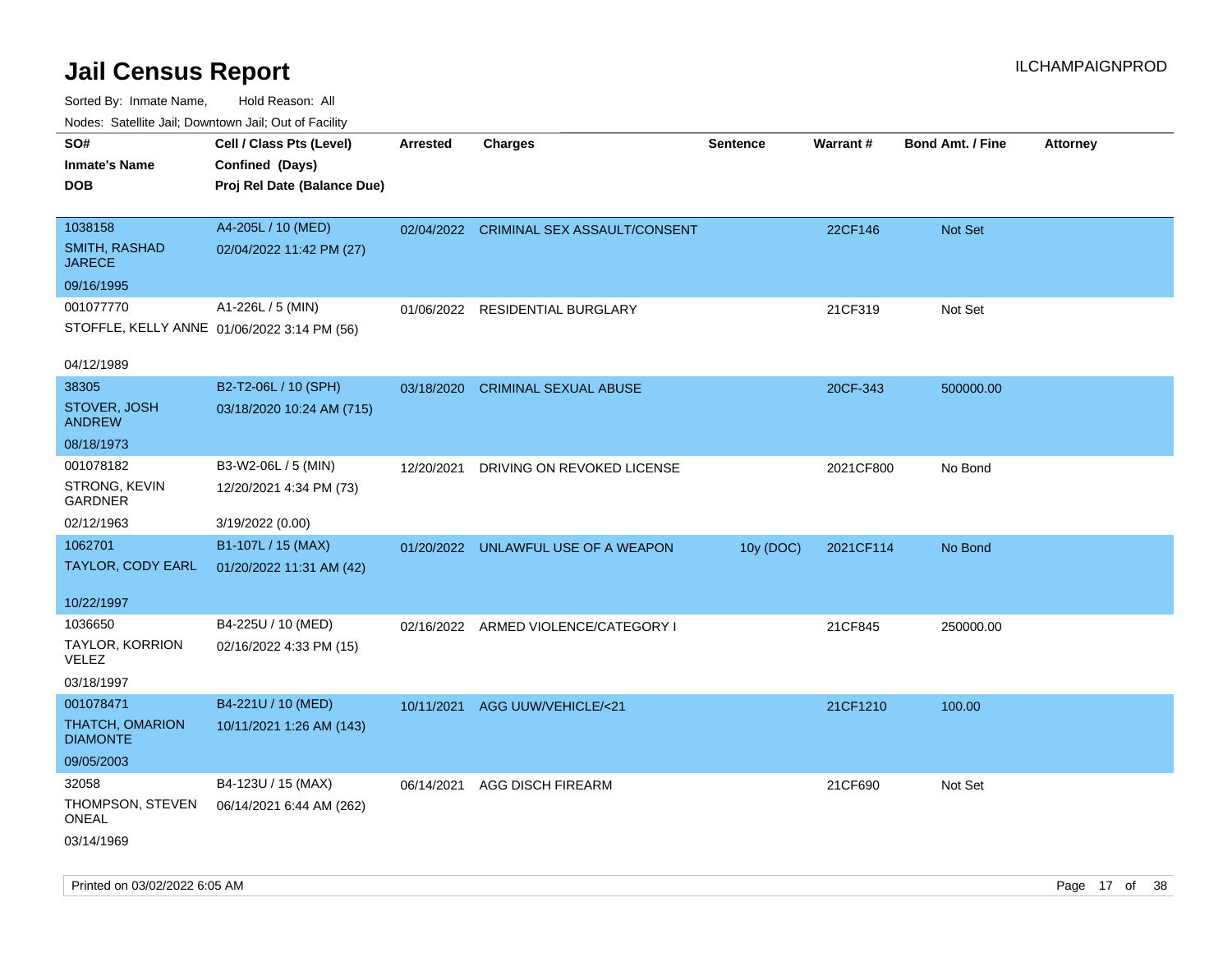| roaco. Oatomto dan, Downtown dan, Oat or Fability |                             |                 |                                          |                 |            |                         |                 |
|---------------------------------------------------|-----------------------------|-----------------|------------------------------------------|-----------------|------------|-------------------------|-----------------|
| SO#                                               | Cell / Class Pts (Level)    | <b>Arrested</b> | <b>Charges</b>                           | <b>Sentence</b> | Warrant#   | <b>Bond Amt. / Fine</b> | <b>Attorney</b> |
| <b>Inmate's Name</b>                              | Confined (Days)             |                 |                                          |                 |            |                         |                 |
| <b>DOB</b>                                        | Proj Rel Date (Balance Due) |                 |                                          |                 |            |                         |                 |
|                                                   |                             |                 |                                          |                 |            |                         |                 |
| 001078792                                         | A4-105L / 15 (ADS)          |                 | 01/24/2022 FUGITIVE FROM JUSTICE         |                 | 22CF99     | Not Set                 |                 |
| <b>TRAMBLE, TOM</b>                               | 01/24/2022 10:24 AM (38)    |                 | 01/24/2022 FUGITIVE FROM JUSTICE         |                 | 22CF100    | Not Set                 |                 |
| <b>MARCUS</b>                                     |                             |                 | 01/24/2022 ARMED VIOLENCE/CATEGORY I     |                 | 22CF101    | Not Set                 |                 |
| 02/28/1985                                        |                             |                 |                                          |                 |            |                         |                 |
| 32910                                             | B3-W1-02L / 10 (MED)        | 10/04/2021      | DOM BTRY/HARM/1-2 PRECONV                |                 | 21CF1189   | Not Set                 |                 |
| <b>TULL, CHRISTOPHER</b><br><b>MICHAEL</b>        | 10/04/2021 10:53 PM (150)   |                 |                                          |                 |            |                         |                 |
| 04/02/1971                                        |                             |                 |                                          |                 |            |                         |                 |
| 1070737                                           | A1-126L / 15 (MAX)          | 10/14/2021      | AGG KIDNAPG/<13/INTEL DISABL             | (DHS)           | 2020CF418  | 250000.00               |                 |
| <b>WASHINGTON,</b><br><b>JASTINA VIRGINIA</b>     | 10/14/2021 12:02 PM (140)   |                 |                                          |                 |            |                         |                 |
| 04/11/2000                                        |                             |                 |                                          |                 |            |                         |                 |
| 977140                                            | B1-203L / 10 (MED)          | 10/24/2021      | ARMED HABITUAL CRIMINAL                  |                 | 21CF1289   | Not Set                 |                 |
| <b>WEBSTER, DERRIAL</b><br><b>DEVON</b>           | 10/24/2021 2:46 AM (130)    |                 |                                          |                 |            |                         |                 |
| 01/14/1990                                        |                             |                 |                                          |                 |            |                         |                 |
| 001078328                                         | B1-105L / 15 (MAX)          | 08/30/2021      | <b>FELON POSS/USE WEAPON/FIREARM</b>     |                 | 21CF1045   | <b>Not Set</b>          |                 |
| <b>WHITE, JUSTIN</b><br><b>STEVEN</b>             | 08/30/2021 10:48 AM (185)   |                 |                                          |                 |            |                         |                 |
| 10/25/1995                                        |                             |                 |                                          |                 |            |                         |                 |
| 001078897                                         | BOOKF-2                     |                 | 03/01/2022 AGGRAVATED DOMESTIC BATTERY   |                 | 22CFAWOW   | Not Set                 |                 |
| WILEY, JIMARIA<br><b>FILOVE MONAE</b>             | 03/01/2022 7:18 PM (2)      |                 |                                          |                 |            |                         |                 |
| 02/14/2002                                        |                             |                 |                                          |                 |            |                         |                 |
| 1075313                                           | A4-102L / 15 (ADS)          | 01/29/2022      | POSSESSION OF STOLEN FIREARM             |                 | 22CF132    | <b>Not Set</b>          |                 |
| <b>WILLIAMS, EARDIS</b><br><b>ANTONIO, Junior</b> | 01/29/2022 1:23 AM (33)     |                 | 01/29/2022 MFG/DEL CANNABIS/30-500 GRAMS |                 | 20CF51     | 5000.00                 |                 |
| 01/21/1999                                        |                             |                 | 01/29/2022 POSSESSION OF STOLEN FIREARM  |                 | 20CF1048   | 500000.00               |                 |
| 638552                                            | B2-T2-08L / 5 (SPH)         | 10/07/2021      | CHILD PORNOGRAPHY/PHOTOGRAPH             |                 | 2021CF1207 | No Bond                 |                 |
| WILLIAMS, MICHAEL<br>JAMES                        | 10/07/2021 12:20 PM (147)   |                 |                                          |                 |            |                         |                 |
| 03/29/1964                                        |                             |                 |                                          |                 |            |                         |                 |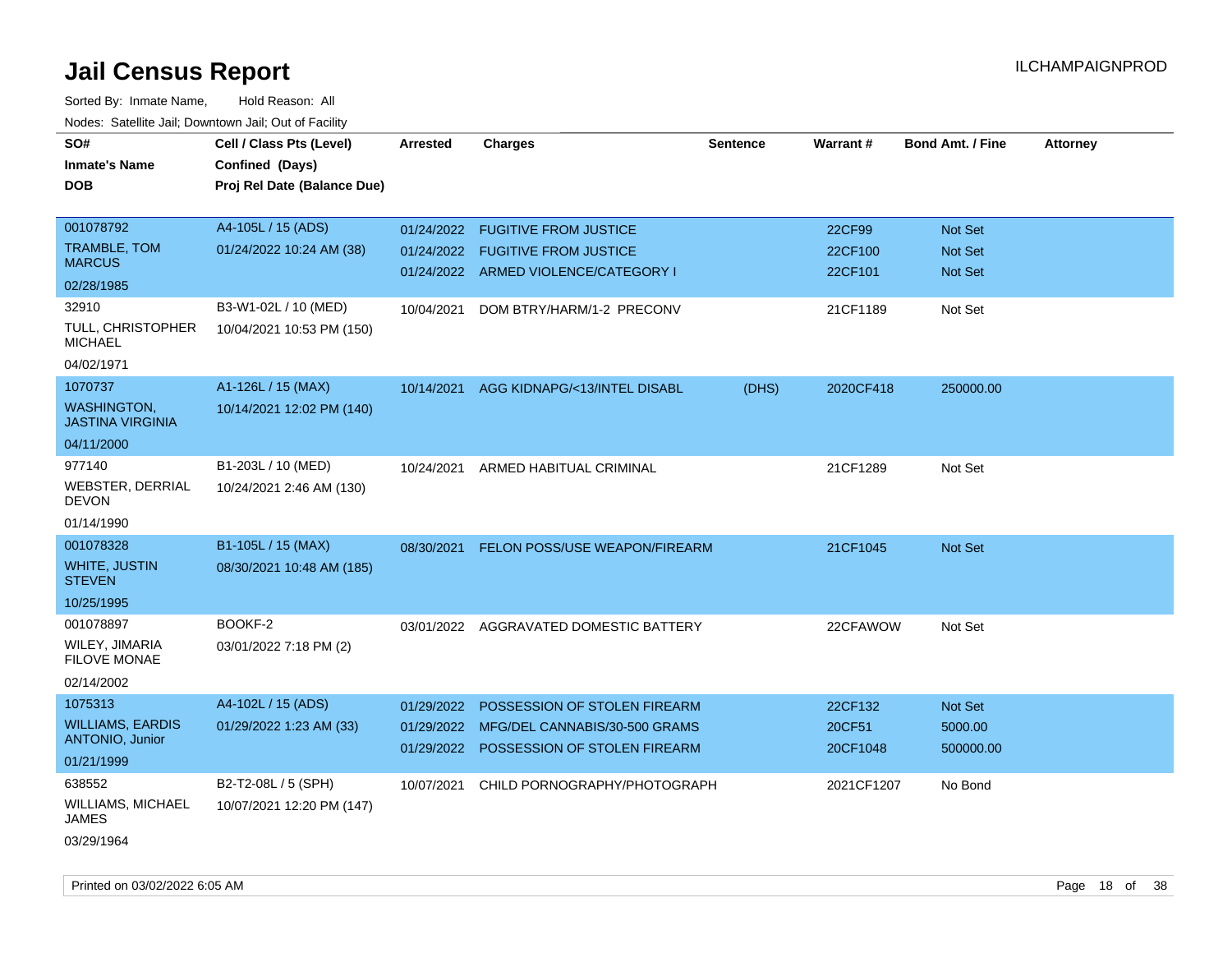| SO#<br><b>Inmate's Name</b><br><b>DOB</b>                          | Cell / Class Pts (Level)<br>Confined (Days)<br>Proj Rel Date (Balance Due) | Arrested          | Charges                      | <b>Sentence</b> | Warrant#    | <b>Bond Amt. / Fine</b> | <b>Attorney</b> |
|--------------------------------------------------------------------|----------------------------------------------------------------------------|-------------------|------------------------------|-----------------|-------------|-------------------------|-----------------|
| 1066370<br><b>WILLIAMS, REONTE</b><br><b>REMIR</b>                 | B1-101L / 15 (MAX)<br>07/28/2021 5:40 AM (218)                             | 07/28/2021        | ARMED VIOLENCE/CATEGORY III  |                 | 2021 CF 882 | Not Set                 |                 |
| 05/14/1999                                                         |                                                                            |                   |                              |                 |             |                         |                 |
| 1051953<br><b>WINSTON, ALYSSIA</b><br><b>LETEECE</b><br>03/17/1996 | A1-124U / 10 (ADS)<br>02/02/2022 4:29 AM (29)                              | 02/02/2022        | DOMESTIC BATTERY/OTHER PRIOR |                 | 22CF144     | Not Set                 |                 |
| <b>Total Satellite Jail: 141</b>                                   |                                                                            | <b>Males: 120</b> | Females: 21<br>Unknown: 0    |                 |             |                         |                 |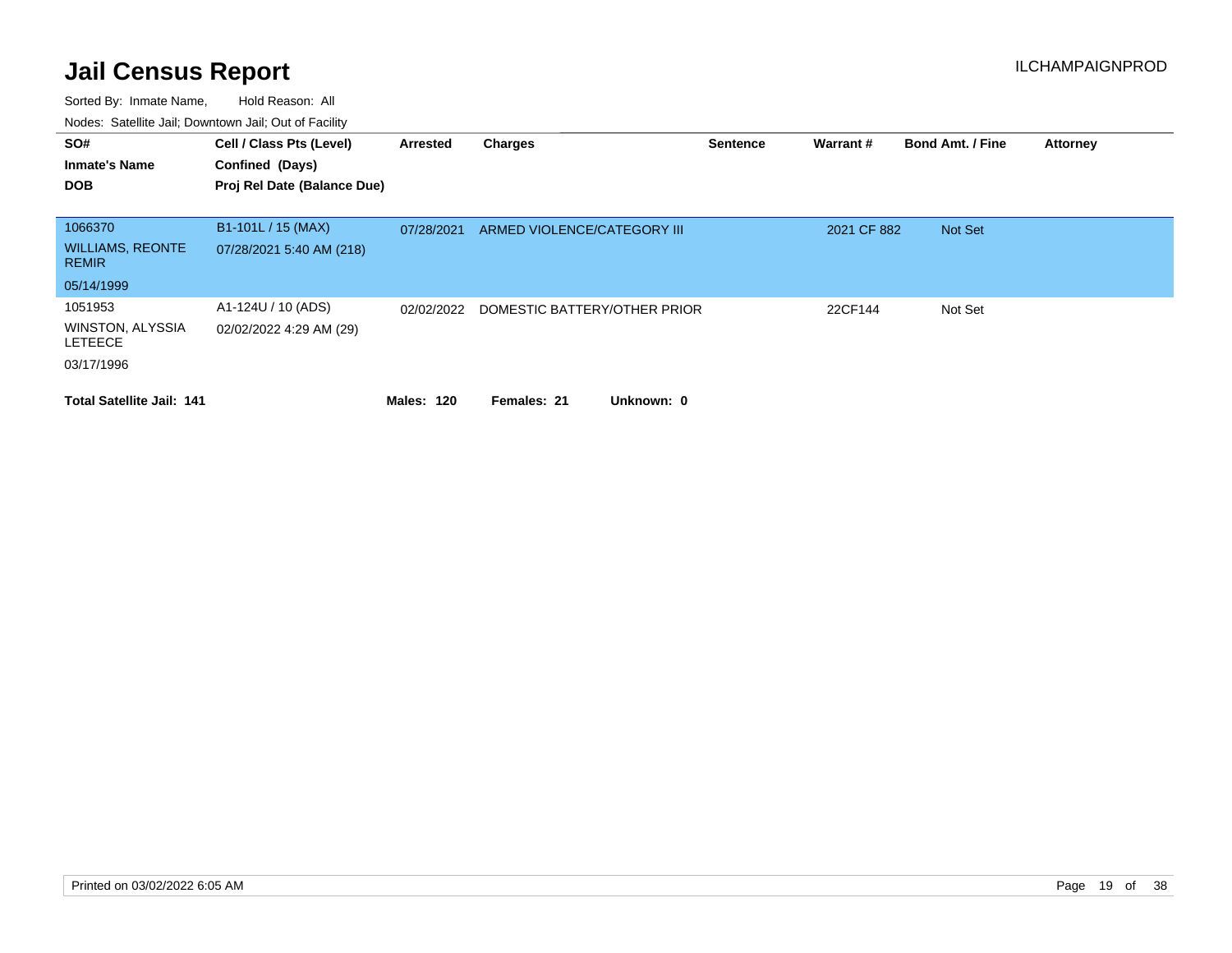Sorted By: Inmate Name, Hold Reason: All Nodes: Satellite Jail; Downtown Jail; Out of Facility

| <b>Downtown Jail</b><br>SO#<br><b>Inmate's Name</b><br><b>DOB</b>  | Cell / Class Pts (Level)<br>Confined (Days)<br>Proj Rel Date (Balance Due) | Arrested                                                           | <b>Charges</b>                                                                                                                                     | <b>Sentence</b> | <b>Warrant#</b>                                       | <b>Bond Amt. / Fine</b>                             | <b>Attorney</b> |
|--------------------------------------------------------------------|----------------------------------------------------------------------------|--------------------------------------------------------------------|----------------------------------------------------------------------------------------------------------------------------------------------------|-----------------|-------------------------------------------------------|-----------------------------------------------------|-----------------|
| 1073165<br><b>ACKERMAN, CODY</b><br><b>JAMES</b><br>02/01/1989     | G4L / 5 (MIN)<br>04/30/2021 4:48 PM (307)                                  | 04/30/2021<br>04/30/2021<br>05/03/2021                             | <b>BURGLARY</b><br>FORGERY/ISSUE/DELIVER DOCUMENT<br>FORGERY/ISSUE/DELIVER DOCUMENT                                                                | 9y (DOC)        | 21CF516<br>19CF143<br>2018CF689                       | Not Set<br>75000.00<br>2500.00 / 75.00              |                 |
| 47897<br>BRANAMAN,<br><b>CLIFFORD EARL</b><br>03/09/1975           | J5L / 15 (ADS)<br>01/19/2022 9:21 PM (43)                                  | 01/19/2022<br>01/19/2022<br>01/19/2022<br>02/08/2022<br>02/08/2022 | VIOLATE ORDER PROTECTION<br>DRVG REVOKED/2+/PERS INJ/DEATH<br><b>PAROLE REVOCATION</b><br>DRIVE REVOKED/RECK HOMIC/3<br>DRIVING ON REVOKED LICENSE |                 | 22CF85<br>22CF84<br>VA2201139<br>21CF1280<br>21TR8305 | Not Set<br>Not Set<br>No Bond<br>Not Set<br>Not Set |                 |
| 990633<br><b>BRIFFORD, WILLIE</b><br>Junior<br>09/13/1987          | G7L / 5 (MIN)<br>02/15/2022 8:56 AM (16)                                   | 02/15/2022                                                         | POSS AMT CON SUB EXCEPT(A)/(D)<br>02/15/2022 CIVIL FTA WARRANT                                                                                     | 5y (DOC)        | 2017CF598<br>019F154                                  | No Bond<br>2500.00                                  |                 |
| 1027929<br><b>BROUGHTON, MARK</b><br>ANTHONY, Junior<br>02/15/1990 | F6L / 15 (MAX)<br>12/18/2021 2:55 AM (75)                                  | 12/18/2021                                                         | HOME INVASION/CAUSE INJURY                                                                                                                         |                 | 21CF1560                                              | No Bond                                             |                 |
| 1067476<br><b>BROWN, JAMES</b><br><b>BRONELL</b><br>01/08/1996     | F7U / 10 (MED)<br>11/13/2021 2:35 AM (110)                                 | 11/13/2021<br>11/13/2021                                           | AGG DOMESTIC BATTERY/STRANGLE<br><b>RESIDENTIAL BURGLARY</b>                                                                                       |                 | 20CF575<br>21CF385                                    | 5000.00<br>25000.00                                 |                 |
| 995432<br>BROWN, JAVON<br><b>SHANTEZ</b><br>10/14/1991             | H5L / 10 (ADS)<br>12/20/2021 2:06 AM (73)                                  | 12/20/2021                                                         | FAIL TO RPT WKLY/NO FIXED ADDR                                                                                                                     |                 | 21CF1559                                              | Not Set                                             |                 |
| 1075941<br><b>BROWN, LIONEL</b><br><b>TERRELL</b><br>10/19/1981    | G2L / 5 (MIN)<br>10/08/2021 5:16 PM (146)                                  |                                                                    | 10/08/2021 AGG UNLAWFUL USE OF WEAPON/VEH                                                                                                          | 2y (DOC)        | 20CF360                                               | No Bond                                             |                 |

Printed on 03/02/2022 6:05 AM **Page 20 of 38**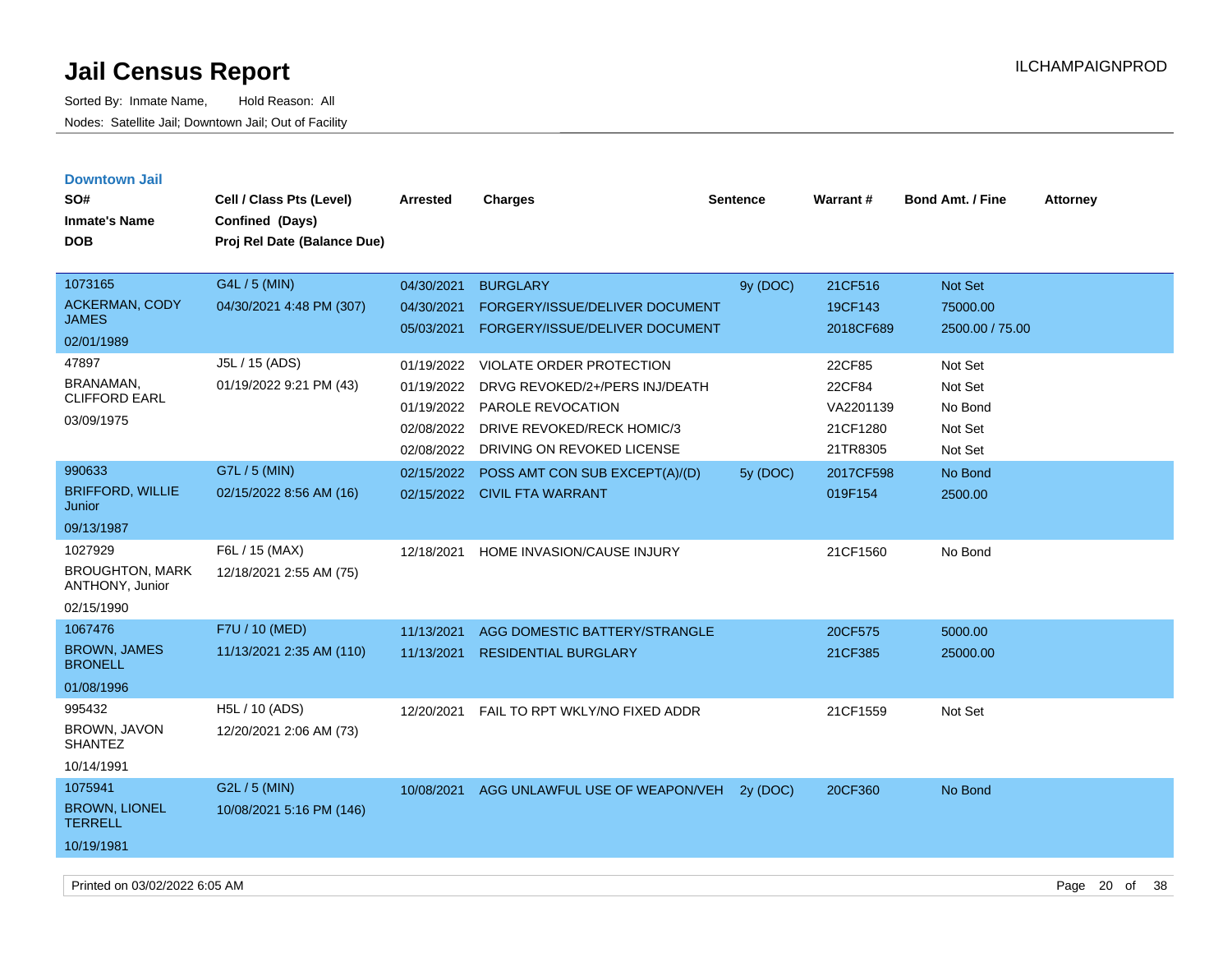Sorted By: Inmate Name, Hold Reason: All

Nodes: Satellite Jail; Downtown Jail; Out of Facility

| SO#<br><b>Inmate's Name</b>                | Cell / Class Pts (Level)<br>Confined (Days) | <b>Arrested</b> | <b>Charges</b>                            | Sentence | Warrant#   | Bond Amt. / Fine | <b>Attorney</b> |
|--------------------------------------------|---------------------------------------------|-----------------|-------------------------------------------|----------|------------|------------------|-----------------|
| <b>DOB</b>                                 | Proj Rel Date (Balance Due)                 |                 |                                           |          |            |                  |                 |
| 001078092                                  | H2U / 10 (ADS)                              | 12/27/2021      | AGG BATTERY/PUBLIC PLACE                  |          | 2021CF1042 | 5000.00          |                 |
| <b>WILLIAM</b>                             | CHOUNARD, STANLEY 12/27/2021 10:47 PM (66)  |                 |                                           |          |            |                  |                 |
| 06/25/1986                                 |                                             |                 |                                           |          |            |                  |                 |
| 56241                                      | $E1L / 5$ (MIN)                             |                 | 01/13/2022 VIOLATE ORDER/PRIOR DOM BTRY   |          | 22CF59     | Not Set          |                 |
| CLARK, DAMON<br><b>GILLMORE</b>            | 01/13/2022 4:36 AM (49)                     |                 |                                           |          |            |                  |                 |
| 12/21/1976                                 |                                             |                 |                                           |          |            |                  |                 |
| 001078838                                  | K <sub>2</sub> / 15 (ADS)                   |                 | 02/12/2022 PRED CRIM SEX ASLT/BODILY HARM |          | 21CF30     | 150000.00        |                 |
| <b>CLAYTON, KAREEM</b><br><b>JAMAL</b>     | 02/12/2022 8:55 AM (19)                     |                 |                                           |          |            |                  |                 |
| 02/03/1974                                 |                                             |                 |                                           |          |            |                  |                 |
| 1075361                                    | J6L / 5 (ADS)                               | 04/16/2021      | <b>BURGLARY</b>                           |          | 21CF414    | Not Set          |                 |
| COWART, TORREY<br>BENJAMEN, Junior         | 04/16/2021 9:17 PM (321)                    |                 |                                           |          |            |                  |                 |
| 11/22/1987                                 |                                             |                 |                                           |          |            |                  |                 |
| 1067370                                    | E6L / 15 (ADS)                              | 11/05/2021      | FIREARM/FOID INVALID/NOT ELIG             |          | 21CF1370   | Not Set          |                 |
| <b>DAVIS, AUSTIN</b><br><b>CHRISTOPHER</b> | 11/06/2021 12:23 AM (117)                   |                 |                                           |          |            |                  |                 |
| 08/11/1997                                 |                                             |                 |                                           |          |            |                  |                 |
| 001077214                                  | 15 / 15 (ADS)                               | 12/20/2021      | <b>MURDER</b>                             |          | 21CF1572   | Not Set          |                 |
| DAVIS-MURDOCK,<br><b>ERION VASSHAD</b>     | 12/21/2021 10:13 AM (72)                    | 12/22/2021      | PAROLE REVOCATION                         |          | CH2107977  | Not Set          |                 |
| 06/22/1998                                 |                                             |                 |                                           |          |            |                  |                 |
| 001078223                                  | G6L / 5 (MIN)                               | 11/09/2021      | AGG DUI/NO VALID DL                       |          | 21CF1382   | Not Set          |                 |
| DIEGO-MATEO,<br><b>JOAQUIN</b>             | 11/09/2021 10:52 PM (114)                   |                 |                                           |          |            |                  |                 |
| 01/23/2002                                 |                                             |                 |                                           |          |            |                  |                 |
| 571307                                     | J3L / 15 (ADS)                              | 09/14/2020      | CRIM SEXUAL ABUSE/CONSENT                 |          | 2020CF1026 | Not Set          |                 |
| DOMINGO-<br>CASTANEDA,                     | 09/14/2020 11:19 PM (535)                   | 09/14/2020      | PRED CRIM SEX ASLT/VICTIM <13             |          | 2020CF1025 | Not Set          |                 |
| 09/29/1989                                 |                                             |                 |                                           |          |            |                  |                 |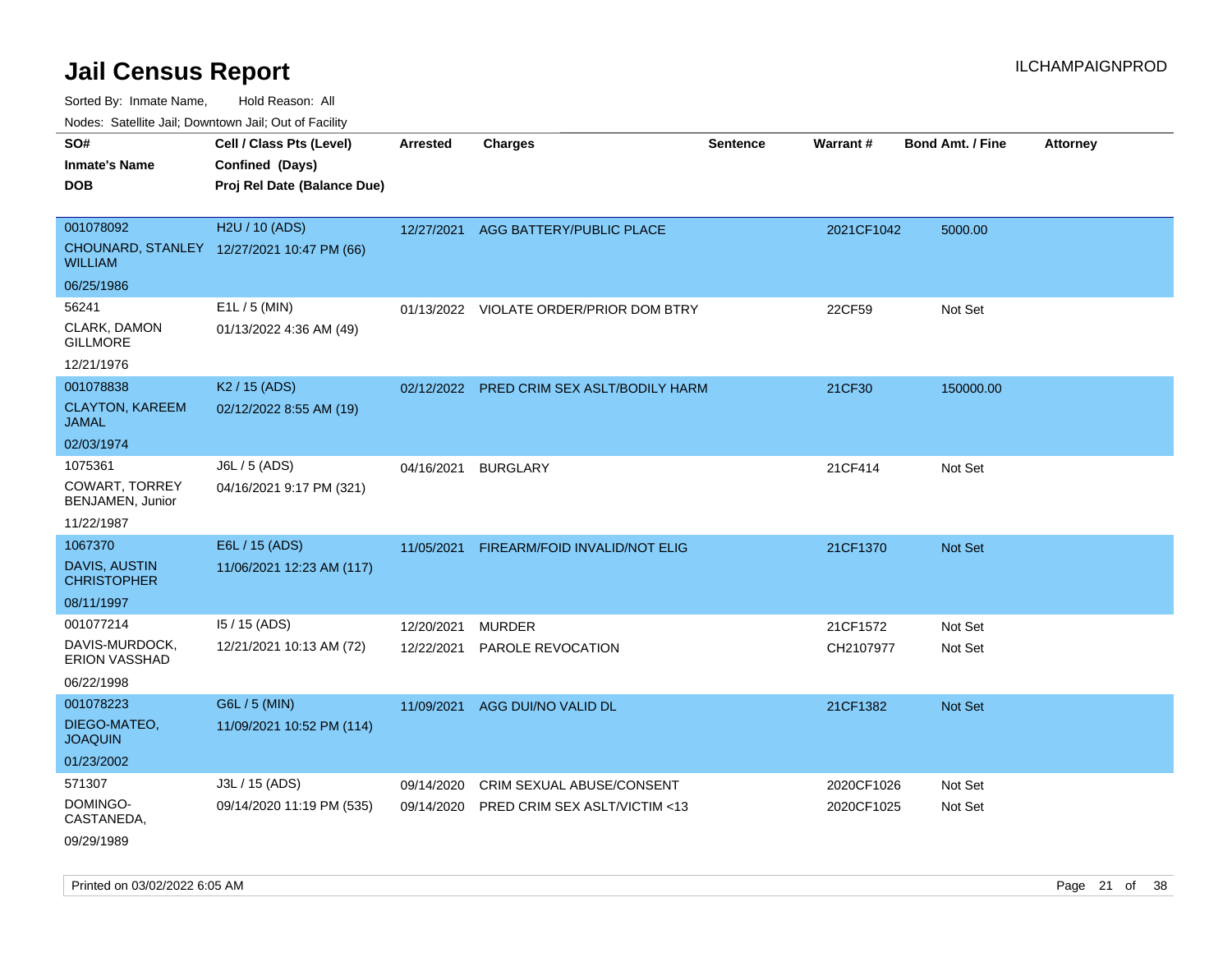Sorted By: Inmate Name, Hold Reason: All Nodes: Satellite Jail; Downtown Jail; Out of Facility

| SO#                                           | Cell / Class Pts (Level)    | <b>Arrested</b> | <b>Charges</b>                           | <b>Sentence</b> | Warrant#   | <b>Bond Amt. / Fine</b> | <b>Attorney</b> |
|-----------------------------------------------|-----------------------------|-----------------|------------------------------------------|-----------------|------------|-------------------------|-----------------|
| <b>Inmate's Name</b>                          | Confined (Days)             |                 |                                          |                 |            |                         |                 |
| <b>DOB</b>                                    | Proj Rel Date (Balance Due) |                 |                                          |                 |            |                         |                 |
|                                               |                             |                 |                                          |                 |            |                         |                 |
| 527379                                        | D6 / 15 (ADS)               | 10/25/2021      | ARMED HABITUAL CRIMINAL                  |                 | 21CF1297   | Not Set                 |                 |
| DRAKE, MARCELL<br><b>DEON</b>                 | 10/25/2021 5:05 PM (129)    |                 | 10/27/2021 AGG DOMESTIC BATTERY/STRANGLE |                 | 21CF1245   | Not Set                 |                 |
| 04/20/1987                                    |                             |                 |                                          |                 |            |                         |                 |
| 959292                                        | K1 / 15 (ADS)               | 04/01/2021      | ATTEMPT (FIRST DEGREE MURDER)            |                 | 2020CF565  | 2000000.00              |                 |
| DUNCAN, COREYON<br><b>ANTHONY</b>             | 04/01/2021 8:46 PM (336)    | 12/17/2021      | <b>MURDER</b>                            |                 | 21CF1542   | Not Set                 |                 |
| 01/17/1989                                    |                             |                 |                                          |                 |            |                         |                 |
| 1053207                                       | K3 / 15 (SPH)               |                 | 06/06/2019 MURDER/INTENT TO KILL/INJURE  |                 | 2019-CF849 | 2000000.00              |                 |
| <b>FAUST, JAQUAVEON</b><br><b>LAVELL</b>      | 06/06/2019 2:24 PM (1,001)  |                 |                                          |                 |            |                         |                 |
| 07/25/1996                                    |                             |                 |                                          |                 |            |                         |                 |
| 524764                                        | G3L / 5 (MIN)               | 09/18/2021      | METH DELIVERY/15<100 GRAMS               |                 | 21CF627    | 50000.00                |                 |
| <b>FISCUS, ROBERT</b><br><b>LOWELL</b>        | 09/18/2021 10:50 AM (166)   |                 |                                          |                 |            |                         |                 |
| 02/17/1986                                    |                             |                 |                                          |                 |            |                         |                 |
| 1063104                                       | G1U / 5 (MIN)               | 01/10/2022      | <b>VIOLATE ORDER PROTECTION</b>          |                 | 21CF1258   | 25000.00                |                 |
| <b>FUSON, KEITH</b><br><b>EDWARD</b>          | 01/10/2022 9:14 PM (52)     |                 | 01/10/2022 VIOLATE ORDER PROTECTION      |                 | 21CF1259   | 25000.00                |                 |
| 05/07/1987                                    |                             |                 |                                          |                 |            |                         |                 |
| 1003785                                       | C9L / 5 (MIN)               |                 | 01/31/2022 THEFT CON INTENT <\$500 PRIOR | 4y (DOC)        | 19CF1558   | No Bond                 |                 |
| GENTRY, SIDNEY<br><b>RAYNARD</b>              | 01/31/2022 8:44 AM (31)     |                 |                                          |                 |            |                         |                 |
| 05/27/1971                                    |                             |                 |                                          |                 |            |                         |                 |
| 32913                                         | $11/15$ (ADS)               | 12/03/2021      | PRED CRIM SEX ASLT/VICTIM <13            |                 | 21CF1481   | Not Set                 |                 |
| GROB, WARREN A,<br>Junior                     | 12/03/2021 4:24 PM (90)     |                 |                                          |                 |            |                         |                 |
| 12/07/1950                                    |                             |                 |                                          |                 |            |                         |                 |
| 1073611                                       | G3U / 5 (MIN)               | 02/09/2021      | MFG 15>100 GR ECSTASY/ANALOG             |                 | 21CF121    | 500000.00               |                 |
| <b>HAYES, CAMERON</b><br><b>TAYLOR MALEEK</b> | 02/09/2021 3:10 PM (387)    | 02/09/2021      | DELIVERY OF OR POSSESSION OF W/INT       |                 | 21CF160    | Not Set                 |                 |
| 08/10/1998                                    |                             |                 |                                          |                 |            |                         |                 |

Printed on 03/02/2022 6:05 AM Page 22 of 38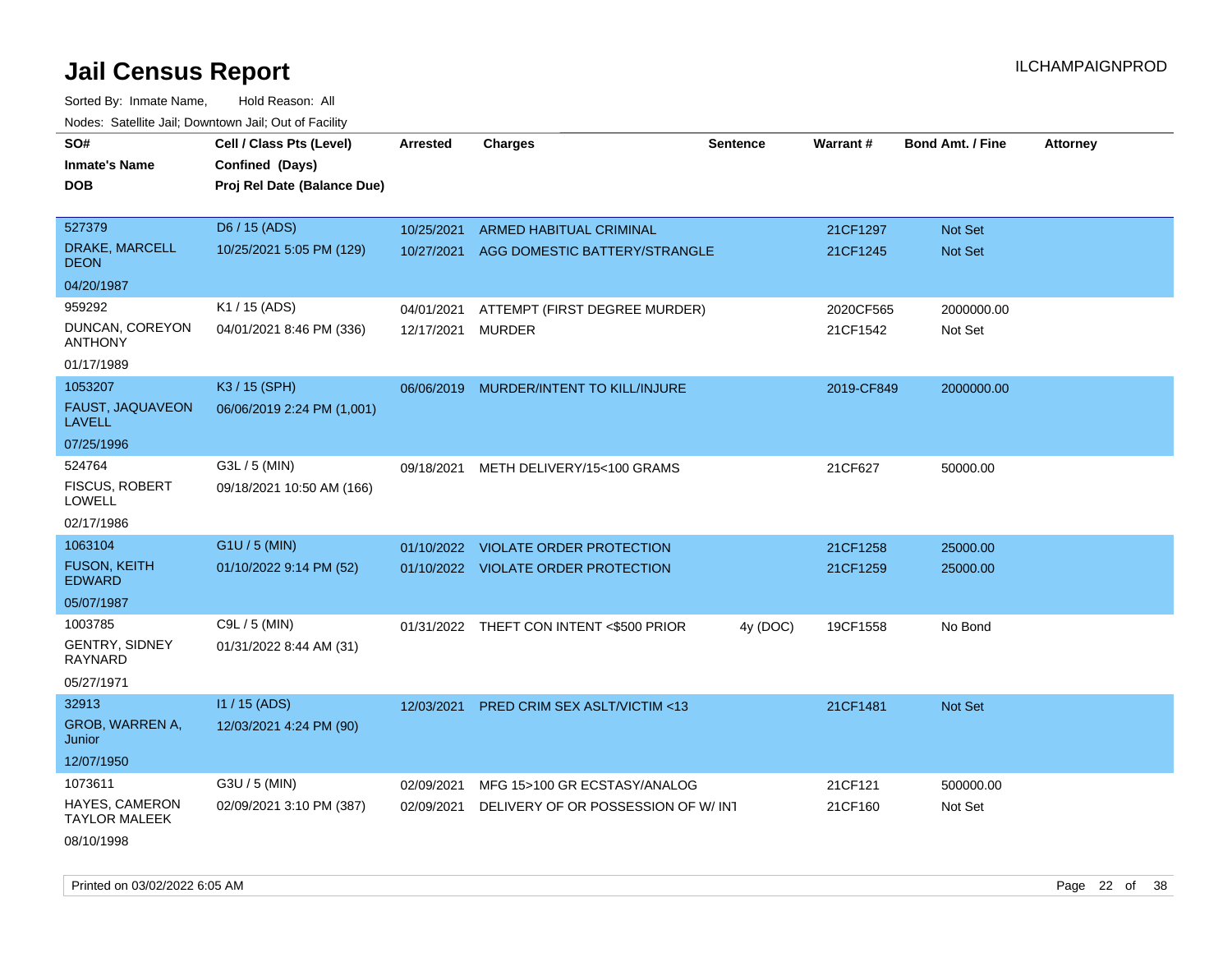| SO#                                    | Cell / Class Pts (Level)    | <b>Arrested</b>     | <b>Charges</b>                                             | <b>Sentence</b> | Warrant#  | <b>Bond Amt. / Fine</b> | <b>Attorney</b> |
|----------------------------------------|-----------------------------|---------------------|------------------------------------------------------------|-----------------|-----------|-------------------------|-----------------|
| <b>Inmate's Name</b>                   | Confined (Days)             |                     |                                                            |                 |           |                         |                 |
| <b>DOB</b>                             | Proj Rel Date (Balance Due) |                     |                                                            |                 |           |                         |                 |
|                                        |                             |                     |                                                            |                 |           |                         |                 |
| 544770                                 | D3 / 10 (MED)               | 08/14/2021          | AGG DOMESTIC BATTERY/STRANGLE                              |                 | 2021CF514 | 25000.00                |                 |
| HAYES, DEVON<br><b>JERMAINE</b>        | 08/14/2021 2:56 AM (201)    | 08/14/2021          | AGGRAVATED DOMESTIC BATTERY                                |                 | 21CF977   | No Bond                 |                 |
| 11/07/1987                             |                             |                     |                                                            |                 |           |                         |                 |
| 953555                                 | C4U / 15 (MAX)              | 03/10/2021          | CRIM TRESPASS TO RESIDENCE                                 |                 | 21CF272   | Not Set                 |                 |
| HUNT, TAVARIS EARL                     | 03/10/2021 4:58 AM (358)    | 04/14/2021          | AGG FLEEING POLICE/21 MPH OVER                             | 3y (DOC)        | 2020CF94  | 10000.00                |                 |
|                                        |                             |                     |                                                            |                 |           |                         |                 |
| 12/29/1987                             |                             |                     |                                                            |                 |           |                         |                 |
| 518711                                 | G5L / 5 (MIN)               | 01/30/2022 THEFT    |                                                            |                 | 22CF133   | Not Set                 |                 |
| <b>INGERSON, LUCUS</b><br><b>JAMES</b> | 01/30/2022 4:57 PM (32)     |                     |                                                            |                 |           |                         |                 |
| 09/16/1979                             |                             |                     |                                                            |                 |           |                         |                 |
| 63110                                  | C7L / 10 (ADS)              |                     | 02/16/2022 CRIM DAMAGE TO PROPERTY <\$500                  | 2y (DOC)        | 21CF1548  | No Bond                 |                 |
| JAMES, DOMINIQUE<br><b>JULIUS</b>      | 02/16/2022 5:24 PM (15)     |                     |                                                            |                 |           |                         |                 |
| 03/04/1983                             |                             |                     |                                                            |                 |           |                         |                 |
| 53058                                  | G4U / 5 (MIN)               |                     | 01/31/2022 DELIVERY OF OR POSSESSION OF W/ IN1 5y/6m (DOC) |                 |           | Not Set                 |                 |
| JOHNSON, DEMARIO<br><b>LACONTE</b>     | 01/31/2022 11:12 AM (31)    |                     |                                                            |                 |           |                         |                 |
| 06/14/1981                             |                             |                     |                                                            |                 |           |                         |                 |
| 001078766                              | I3 / 5 (ADS)                | 02/08/2022          | AGGRAVATED BATTERY                                         |                 | 22CF160   | Not Set                 |                 |
| JOHNSON, IYONZI                        | 02/08/2022 11:56 AM (23)    | 02/08/2022 BURGLARY |                                                            |                 | 22CF63    | 3000.00                 |                 |
| 07/16/1994                             |                             |                     |                                                            |                 |           |                         |                 |
| 1068501                                | G7U / 5 (MIN)               |                     | 02/07/2022 VIO ORDER/NOTICE/PRIOR VIO O/P                  |                 | 22CF156   | No Bond                 |                 |
| <b>KING, JULIUS</b><br><b>EMANUEL</b>  | 02/07/2022 7:06 PM (24)     |                     |                                                            |                 |           |                         |                 |
| 04/08/1985                             |                             |                     |                                                            |                 |           |                         |                 |
| 24308                                  | D <sub>2</sub> / 15 (MAX)   | 06/03/2021          | <b>ROBBERY</b>                                             |                 | 21CF625   | No Bond                 |                 |
| <b>KWIATKOWSKI,</b><br>ROBERT JOHN     | 06/03/2021 10:40 PM (273)   |                     |                                                            |                 |           |                         |                 |
| 08/08/1963                             |                             |                     |                                                            |                 |           |                         |                 |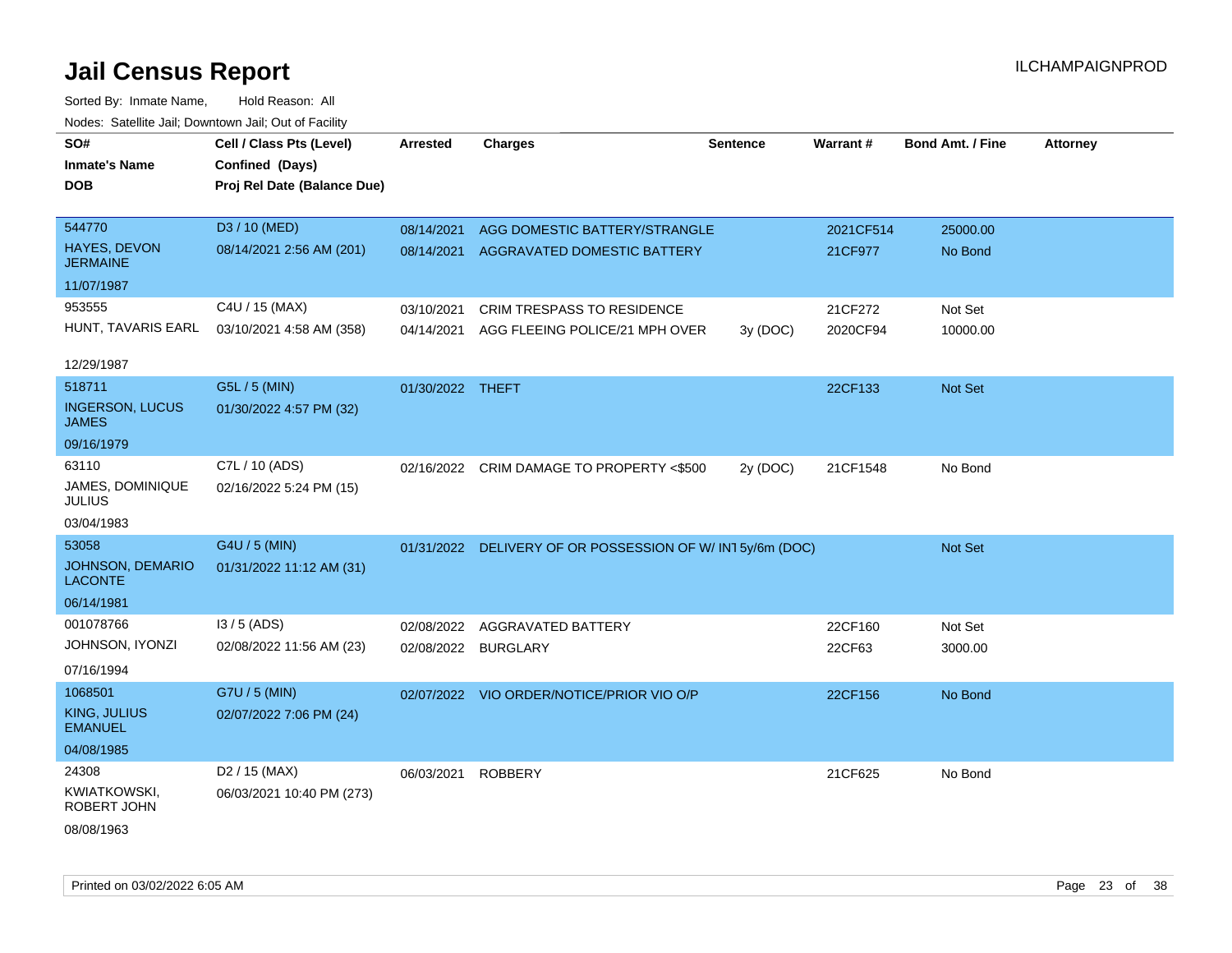| roaco. Catolino dall, Downtown dall, Out of Fability |                                            |                 |                                    |                 |                 |                         |                 |
|------------------------------------------------------|--------------------------------------------|-----------------|------------------------------------|-----------------|-----------------|-------------------------|-----------------|
| SO#                                                  | Cell / Class Pts (Level)                   | <b>Arrested</b> | Charges                            | <b>Sentence</b> | <b>Warrant#</b> | <b>Bond Amt. / Fine</b> | <b>Attorney</b> |
| <b>Inmate's Name</b>                                 | Confined (Days)                            |                 |                                    |                 |                 |                         |                 |
| <b>DOB</b>                                           | Proj Rel Date (Balance Due)                |                 |                                    |                 |                 |                         |                 |
|                                                      |                                            |                 |                                    |                 |                 |                         |                 |
| 1041648                                              | C8L / 15 (MAX)                             | 01/11/2022      | ARMED HABITUAL CRIMINAL            |                 | 22CF41          | <b>Not Set</b>          |                 |
| LANE, DEMETRIUS<br><b>LAQUAN</b>                     | 01/11/2022 5:27 AM (51)                    |                 | 01/11/2022 PAROLE REVOCATION       |                 | CH2200221       | Not Set                 |                 |
| 07/04/1996                                           |                                            |                 |                                    |                 |                 |                         |                 |
| 29681                                                | J2L / 15 (ADS)                             | 07/14/2020      | PREDATORY CRIMINAL SEX ASSLT/CHILD |                 | 20CF-781        | 250000.00               |                 |
| LENOIR, JOHN<br><b>CHRISTOPHER</b>                   | 07/14/2020 12:51 PM (597)                  |                 |                                    |                 |                 |                         |                 |
| 04/20/1966                                           |                                            |                 |                                    |                 |                 |                         |                 |
| 001077524                                            | D1 / 10 (SPH)                              | 12/14/2020      | <b>RESIDENTIAL ARSON</b>           | 6y (DOC)        | 2020-CF-1388    | 150000.00               |                 |
| LEWIS, TREVOR<br><b>DANIEL</b>                       | 12/14/2020 5:16 PM (444)                   |                 |                                    |                 |                 |                         |                 |
| 06/03/2002                                           |                                            |                 |                                    |                 |                 |                         |                 |
| 001078320                                            | C6L / 10 (ADS)                             | 02/14/2022      | CRIMINAL TRESPASS BUILDING         |                 | 22CM42          | Not Set                 |                 |
| <b>MARSH, PAUL</b><br>OLUFUNMILAYO                   | 02/14/2022 6:56 PM (17)                    |                 |                                    |                 |                 |                         |                 |
| 07/13/1994                                           |                                            |                 |                                    |                 |                 |                         |                 |
| 45113                                                | E2L / 15 (MAX)                             | 11/20/2021      | <b>ARMED HABITUAL CRIMINAL</b>     |                 | 21CF1424        | No Bond                 |                 |
| <b>MARTIN, JEREMIAH</b><br><b>FRANCIS</b>            | 11/20/2021 1:18 AM (103)                   |                 |                                    |                 |                 |                         |                 |
| 01/18/1977                                           |                                            |                 |                                    |                 |                 |                         |                 |
| 1063030                                              | H4L / 15 (ADS)                             | 12/20/2021      | <b>MURDER</b>                      |                 | 21CF1571        | Not Set                 |                 |
|                                                      | MASON, RYAN ONEIAL 12/21/2021 9:30 AM (72) | 12/22/2021      | PAROLE REVOCATION                  |                 | CH2107979       | Not Set                 |                 |
|                                                      |                                            |                 |                                    |                 |                 |                         |                 |
| 02/22/1991                                           |                                            |                 |                                    |                 |                 |                         |                 |
| 1066623                                              | G6U / 5 (MIN)                              | 11/17/2021      | MFG/DEL 15<100 GR COCA/ANALOG      |                 | 17CF1093        | 75000.00                |                 |
| MATA-OROZCO,<br><b>OLEGARIO</b>                      | 11/17/2021 5:08 PM (106)                   |                 |                                    |                 |                 |                         |                 |
| 03/06/1995                                           |                                            |                 |                                    |                 |                 |                         |                 |
| 001078249                                            | B3 / 10 (MED)                              | 08/07/2021      | FELON POSS/USE WEAPON/FIREARM      | 4y (DOC)        | 21CF947         | Not Set                 |                 |
| MCCLENDON, CALVIN<br>М                               | 08/07/2021 8:56 AM (208)                   |                 |                                    |                 |                 |                         |                 |
| 04/29/1990                                           |                                            |                 |                                    |                 |                 |                         |                 |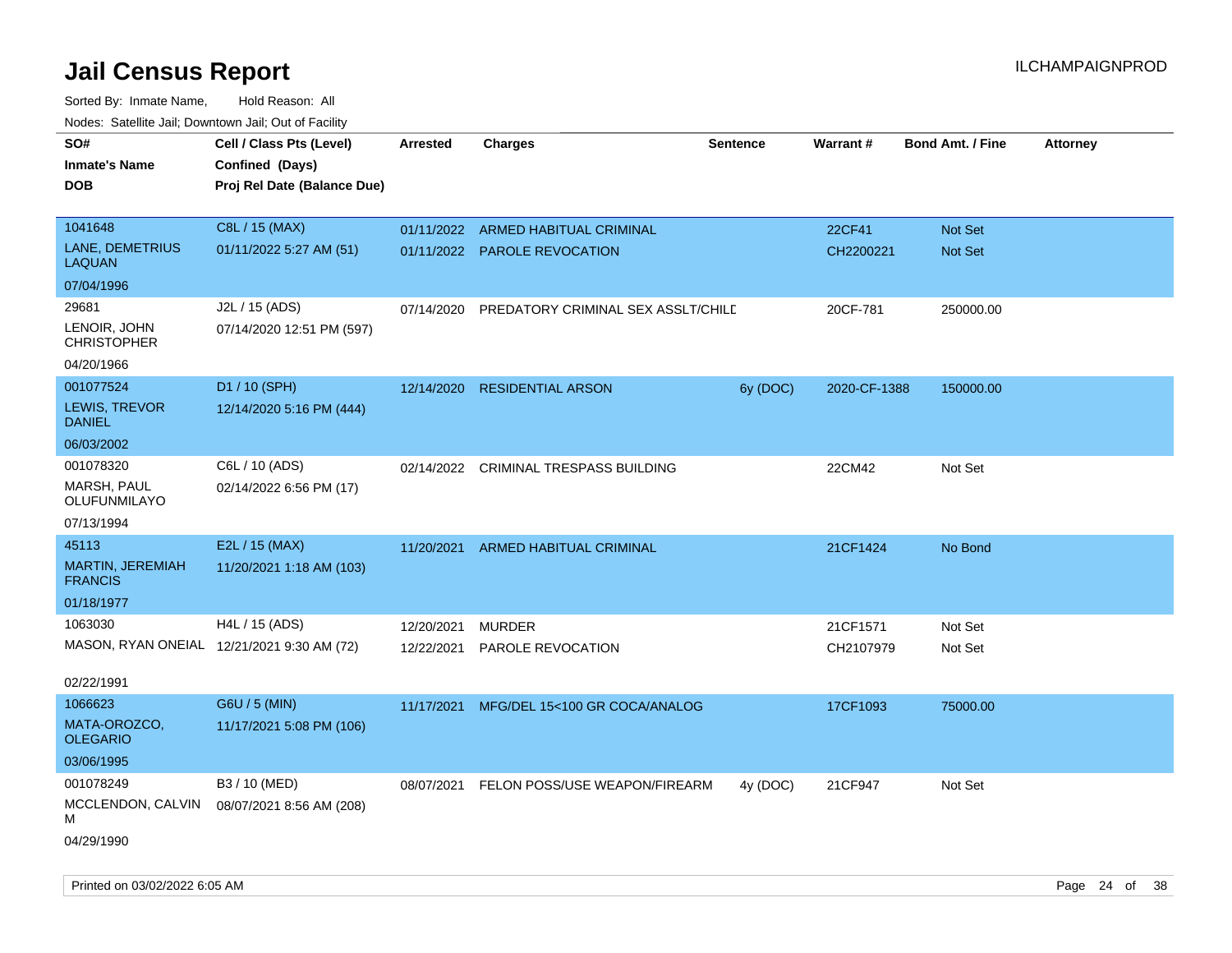Sorted By: Inmate Name, Hold Reason: All

Nodes: Satellite Jail; Downtown Jail; Out of Facility

| SO#<br><b>Inmate's Name</b><br><b>DOB</b>             | Cell / Class Pts (Level)<br>Confined (Days)<br>Proj Rel Date (Balance Due) | <b>Arrested</b>                               | <b>Charges</b>                                                 | <b>Sentence</b> | <b>Warrant#</b>                | <b>Bond Amt. / Fine</b>                | <b>Attorney</b> |
|-------------------------------------------------------|----------------------------------------------------------------------------|-----------------------------------------------|----------------------------------------------------------------|-----------------|--------------------------------|----------------------------------------|-----------------|
|                                                       |                                                                            |                                               |                                                                |                 |                                |                                        |                 |
| 40235<br>MERRIWEATHER,                                | G9L / 5 (MIN)<br>10/04/2021 4:41 PM (150)                                  | 10/04/2021                                    | AGG DUI/4                                                      |                 | 2021CF1145                     | 35000.00                               |                 |
| <b>MARCUS TODD</b>                                    |                                                                            |                                               |                                                                |                 |                                |                                        |                 |
| 11/28/1967                                            |                                                                            |                                               |                                                                |                 |                                |                                        |                 |
| 1040273<br>METCALFE, LANELL<br><b>JARON</b>           | E5U / 15 (ADS)<br>09/30/2021 11:32 PM (154)                                |                                               | 09/30/2021 PRED CRIM SEX ASLT/VICTIM <13                       |                 | 21CF329                        | 500000.00                              |                 |
| 09/22/1988                                            |                                                                            |                                               |                                                                |                 |                                |                                        |                 |
| 1075635<br>MILES, DEVLON VON,<br>Junior<br>11/04/2000 | B2 / 10 (ADS)<br>05/11/2021 10:39 PM (296)                                 | 05/11/2021<br>05/11/2021<br>02/23/2022 MURDER | AGG DISCHARGE FIREARM/OCC VEH<br>MFG/DEL CANNABIS/30-500 GRAMS |                 | 21CF538<br>20CF1402<br>22CF219 | Not Set<br>100000.00<br><b>Not Set</b> |                 |
| 1007239                                               | J1L / 10 (ADS)                                                             | 12/29/2021                                    | <b>DOMESTIC BATTERY</b>                                        | 3y (DOC)        | 21CF1607                       | Not Set                                |                 |
| MOORE, ANDREW<br><b>VIRGIL</b>                        | 12/29/2021 8:40 PM (64)                                                    |                                               |                                                                |                 |                                |                                        |                 |
| 08/20/1972                                            |                                                                            |                                               |                                                                |                 |                                |                                        |                 |
| 1069209                                               | <b>H1L / 10 (ADS)</b>                                                      | 04/07/2021                                    | AGG BATTERY/GREAT BODILY HARM                                  |                 | 21CF376                        | <b>Not Set</b>                         |                 |
| MOORE, DEVONTE<br><b>JAMAL</b>                        | 04/07/2021 6:25 PM (330)                                                   |                                               |                                                                |                 |                                |                                        |                 |
| 09/24/1995                                            |                                                                            |                                               |                                                                |                 |                                |                                        |                 |
| 61251                                                 | E4L / 15 (ADS)                                                             | 12/27/2021                                    | PRED CRIM SEX ASLT/VICTIM <13                                  |                 | 21CF651                        | No Bond                                |                 |
| PETMECKY, JOHN<br><b>ROBERT</b>                       | 12/27/2021 1:52 PM (66)                                                    |                                               |                                                                |                 |                                |                                        |                 |
| 03/09/1983                                            |                                                                            |                                               |                                                                |                 |                                |                                        |                 |
| 001078357                                             | A2L / 15 (SPH)                                                             | 09/17/2021                                    | ARMED ROBBERY/ARMED W/FIREARM                                  |                 | 21CF1128                       | <b>Not Set</b>                         |                 |
| PETTIGREW, CAREY<br><b>CORNITRIAS DEOBLO</b>          | 09/17/2021 9:56 AM (167)                                                   | 09/17/2021<br>09/17/2021                      | ARMED ROBBERY/ARMED W/FIREARM<br>ARMED ROBBERY/ARMED W/FIREARM |                 | 21CF1129<br>21CF1230           | Not Set<br><b>Not Set</b>              |                 |
| 08/31/1986                                            |                                                                            |                                               |                                                                |                 |                                |                                        |                 |
| 1022441<br>PICKENS, DONTRELL<br><b>DEMAR</b>          | C3L / 10 (ADS)<br>10/27/2021 1:39 PM (127)                                 | 10/27/2021<br>10/27/2021                      | AGG BATTERY/PEACE OFFICER<br>AGG BATTERY/PEACE OFFICER         |                 | 2021 CF 12<br>2020 CF 1488     | No Bond<br>No Bond                     |                 |
|                                                       |                                                                            |                                               |                                                                |                 |                                |                                        |                 |

12/10/1993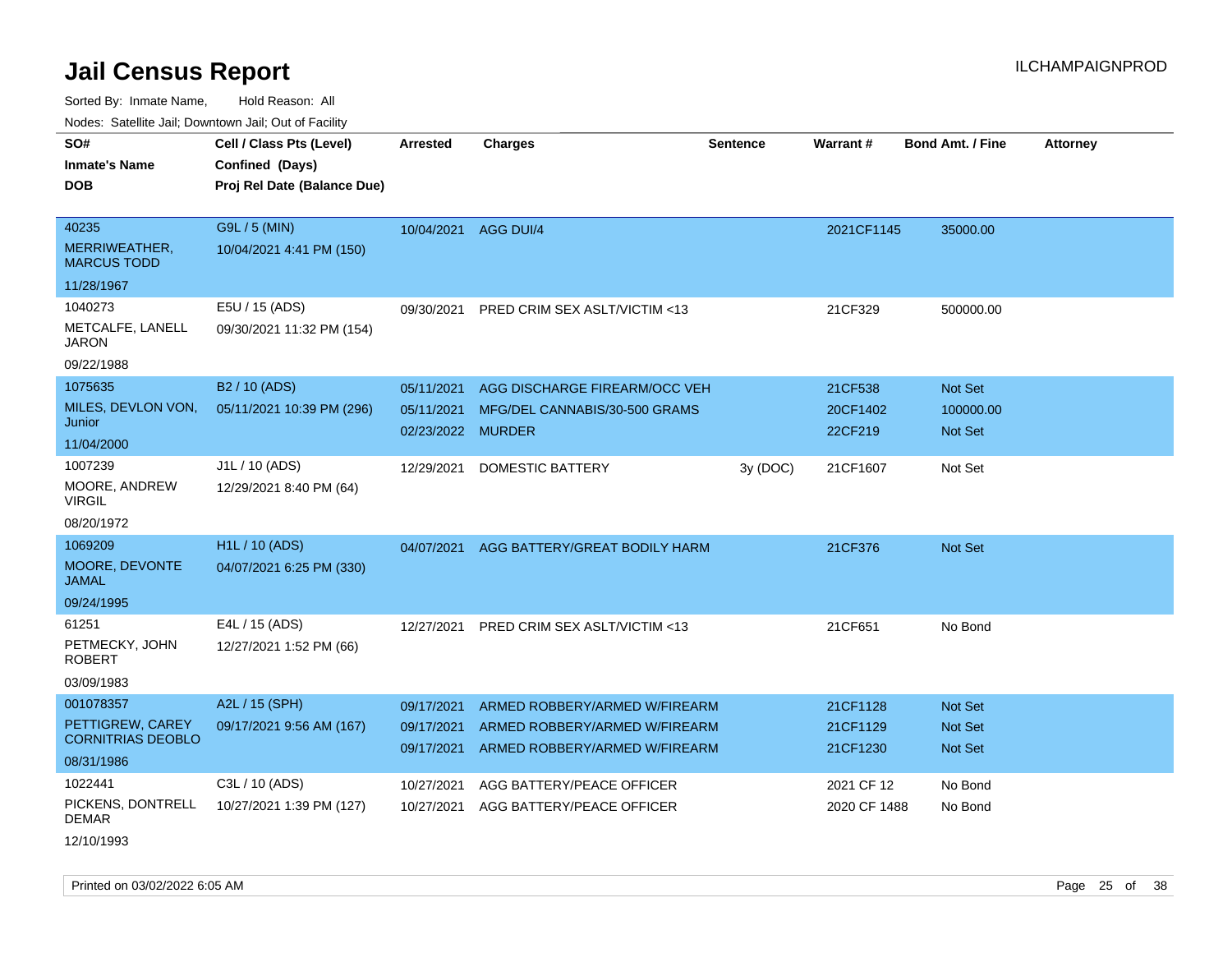Sorted By: Inmate Name, Hold Reason: All Nodes: Satellite Jail; Downtown Jail; Out of Facility

| <u>Rodos.</u> Odiolino dali, Downtown dali, Odi of Fabilit |                             |            |                                         |                 |            |                         |                 |
|------------------------------------------------------------|-----------------------------|------------|-----------------------------------------|-----------------|------------|-------------------------|-----------------|
| SO#                                                        | Cell / Class Pts (Level)    | Arrested   | <b>Charges</b>                          | <b>Sentence</b> | Warrant#   | <b>Bond Amt. / Fine</b> | <b>Attorney</b> |
| <b>Inmate's Name</b>                                       | Confined (Days)             |            |                                         |                 |            |                         |                 |
| <b>DOB</b>                                                 | Proj Rel Date (Balance Due) |            |                                         |                 |            |                         |                 |
|                                                            |                             |            |                                         |                 |            |                         |                 |
| 001077783                                                  | H6L / 10 (ADS)              |            | 01/05/2022 AGGRAVATED BATTERY           |                 | 21CF325    | Not Set                 |                 |
| RIVERA, DARYL<br><b>ANTONIO</b>                            | 01/05/2022 4:20 PM (57)     |            |                                         |                 |            |                         |                 |
| 11/14/1981                                                 |                             |            |                                         |                 |            |                         |                 |
| 1072114                                                    | A1U / 15 (SPH)              | 01/17/2021 | ATTEMPT (FIRST DEGREE MURDER)           |                 | 2021CF65   | Not Set                 |                 |
| ROBINSON, DONNELL                                          | 01/17/2021 2:40 PM (410)    | 01/17/2021 | ARMED ROBBERY/NO FIREARM                |                 | 2020CF824  | 75000.00                |                 |
| <b>LEVON</b>                                               |                             | 02/17/2021 | AGGRAVATED BATTERY                      | 4y (DOC)        |            | 250000.00               |                 |
| 10/23/2000                                                 |                             |            |                                         |                 |            |                         |                 |
| 1068592                                                    | J7L / 15 (ADS)              | 11/12/2021 | <b>BURGLARY</b>                         | 2y (DOC)        | 21CF1393   | <b>Not Set</b>          |                 |
| ROSS, TEVONTAE<br><b>TERRANCE</b>                          | 11/12/2021 8:41 AM (111)    |            |                                         |                 |            |                         |                 |
| 12/15/1998                                                 |                             |            |                                         |                 |            |                         |                 |
| 47195                                                      | G8L / 5 (MIN)               | 12/27/2021 | <b>RESIDENTIAL BURGLARY</b>             |                 | 2020CF1222 | 10000.00                |                 |
| SIMMONS, JAMES<br><b>ROBERT</b>                            | 12/27/2021 8:42 AM (66)     | 12/28/2021 | <b>RESIDENTIAL BURGLARY</b>             |                 | 2021CF1596 | Not Set                 |                 |
| 03/13/1975                                                 |                             |            |                                         |                 |            |                         |                 |
| 1064798                                                    | B1 / 15 (ADS)               | 01/17/2022 | <b>MURDER</b>                           |                 | 2021CF695  | 1500000.00              |                 |
| <b>STENNIS, BRUCE</b><br><b>DEONTAY</b>                    | 01/17/2022 1:29 PM (45)     |            | 01/17/2022 MFG/DEL 1<15 GR COCAINE/ANLG |                 | 21CF520    | 50000.00                |                 |
| 08/12/1998                                                 |                             |            |                                         |                 |            |                         |                 |
| 1068839                                                    | F4L / 15 (MAX)              | 08/07/2020 | <b>HOMICIDE</b>                         | 28y (DOC)       | 2020-CF851 | 1000000.00              |                 |
| TAYLOR, LONDON<br>JAVON                                    | 08/07/2020 10:30 AM (573)   |            |                                         |                 |            |                         |                 |
| 08/16/1999                                                 |                             |            |                                         |                 |            |                         |                 |
| 1056971                                                    | D <sub>4</sub> / 10 (ADS)   | 08/07/2021 | FELON POSS/USE WEAPON/FIREARM           |                 | 21CF948    | No Bond                 |                 |
| TRAVIS, DENZEL<br><b>DANTRELL</b>                          | 08/07/2021 7:36 AM (208)    | 08/08/2021 | AGG BATTERY/PUBLIC PLACE                |                 | 2020CF647  | 25000.00                |                 |
| 03/21/1993                                                 |                             |            |                                         |                 |            |                         |                 |
| 001078250                                                  | F2L / 10 (MED)              | 08/07/2021 | FELON POSS WEAPON/BODY ARMOR            |                 | 21CF950    | Not Set                 |                 |
| TRAVIS, JORDAN<br><b>TESHAUN</b>                           | 08/07/2021 10:27 AM (208)   |            |                                         |                 |            |                         |                 |
| 03/03/1996                                                 |                             |            |                                         |                 |            |                         |                 |

Printed on 03/02/2022 6:05 AM Page 26 of 38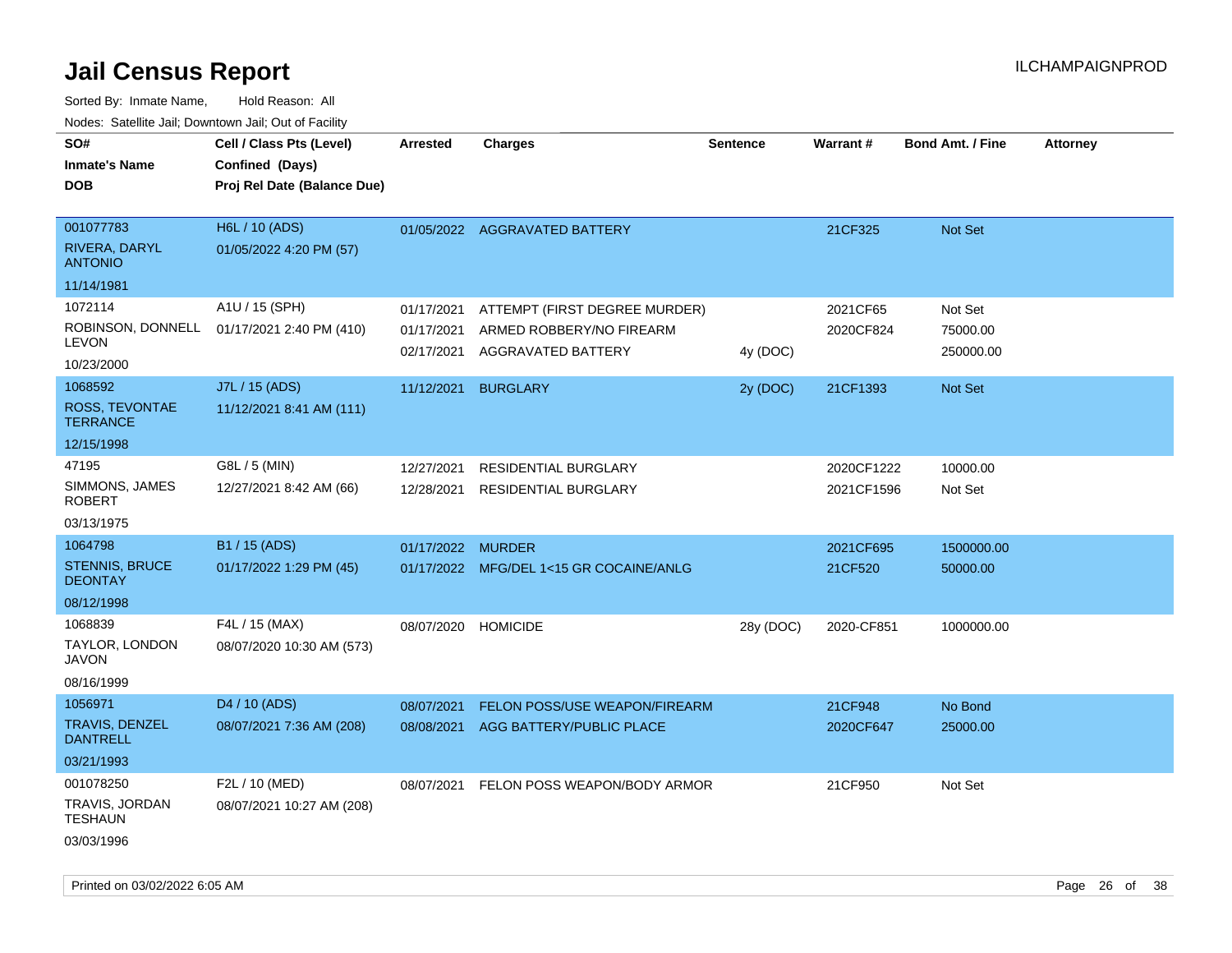| SO#<br><b>Inmate's Name</b><br><b>DOB</b> | Cell / Class Pts (Level)<br>Confined (Days)<br>Proj Rel Date (Balance Due) | <b>Arrested</b> | <b>Charges</b>                    | Sentence | Warrant#    | <b>Bond Amt. / Fine</b> | <b>Attorney</b> |
|-------------------------------------------|----------------------------------------------------------------------------|-----------------|-----------------------------------|----------|-------------|-------------------------|-----------------|
| 56994                                     | A1L / 15 (SPH)                                                             | 12/09/2021      | STALKING/CAUSE FEAR FOR SAFETY    |          | 21CF1514    | Not Set                 |                 |
| <b>TURNER, ROBERT</b><br>EARL, Senior     | 12/09/2021 9:23 PM (84)                                                    | 12/13/2021      | <b>PAROLE REVOCATION</b>          |          | CH2107735   | <b>Not Set</b>          |                 |
| 09/07/1982                                |                                                                            |                 |                                   |          |             |                         |                 |
| 30108                                     | J4L / 15 (ADS)                                                             | 07/30/2021      | <b>MURDER</b>                     |          | 21CF902     | 2000000.00              |                 |
| VANDYKE, DARYL<br><b>ANTHONY</b>          | 07/30/2021 8:29 PM (216)                                                   |                 |                                   |          |             |                         |                 |
| 10/04/1965                                |                                                                            |                 |                                   |          |             |                         |                 |
| 968681                                    | D5 / 15 (ADS)                                                              | 08/27/2021      | AGG CRIM SX AB/VIC 13<18/TRUST    |          | 2020CF499   | 250000.00               |                 |
| <b>WADE, DEMETRIUS</b><br><b>DARYL</b>    | 08/27/2021 2:25 AM (188)                                                   | 08/27/2021      | <b>INDIRECT CRIMINAL CONTEMPT</b> | 3y (DOC) | 2021CC16    | No Bond                 |                 |
| 01/07/1987                                |                                                                            |                 |                                   |          |             |                         |                 |
| 1070971                                   | $H3L / 5$ (ADS)                                                            | 12/07/2021      | <b>IDENTITY THEFT/&lt;\$300</b>   |          | 20CF922     | Not Set                 |                 |
| <b>WEIR, CLINTON</b><br><b>HOWARD</b>     | 12/08/2021 3:45 AM (85)                                                    | 12/07/2021      | <b>RECKLESS DRIVING</b>           |          | 19TR2348    | Not Set                 |                 |
| 03/15/1983                                |                                                                            |                 |                                   |          |             |                         |                 |
| 54212                                     | E3U / 10 (ADS)                                                             | 12/21/2021      | ARMED VIOLENCE/CATEGORY I         |          | 21CF1576    | Not Set                 |                 |
| <b>WHITLOCK, GEORGE</b>                   | 12/21/2021 1:20 PM (72)                                                    | 12/21/2021      | RECEIVE/POSS/SELL STOLEN VEH      |          | 2021CF669   | 10000.00                |                 |
| <b>ABRAM</b><br>11/10/1978                |                                                                            | 12/21/2021      | <b>VIOLATE ORDER PROTECTION</b>   |          | 2021CM391   | 1000.00                 |                 |
| 1058072                                   | A2U / 15 (SPH)                                                             | 02/25/2021      | ARMED HABITUAL CRIMINAL           |          |             | Not Set                 |                 |
| WILLIAMS, KENNETH<br><b>BERNARD</b>       | 02/25/2021 3:24 PM (371)                                                   |                 |                                   |          |             |                         |                 |
| 10/04/1985                                |                                                                            |                 |                                   |          |             |                         |                 |
| 9326                                      | $12/5$ (ADS)                                                               |                 | 06/14/2021 BURGLARY               |          | 2020-CF-625 | <b>Not Set</b>          |                 |
| YOUNG, ANTHONY<br><b>PAUL</b>             | 06/14/2021 12:07 PM (262)                                                  |                 |                                   |          |             |                         |                 |
| 03/13/1954                                |                                                                            |                 |                                   |          |             |                         |                 |
| <b>Total Downtown Jail: 62</b>            |                                                                            | Males: 62       | Females: 0<br>Unknown: 0          |          |             |                         |                 |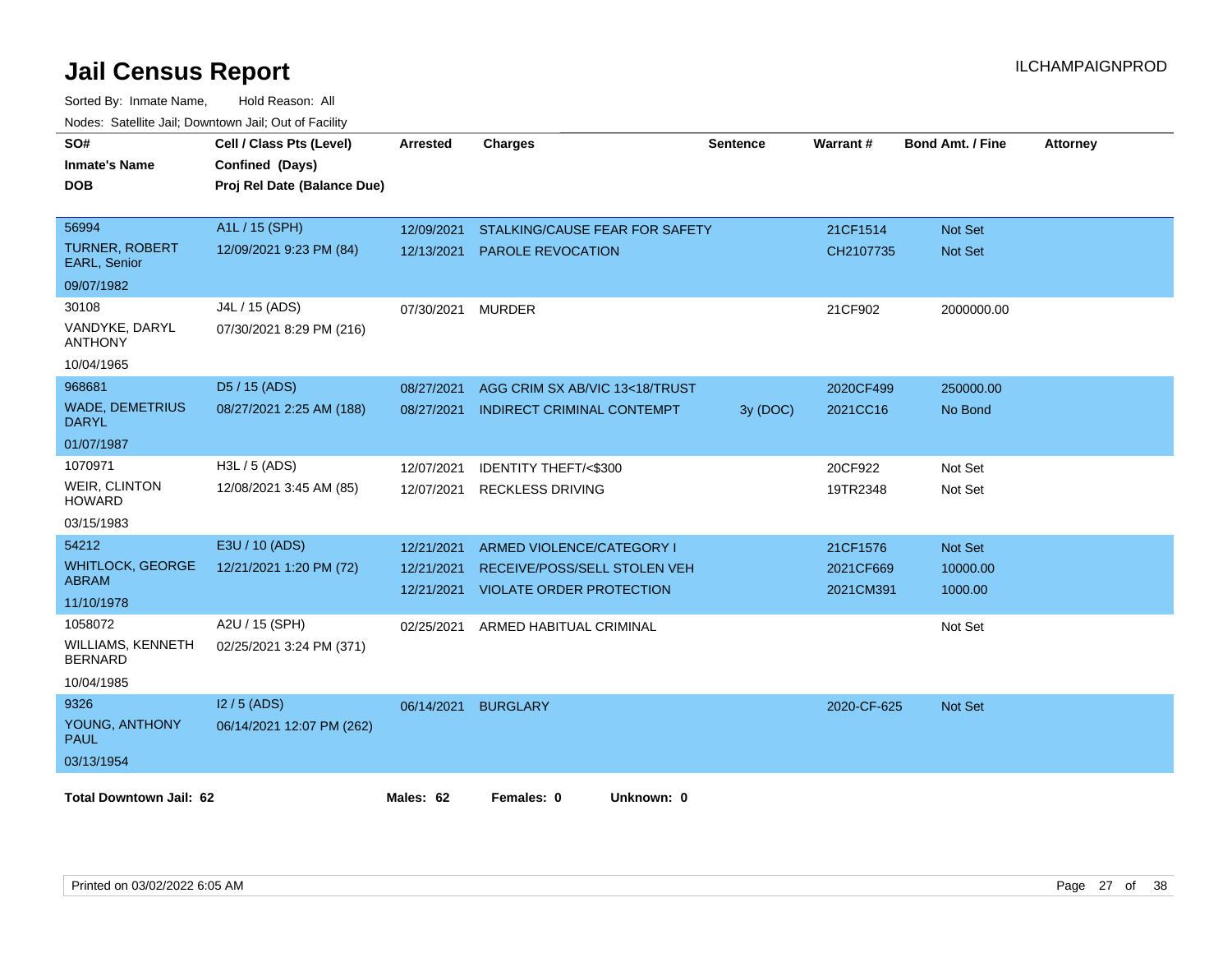Sorted By: Inmate Name, Hold Reason: All Nodes: Satellite Jail; Downtown Jail; Out of Facility

| <b>Out of Facility</b><br>SO#<br><b>Inmate's Name</b><br><b>DOB</b> | Cell / Class Pts (Level)<br>Confined (Days)<br>Proj Rel Date (Balance Due) | <b>Arrested</b> | <b>Charges</b>                    | <b>Sentence</b> | Warrant#   | <b>Bond Amt. / Fine</b> | <b>Attorney</b> |
|---------------------------------------------------------------------|----------------------------------------------------------------------------|-----------------|-----------------------------------|-----------------|------------|-------------------------|-----------------|
| 61095                                                               | <b>KAN / 10 (ADS)</b>                                                      | 05/02/2021      | <b>HOME INVASION/CAUSE INJURY</b> |                 | 2021CF323  | 100000.00               |                 |
| AMOS, DERRICK<br><b>JAMES</b>                                       | 05/02/2021 9:02 PM (305)                                                   |                 |                                   |                 |            |                         |                 |
| 06/12/1985                                                          |                                                                            |                 |                                   |                 |            |                         |                 |
| 001078621                                                           | KAN / 10 (MED)                                                             | 12/23/2021      | <b>RESIDENTIAL BURGLARY</b>       |                 | 21CF1582   | Not Set                 |                 |
|                                                                     | BAILEY, DANIEL SCOTT 12/23/2021 9:44 AM (70)                               |                 | 01/14/2022 PROBATION VIOLATION    |                 | 21CF1445   | Not Set                 |                 |
| 05/09/1999                                                          |                                                                            |                 |                                   |                 |            |                         |                 |
| 19971                                                               | <b>EHD</b>                                                                 | 11/09/2021      | DRIVING RVK/SUSP DUI/SSS 4-9      |                 | 2021CF968  | Not Set                 |                 |
| <b>LYNN</b>                                                         | BARNESKE, RAYMOND 11/09/2021 9:32 AM (114)                                 |                 |                                   |                 |            |                         |                 |
| 08/17/1961                                                          | 5/6/2022 (0.00)                                                            |                 |                                   |                 |            |                         |                 |
| 516062                                                              | KAN / 15 (MAX)                                                             | 02/22/2021      | AGG DISCH FIR/VEH/PC OFF/FRMAN    |                 | 21CF210    | No Bond                 |                 |
| BENNETT, JOHN<br><b>MICHAEL</b>                                     | 02/22/2021 10:47 AM (374)                                                  | 02/22/2021      | PHONE HARASSMENT/2+               |                 | 20CF194    | 5000.00                 |                 |
| 04/30/1986                                                          |                                                                            |                 |                                   |                 |            |                         |                 |
| 38273                                                               | <b>EHD</b>                                                                 | 02/23/2022      | AGG DUI/NO VALID DL               |                 | 2020CF1371 | <b>Not Set</b>          |                 |
| <b>BRADLEY,</b><br><b>CHRISTOPHER</b>                               | 02/23/2022 9:14 AM (8)                                                     |                 |                                   |                 |            |                         |                 |
| 02/24/1974                                                          | 4/7/2022 (0.00)                                                            |                 |                                   |                 |            |                         |                 |
| 1074315                                                             | KAN / 15 (MAX)                                                             | 07/27/2021      | AGG DISCHARGE FIREARM/VEH/SCH     |                 | 21CF927    | Not Set                 |                 |
| <b>BRIGGS, PATRICK</b><br><b>MONTAY</b>                             | 08/03/2021 4:56 PM (212)                                                   |                 |                                   |                 |            |                         |                 |
| 08/05/2001                                                          |                                                                            |                 |                                   |                 |            |                         |                 |
| 001078065                                                           | <b>KAN / 10 (ADS)</b>                                                      | 06/17/2021      | AGG BATTERY/DISCHARGE FIREARM     |                 | 21CF704    | 1000000.00              |                 |
| <b>BROWN, CHARMAN</b>                                               | 06/17/2021 12:32 PM (259)                                                  |                 |                                   |                 |            |                         |                 |

LAKEEF 11/30/2002 06/17/2021 12:32 PM (259)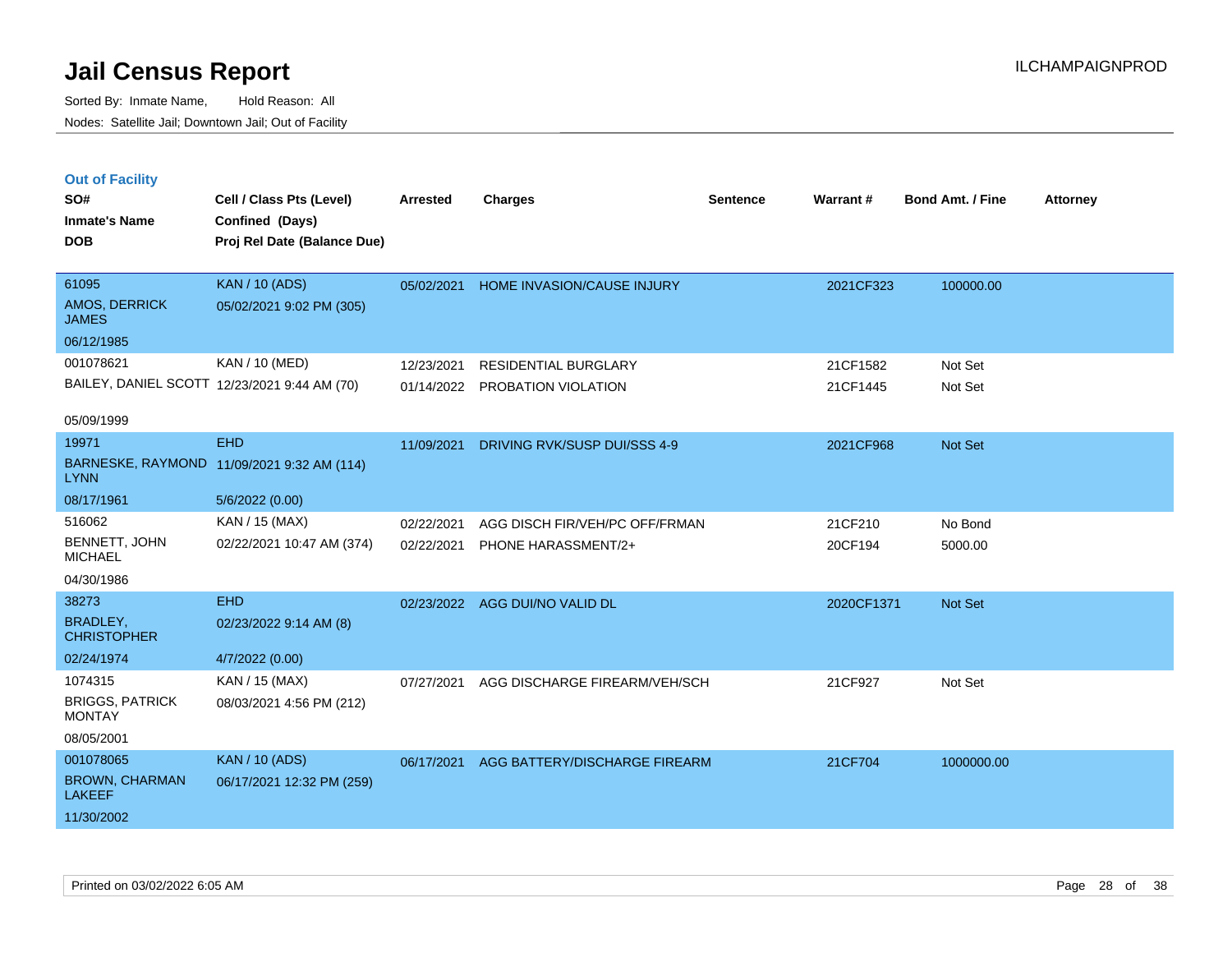| roaco. Catolino dall, Downtown dall, Out of Fability |                                             |                 |                                          |                 |            |                         |                 |
|------------------------------------------------------|---------------------------------------------|-----------------|------------------------------------------|-----------------|------------|-------------------------|-----------------|
| SO#                                                  | Cell / Class Pts (Level)                    | <b>Arrested</b> | <b>Charges</b>                           | <b>Sentence</b> | Warrant#   | <b>Bond Amt. / Fine</b> | <b>Attorney</b> |
| <b>Inmate's Name</b>                                 | Confined (Days)                             |                 |                                          |                 |            |                         |                 |
| <b>DOB</b>                                           | Proj Rel Date (Balance Due)                 |                 |                                          |                 |            |                         |                 |
|                                                      |                                             |                 |                                          |                 |            |                         |                 |
| 1038554                                              | <b>KAN / 15 (MAX)</b>                       | 08/18/2021      | ARMED HABITUAL CRIMINAL                  |                 | 21CF1162   | Not Set                 |                 |
| <b>BROWN, CORRION</b><br><b>DEVONTAE</b>             | 08/18/2021 5:40 PM (197)                    | 08/18/2021      | DELIVERY OF OR POSSESSION OF W/INT       |                 | 21CF1009   | No Bond                 |                 |
| 04/19/1995                                           |                                             |                 |                                          |                 |            |                         |                 |
| 1038579                                              | KAN / 15 (MAX)                              | 08/18/2021      | FELON POSS/USE WEAPON/FIREARM            |                 | 21CF1010   | Not Set                 |                 |
| <b>BROWN, MARKEL</b><br><b>RIKKI</b>                 | 08/18/2021 2:05 PM (197)                    |                 |                                          |                 |            |                         |                 |
| 01/06/1995                                           |                                             |                 |                                          |                 |            |                         |                 |
| 1003006                                              | <b>KAN / 15 (MAX)</b>                       | 08/19/2021      | FELON POSS/USE MACHINE GUN               |                 | 21CF1011   | No Bond                 |                 |
| <b>BROWN, ROCKEITH</b><br><b>JAVONTE</b>             | 08/19/2021 12:55 AM (196)                   |                 |                                          |                 |            |                         |                 |
| 07/23/1991                                           |                                             |                 |                                          |                 |            |                         |                 |
| 1068812                                              | KAN / 15 (MAX)                              | 12/21/2021      | FELON POSS/USE FIREARM PRIOR             |                 | 21CF1568   | Not Set                 |                 |
| BRYANT, DANNY<br><b>EUGENE</b>                       | 12/21/2021 1:50 PM (72)                     | 12/21/2021      | AGG DISCHARGE FIREARM/OCC VEH            |                 | 21CF741    | Not Set                 |                 |
| 11/22/1989                                           |                                             |                 |                                          |                 |            |                         |                 |
| 995894                                               | <b>KAN / 10 (ADS)</b>                       | 12/28/2021      | <b>FELON POSSESS WEAPON/2ND+</b>         | 5y (DOC)        | 2020CF709  | No Bond                 |                 |
|                                                      | BUTLER, JAMES LYNN 12/28/2021 11:05 AM (65) |                 |                                          |                 |            |                         |                 |
|                                                      |                                             |                 |                                          |                 |            |                         |                 |
| 12/04/1991                                           |                                             |                 |                                          |                 |            |                         |                 |
| 987334                                               | KAN / 15 (MAX)                              |                 | 03/10/2021 ATTEMPT (FIRST DEGREE MURDER) |                 | 19CF689    | Not Set                 |                 |
| CAIN, ISAIAH<br><b>DEPRIEST</b>                      | 03/10/2021 2:22 PM (358)                    |                 |                                          |                 |            |                         |                 |
| 12/23/1990                                           |                                             |                 |                                          |                 |            |                         |                 |
| 992962                                               | <b>KAN / 15 (ADS)</b>                       | 05/25/2021      | MURDER/INTENT TO KILL/INJURE             |                 | 2018CF1045 | 1000000.00              |                 |
| CAMPBELL, KEITH<br><b>KNAQEEB</b>                    | 05/25/2021 1:19 PM (282)                    |                 |                                          |                 |            |                         |                 |
| 07/22/1991                                           |                                             |                 |                                          |                 |            |                         |                 |
| 001078576                                            | KAN / 15 (MAX)                              | 11/09/2021      | UNLAWFUL USE OF A WEAPON                 |                 | 21CF1383   | Not Set                 |                 |
| CARTER, DEMONDRE<br>DAVON                            | 11/09/2021 6:01 PM (114)                    |                 |                                          |                 |            |                         |                 |
| 05/27/2001                                           |                                             |                 |                                          |                 |            |                         |                 |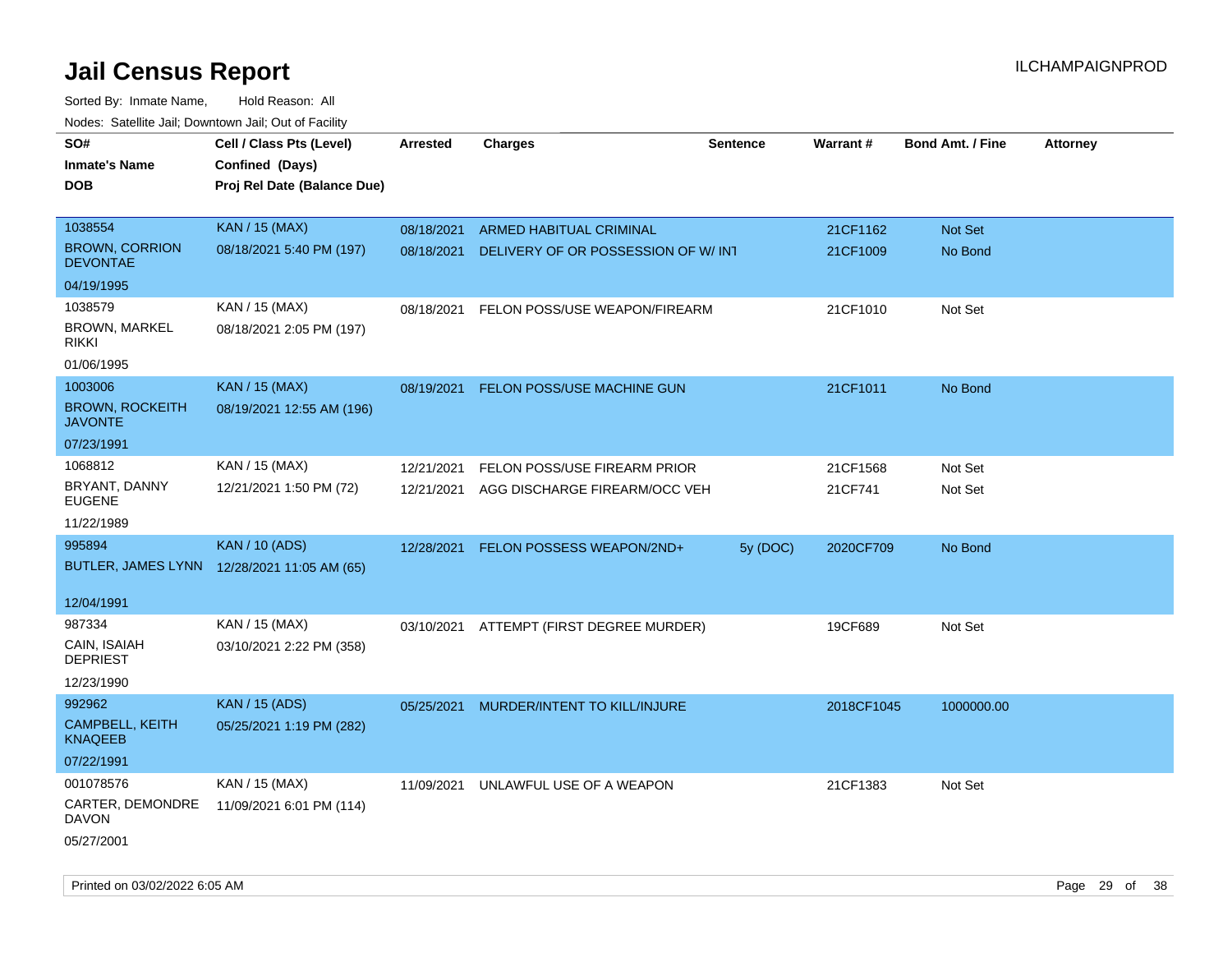| roaco. Calcinio dan, Domnomi dan, Cal or Fability |                             |                 |                                      |                 |             |                         |                 |
|---------------------------------------------------|-----------------------------|-----------------|--------------------------------------|-----------------|-------------|-------------------------|-----------------|
| SO#                                               | Cell / Class Pts (Level)    | <b>Arrested</b> | Charges                              | <b>Sentence</b> | Warrant#    | <b>Bond Amt. / Fine</b> | <b>Attorney</b> |
| <b>Inmate's Name</b>                              | Confined (Days)             |                 |                                      |                 |             |                         |                 |
| <b>DOB</b>                                        | Proj Rel Date (Balance Due) |                 |                                      |                 |             |                         |                 |
|                                                   |                             |                 |                                      |                 |             |                         |                 |
| 1064992                                           | <b>KAN / 15 (MAX)</b>       | 09/20/2021      | ARMED VIOLENCE/CATEGORY I            |                 | 21CF1137    | <b>Not Set</b>          |                 |
| <b>CARTER, KEJUAN</b><br>JAVONTE                  | 09/20/2021 11:42 PM (164)   |                 |                                      |                 |             |                         |                 |
| 06/27/1998                                        |                             |                 |                                      |                 |             |                         |                 |
| 001078729                                         | KAN / 15 (ADS)              | 01/02/2022      | MURDER/INTENT TO KILL/INJURE         |                 | 20CF396     | 1000000.00              |                 |
| CARTER, TROY<br>DEMON                             | 01/02/2022 10:29 AM (60)    |                 |                                      |                 |             |                         |                 |
| 01/02/2004                                        |                             |                 |                                      |                 |             |                         |                 |
| 001078461                                         | <b>KAN / 10 (MED)</b>       | 10/07/2021      | AGG UNLAWFUL USE WEAPON/PERSON       |                 | 2021CF1209  | No Bond                 |                 |
| COLE, ERIC JOSE                                   | 10/08/2021 12:25 AM (146)   | 10/07/2021      | AGG DOMESTIC BATTERY/STRANGLE        |                 | 2021CF1208  | <b>Not Set</b>          |                 |
| 01/24/2002                                        |                             | 10/08/2021      | HARASS WITNESS/FAMILY MBR/REP        |                 | 21CF1218    | <b>Not Set</b>          |                 |
| 1048488                                           | KAN / 10 (ADS)              | 12/30/2021      | ARMED VIOLENCE/CATEGORY I            |                 | 2022CF4     | Not Set                 |                 |
| COLSON, WAYNE<br>ARTHUR, Third                    | 12/30/2021 8:27 AM (63)     |                 |                                      |                 |             |                         |                 |
| 10/14/1995                                        |                             |                 |                                      |                 |             |                         |                 |
| 57733                                             | <b>KAN / 15 (SPH)</b>       | 02/25/2020      | <b>HOMICIDE</b>                      |                 | 2020-CF250  | 2000000.00              |                 |
| <b>CRAIG, ANTOINE</b><br>DARRELL                  | 02/25/2020 4:08 PM (737)    | 02/25/2020      | <b>FELON POSS/USE WEAPON/FIREARM</b> |                 | 19CF-1827   | 80000.00                |                 |
| 10/09/1982                                        |                             |                 |                                      |                 |             |                         |                 |
| 001077939                                         | KAN / 10 (MED)              | 05/10/2021      | FIREARM/FOID INVALID/NOT ELIG        |                 | 21CF526     | No Bond                 |                 |
| <b>CROSS, PATRICK</b><br><b>DONTRELLE</b>         | 05/10/2021 7:31 PM (297)    | 06/02/2021      | POSS STOLEN VEHICLE > \$25,000       |                 | 21CF612     | Not Set                 |                 |
| 11/07/2001                                        |                             |                 |                                      |                 |             |                         |                 |
| 1061304                                           | KAN / 15 (MAX)              | 10/11/2021      | <b>ARMED HABITUAL CRIMINAL</b>       |                 | 21CF1226    | No Bond                 |                 |
| <b>DORRIS, KEMION</b>                             | 10/11/2021 7:30 PM (143)    | 10/11/2021      | ARMED HABITUAL CRIMINAL              |                 | 21CF1227    | No Bond                 |                 |
| <b>DAETOCE</b>                                    |                             | 10/11/2021      | <b>HOME INVASION/FIREARM</b>         |                 | 21CF1228    | No Bond                 |                 |
| 11/19/1997                                        |                             |                 |                                      |                 |             |                         |                 |
| 1059194                                           | <b>EHD</b>                  | 02/08/2022      | DRIVING ON SUSPENDED LICENSE         |                 | 2019TR10596 | Not Set                 |                 |
| ELAM, NICKOLAS<br>VONTRELL                        | 02/08/2022 10:13 AM (23)    |                 |                                      |                 |             |                         |                 |
| 10/23/1990                                        | 3/9/2022 (0.00)             |                 |                                      |                 |             |                         |                 |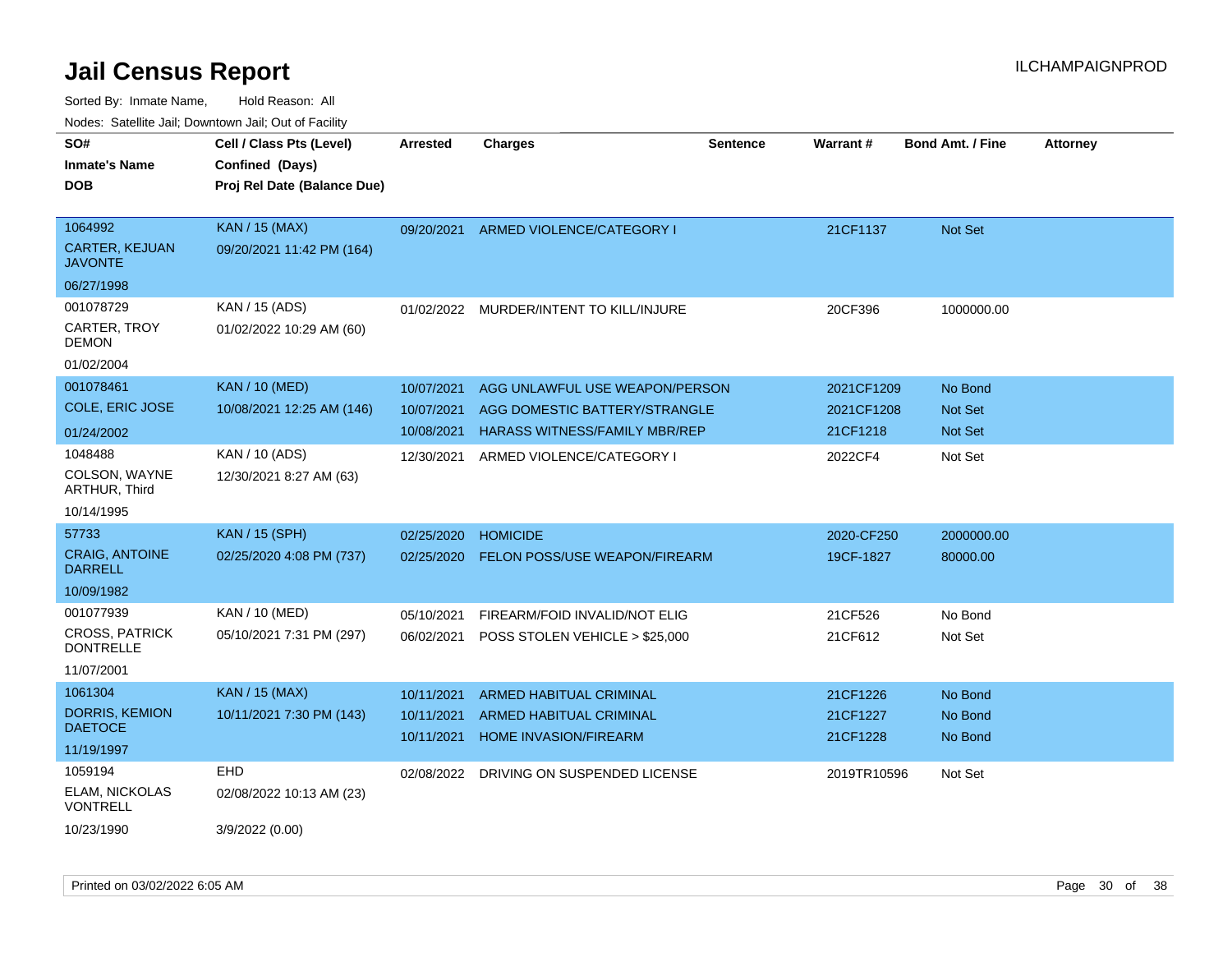| SO#                                     | Cell / Class Pts (Level)                      | <b>Arrested</b>      | <b>Charges</b>                      | Sentence  | Warrant#   | <b>Bond Amt. / Fine</b> | <b>Attorney</b> |
|-----------------------------------------|-----------------------------------------------|----------------------|-------------------------------------|-----------|------------|-------------------------|-----------------|
| <b>Inmate's Name</b>                    | Confined (Days)                               |                      |                                     |           |            |                         |                 |
| <b>DOB</b>                              | Proj Rel Date (Balance Due)                   |                      |                                     |           |            |                         |                 |
|                                         |                                               |                      |                                     |           |            |                         |                 |
| 001077363                               | <b>KAN / 25 (SPH)</b>                         | 10/30/2020           | <b>HOME INVASION/FIREARM</b>        | 10y (DOC) | 20CF1202   | 500000.00               |                 |
| GARY, DAKOTA<br><b>TREVON</b>           | 10/30/2020 10:41 AM (489)                     |                      |                                     |           |            |                         |                 |
| 12/31/2001                              |                                               |                      |                                     |           |            |                         |                 |
| 1013012                                 | KAN / 15 (MAX)                                | 07/08/2021           | FELON POSS/USE FIREARM PRIOR        |           | 21CF798    | Not Set                 |                 |
|                                         | GARY, XAVIER LAMAR  07/08/2021 9:24 AM (238)  | 07/08/2021           | ATTEMPT (FIRST DEGREE MURDER)       |           | 2021CF790  | 1000000.00              |                 |
|                                         |                                               | 07/08/2021           | FELON POSS/USE FIREARM PRIOR        |           | 2020CF650  | 25000.00                |                 |
| 12/14/1991                              |                                               |                      |                                     |           |            |                         |                 |
| 952666                                  | <b>EHD</b>                                    | 01/25/2022           | DRIVING ON REVOKED LICENSE          |           | 2021TR175  | <b>Not Set</b>          |                 |
| Junior                                  | GILL, MICHAEL LAMAR, 01/25/2022 10:05 AM (37) |                      |                                     |           |            |                         |                 |
| 12/07/1986                              | 3/10/2022 (0.00)                              |                      |                                     |           |            |                         |                 |
| 1065946                                 | KAN / 10 (MED)                                | 09/04/2021           | AGG BATTERY/DISCHARGE FIREARM       |           | 21CF1057   | 750000.00               |                 |
| GODBOLT, DESMOND<br><b>DEVONTAE</b>     | 09/04/2021 1:17 AM (180)                      | 09/04/2021           | RESIST/OBSTRUCTING A PEACE OFFICEF  |           | 21CM407    | Not Set                 |                 |
| 11/15/1997                              |                                               |                      |                                     |           |            |                         |                 |
| 1070118                                 | <b>KAN / 15 (MAX)</b>                         | 08/31/2021           | AGGRAVATED DOMESTIC BATTERY         |           | 21CF1049   | No Bond                 |                 |
| <b>GRAHAM, CORTEZ</b><br><b>LAMON</b>   | 08/31/2021 9:32 PM (184)                      | 09/02/2021           | <b>PROBATION VIOLATION</b>          |           | 21CF55     | <b>Not Set</b>          |                 |
| 03/31/1976                              |                                               |                      |                                     |           |            |                         |                 |
| 1076506                                 | KAN / 15 (MAX)                                | 09/17/2021           | AGG UUW/PERSON/CM THREAT VIOL       |           | 21CF1131   | Not Set                 |                 |
|                                         | GRAY, JAMARH EMERE 09/17/2021 10:41 AM (167)  | 09/20/2021           | DOMESTIC BATTERY                    |           | 21CM430    | Not Set                 |                 |
|                                         |                                               |                      |                                     |           |            |                         |                 |
| 06/21/2003                              |                                               |                      |                                     |           |            |                         |                 |
| 1055117                                 | <b>EHD</b>                                    |                      | 02/15/2022 AGG BATTERY/PUBLIC PLACE |           | 2021CM47   | <b>Not Set</b>          |                 |
| <b>GREAM, JOHN</b><br><b>ROBERT LEE</b> | 02/15/2022 10:44 AM (16)                      |                      |                                     |           |            |                         |                 |
| 08/23/1996                              | 6/13/2022 (0.00)                              |                      |                                     |           |            |                         |                 |
| 1037683                                 | <b>EHD</b>                                    | 02/23/2022           | AGG DUI/LIC SUSP OR REVOKED         |           | 2020CF350  | Not Set                 |                 |
| HARRISON, HAROLD<br>RAY                 | 02/23/2022 10:01 AM (8)                       | 02/23/2022 AGG DUI/3 |                                     |           | 2020CF1351 | Not Set                 |                 |
| 11/30/1963                              | 5/22/2022 (0.00)                              |                      |                                     |           |            |                         |                 |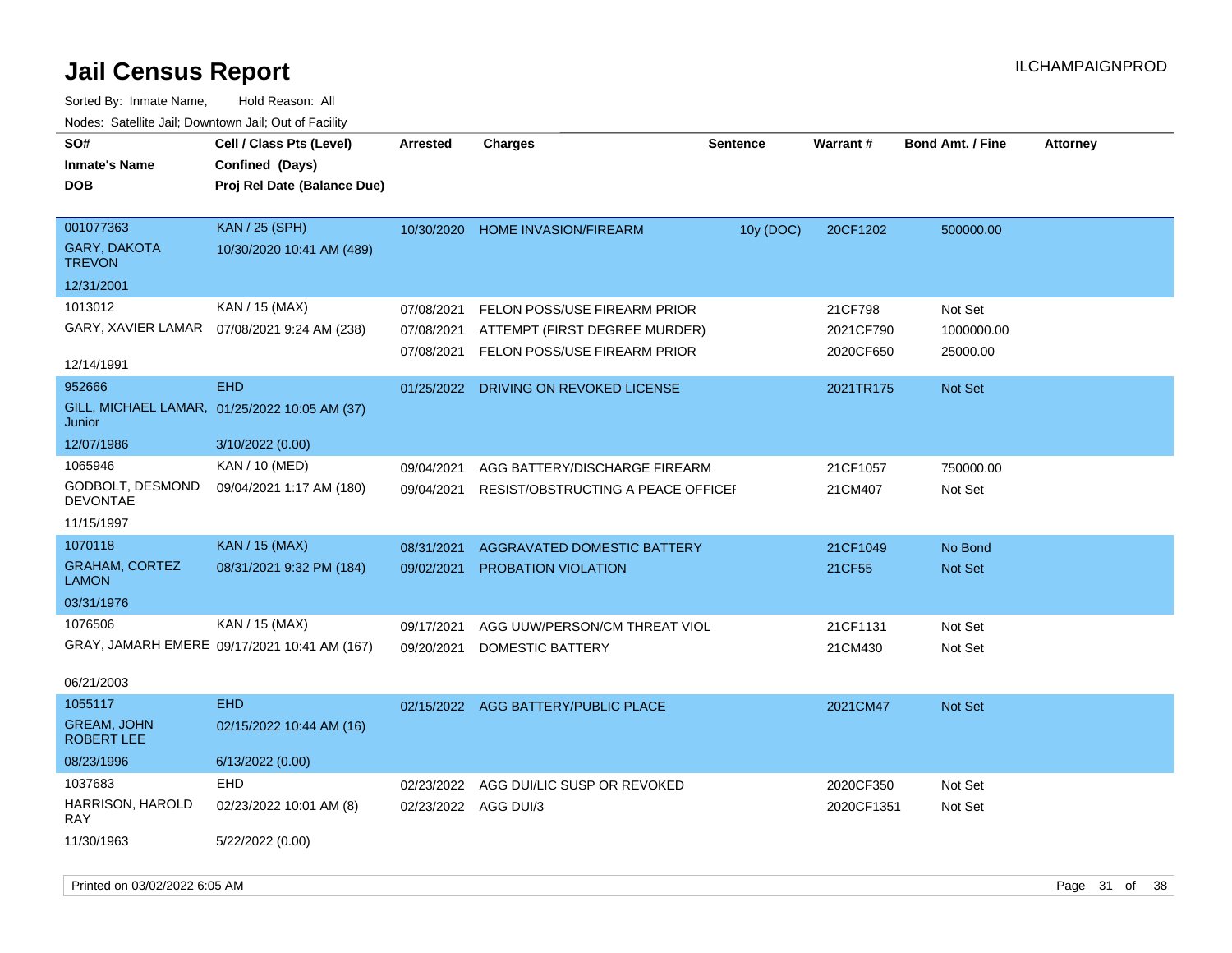| SO#<br><b>Inmate's Name</b><br><b>DOB</b>                             | Cell / Class Pts (Level)<br>Confined (Days)<br>Proj Rel Date (Balance Due) | <b>Arrested</b>                                                    | <b>Charges</b>                                                                                                                                                      | <b>Sentence</b>      | <b>Warrant#</b>                                      | <b>Bond Amt. / Fine</b>                                 | <b>Attorney</b> |
|-----------------------------------------------------------------------|----------------------------------------------------------------------------|--------------------------------------------------------------------|---------------------------------------------------------------------------------------------------------------------------------------------------------------------|----------------------|------------------------------------------------------|---------------------------------------------------------|-----------------|
| 1045186<br>HOLBROOK, JOHNNIE<br><b>MATHIS</b><br>07/19/1996<br>972300 | <b>KAN / 15 (MAX)</b><br>08/16/2021 11:07 AM (199)<br>KAN / 10 (MED)       | 08/16/2021<br>08/16/2021<br>08/16/2021<br>08/16/2021<br>12/22/2021 | ARMED VIOLENCE/CATEGORY I<br><b>FELON POSS/USE WEAPON/FIREARM</b><br>AGG FLEEING POLICE/21 MPH OVER<br>FELON POSS/USE WEAPON/FIREARM<br><b>RESIDENTIAL BURGLARY</b> |                      | 21CF934<br>19CF968<br>21CF988<br>21CF989<br>18CF1691 | 1000000.00<br>Not Set<br>Not Set<br>Not Set<br>25000.00 |                 |
| HOLT, MICHAEL<br>TERRELL<br>12/25/1989                                | 12/22/2021 8:36 AM (71)                                                    | 12/22/2021                                                         | AGG CRIM SEX ABUSE/VICTIM <9                                                                                                                                        |                      | 19CF1277                                             | 250000.00                                               |                 |
| 001078146<br>HUNT, TEIGAN<br><b>JAZAIREO</b><br>05/14/2003            | <b>KAN / 15 (MAX)</b><br>07/09/2021 12:41 PM (237)                         | 07/09/2021<br>07/09/2021                                           | AGG BATTERY/DISCHARGE FIREARM<br>ARMED ROBBERY/ARMED W/FIREARM                                                                                                      |                      | 21CF795<br>21CF806                                   | 1000000.00<br>Not Set                                   |                 |
| 989743<br>JACKSON, STEVE<br>ALLEN<br>06/04/1991                       | KAN / 15 (ADS)<br>04/13/2021 2:45 AM (324)                                 | 04/13/2021                                                         | AGGRAVATED DOMESTIC BATTERY                                                                                                                                         |                      | 21CF399                                              | Not Set                                                 |                 |
| 001078788<br>08/07/1987                                               | <b>KAN / 5 (ADS)</b><br>JOHNSON, BRENTON Z 01/21/2022 8:33 PM (41)         |                                                                    | 01/21/2022 AGGRAVATED BATTERY                                                                                                                                       |                      | 22CF93                                               | Not Set                                                 |                 |
| 001078401<br>KNIGHT, ERIC Junior<br>07/11/1991                        | KAN / 10 (ADS)<br>09/19/2021 7:32 PM (165)                                 | 09/19/2021                                                         | UNLAWFUL VEHICULAR INVASION                                                                                                                                         | 3y/6m (DOC) 21CF1134 |                                                      | Not Set                                                 |                 |
| 1064445<br>LARUE, TERENCE<br><b>TRAMEL</b><br>12/23/1998              | <b>KAN / 15 (MAX)</b><br>04/23/2021 11:18 AM (314)                         | 04/23/2021<br>04/23/2021<br>04/23/2021                             | <b>FELON POSS/USE FIREARM/PAROLE</b><br>AGG DISCHARGE FIREARM/OCC VEH<br>POSSESS 15<100 GRAMS COCAINE                                                               |                      | 21CF899<br>2021CF295<br>19CF1052                     | Not Set<br>500000.00<br>10000.00                        |                 |
| 001078237<br>LAWS, TERON<br><b>RAMONTE</b><br>04/03/2001              | KAN / 15 (ADS)<br>08/03/2021 6:29 PM (212)                                 | 08/03/2021                                                         | AGG DISCHARGE FIREARM/OCC VEH                                                                                                                                       |                      | 21CF928                                              | No Bond                                                 |                 |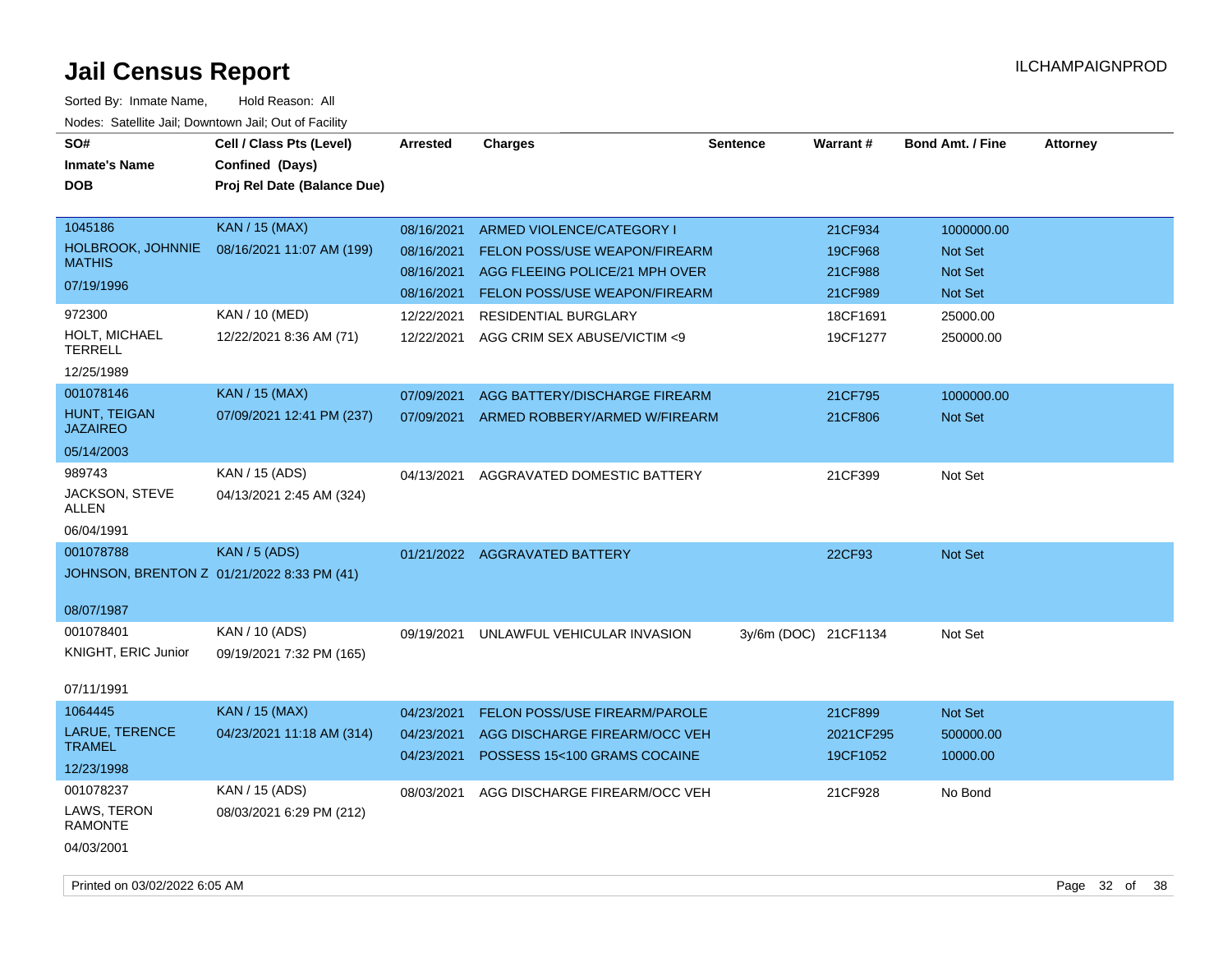| roacs. Catellite Jall, Downtown Jall, Out of Facility |                                                                            |                      |                                          |                 |           |                         |                 |
|-------------------------------------------------------|----------------------------------------------------------------------------|----------------------|------------------------------------------|-----------------|-----------|-------------------------|-----------------|
| SO#<br><b>Inmate's Name</b><br><b>DOB</b>             | Cell / Class Pts (Level)<br>Confined (Days)<br>Proj Rel Date (Balance Due) | <b>Arrested</b>      | <b>Charges</b>                           | <b>Sentence</b> | Warrant#  | <b>Bond Amt. / Fine</b> | <b>Attorney</b> |
| 001078470<br>LEE, AMAHRION<br><b>JA'MERE</b>          | <b>KAN / 15 (MAX)</b><br>10/10/2021 1:23 PM (144)                          |                      | 10/10/2021 MURDER/INTENT TO KILL/INJURE  |                 | 21CF1221  | Not Set                 |                 |
| 11/05/2002                                            |                                                                            |                      |                                          |                 |           |                         |                 |
| 56792                                                 | KAN / 10 (MED)                                                             | 02/02/2021           | ARMED HABITUAL CRIMINAL                  |                 | 2021CF141 | 500000.00               |                 |
| LILLARD, LAWRENCE<br><b>TYRONE</b>                    | 02/02/2021 2:11 PM (394)                                                   | 02/22/2021           | DRIVING ON REVOKED LICENSE               |                 | 21TR426   | 5000.00                 |                 |
| 10/20/1982                                            |                                                                            |                      |                                          |                 |           |                         |                 |
| 1031656                                               | <b>EHD</b>                                                                 |                      | 03/01/2022 CRIM DMG/GOVT PROP/<\$500     |                 | 2021CF604 | <b>Not Set</b>          |                 |
| Love, Denise                                          | 03/01/2022 9:23 AM (2)                                                     |                      |                                          |                 |           |                         |                 |
| 04/10/1988                                            | 3/13/2022 (0.00)                                                           |                      |                                          |                 |           |                         |                 |
| 40877<br>MABRY-HALL,<br><b>REBECCA SUE</b>            | EHD<br>02/01/2022 9:32 AM (30)                                             | 02/01/2022 AGG DUI/3 |                                          |                 | 2020CF986 | Not Set                 |                 |
| 03/21/1971                                            | 5/1/2022 (0.00)                                                            |                      |                                          |                 |           |                         |                 |
| 001078575                                             | <b>KAN / 10 (MED)</b>                                                      | 11/09/2021           | <b>GUNRUNNING</b>                        |                 | 21CF1330  | 750000.00               |                 |
| MCLAURIN, KEYON A                                     | 11/09/2021 12:41 PM (114)                                                  |                      |                                          |                 |           |                         |                 |
| 11/19/2002                                            |                                                                            |                      |                                          |                 |           |                         |                 |
| 1011046                                               | KAN / 15 (ADS)                                                             |                      | 04/10/2021 ATTEMPT (FIRST DEGREE MURDER) |                 | 21CF392   | Not Set                 |                 |
| MILES, DARRION<br><b>ANTONIO KEVONTA</b>              | 04/11/2021 12:46 AM (326)                                                  |                      |                                          |                 |           |                         |                 |
| 03/18/1990                                            |                                                                            |                      |                                          |                 |           |                         |                 |
| 001078712                                             | <b>KAN / 10 (MED)</b>                                                      | 12/23/2021           | AGG DISCH FIREARM/1ST AID PERS           |                 | 21CF1581  | <b>Not Set</b>          |                 |
| MONTGOMERY,<br><b>RASHARD MYKI</b>                    | 12/23/2021 4:27 PM (70)                                                    |                      |                                          |                 |           |                         |                 |
| 11/05/2001                                            |                                                                            |                      |                                          |                 |           |                         |                 |
| 1026477                                               | KAN / 15 (ADS)                                                             | 09/21/2021           | AGG DISCHARGE FIREARM/OCC VEH            |                 | 21CF1138  | Not Set                 |                 |
| NEWBILL, DEVONTRE<br><b>LAMONT</b>                    | 09/21/2021 2:27 AM (163)                                                   | 09/22/2021           | PROBATION VIOLATION                      |                 | 20CF577   | Not Set                 |                 |
| 11/22/1993                                            |                                                                            |                      |                                          |                 |           |                         |                 |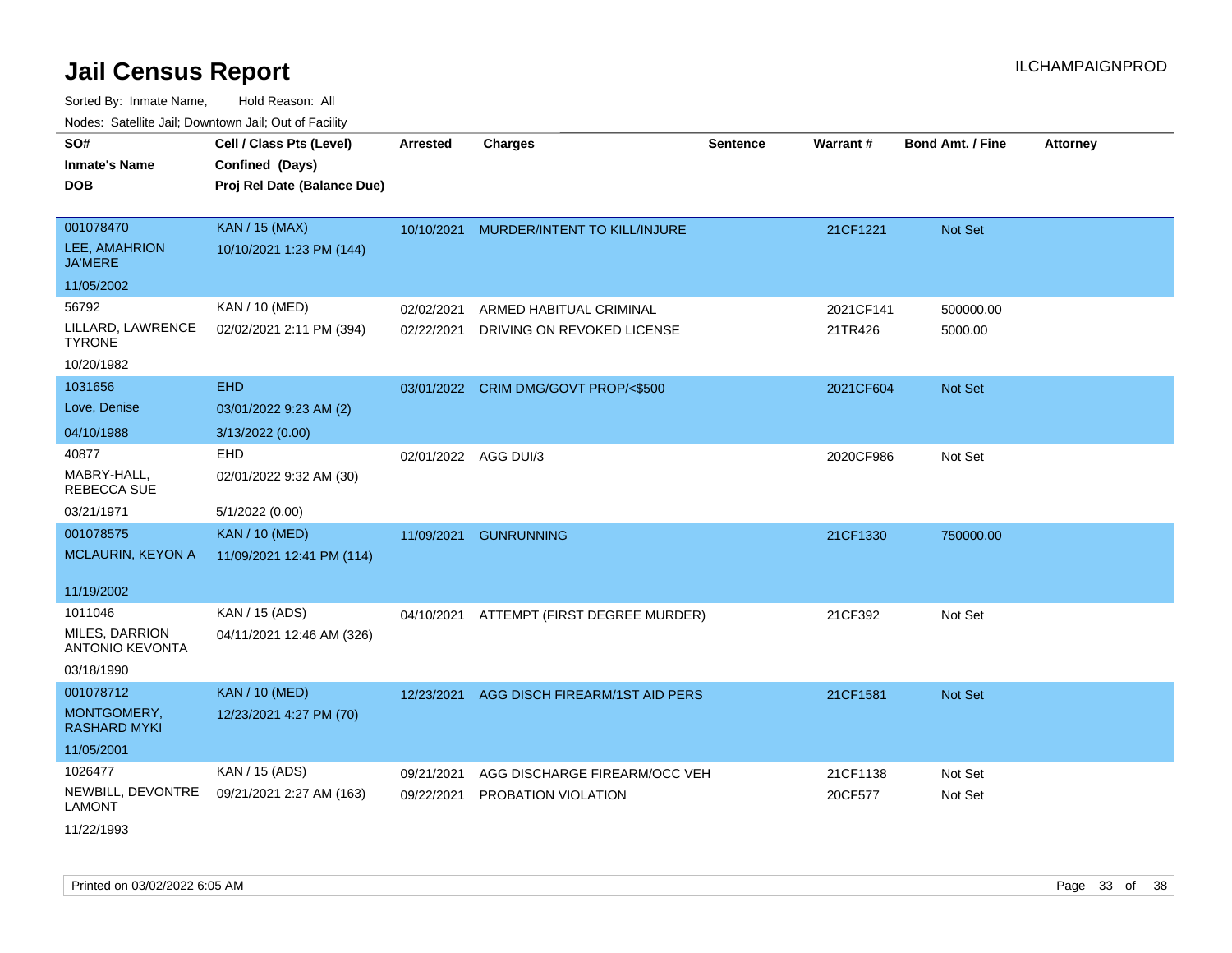| rougs. Calcinic Jan, Downtown Jan, Out of Facility |                                                                            |                 |                                          |          |             |                         |                 |
|----------------------------------------------------|----------------------------------------------------------------------------|-----------------|------------------------------------------|----------|-------------|-------------------------|-----------------|
| SO#<br><b>Inmate's Name</b><br><b>DOB</b>          | Cell / Class Pts (Level)<br>Confined (Days)<br>Proj Rel Date (Balance Due) | <b>Arrested</b> | <b>Charges</b>                           | Sentence | Warrant#    | <b>Bond Amt. / Fine</b> | <b>Attorney</b> |
| 1072907                                            | <b>KAN</b>                                                                 | 07/14/2021      | ATTEMPT (FIRST DEGREE MURDER)            |          | 2021-CF-832 | 2000000.00              |                 |
| NIKOLAEV, YEVGENIY                                 | 07/14/2021 10:10 PM (232)                                                  |                 | 07/14/2021 CRIMINAL DAMAGE <\$500/SCHOOL |          | 2021CF840   | 5000.00                 |                 |
| 10/06/1983                                         |                                                                            |                 |                                          |          |             |                         |                 |
| 001078558                                          | KAN / 10 (MED)                                                             | 11/03/2021      | UNLAWFUL USE OF A WEAPON                 |          | 21CF1352    | Not Set                 |                 |
| PARRISH, DOMINIC<br>WALTER                         | 11/03/2021 1:25 PM (120)                                                   |                 |                                          |          |             |                         |                 |
| 08/23/2001                                         |                                                                            |                 |                                          |          |             |                         |                 |
| 001078063                                          | <b>KAN / 15 (MAX)</b>                                                      | 06/15/2021      | AGG CRIM SEX ASSAULT/WEAPON              |          | 2021CF678   | 1000000.00              |                 |
|                                                    | PERRY, ROBERT Junior 06/15/2021 4:37 PM (261)                              | 06/15/2021      | <b>ROBBERY</b>                           |          | 2021CF159   | 25000.00                |                 |
| 12/21/1990                                         |                                                                            |                 |                                          |          |             |                         |                 |
| 1008308                                            | KAN / 10 (ADS)                                                             | 01/30/2022      | ASSAULT                                  |          | 19CM364     | 4000.00                 |                 |
| PETTIGREW, MARIO<br><b>TRAVINIO</b>                | 01/30/2022 6:15 AM (32)                                                    |                 | 01/30/2022 AGG BTRY/GREAT BOD HARM/60+   |          | 22CF131     | No Bond                 |                 |
| 08/11/1992                                         |                                                                            |                 |                                          |          |             |                         |                 |
| 37559                                              | <b>EHD</b>                                                                 |                 | 01/12/2022 DRIVING ON REVOKED LICENSE    |          | 2021TR2685  | <b>Not Set</b>          |                 |
| PICKENS, DAVID<br><b>EUGENE</b>                    | 01/12/2022 10:16 AM (50)                                                   |                 |                                          |          |             |                         |                 |
| 02/01/1973                                         | 3/12/2022 (0.00)                                                           |                 |                                          |          |             |                         |                 |
| 001078799                                          | KAN / 10 (MED)                                                             |                 | 01/27/2022 FIREARM/FOID INVALID/NOT ELIG |          | 22CF116     | Not Set                 |                 |
| PURNELL, MARKISE<br><b>MONROE</b>                  | 01/27/2022 9:50 AM (35)                                                    |                 |                                          |          |             |                         |                 |
| 07/13/2002                                         |                                                                            |                 |                                          |          |             |                         |                 |
| 001077614                                          | <b>KAN / 15 (MAX)</b>                                                      |                 | 01/17/2021 ATTEMPT (FIRST DEGREE MURDER) |          | 21CF66      | <b>Not Set</b>          |                 |
| <b>DEVON</b>                                       | ROBINSON, DONTRELL 01/17/2021 3:08 PM (410)                                |                 |                                          |          |             |                         |                 |
| 09/22/2002                                         |                                                                            |                 |                                          |          |             |                         |                 |
| 1061216                                            | KAN / 10 (MED)                                                             | 06/22/2021      | HOME INVASION/FIREARM                    |          | 21CF727     | Not Set                 |                 |
| RUNGE, ANDRE<br>MARSEAN                            | 06/22/2021 4:42 PM (254)                                                   |                 |                                          |          |             |                         |                 |
| 12/05/1997                                         |                                                                            |                 |                                          |          |             |                         |                 |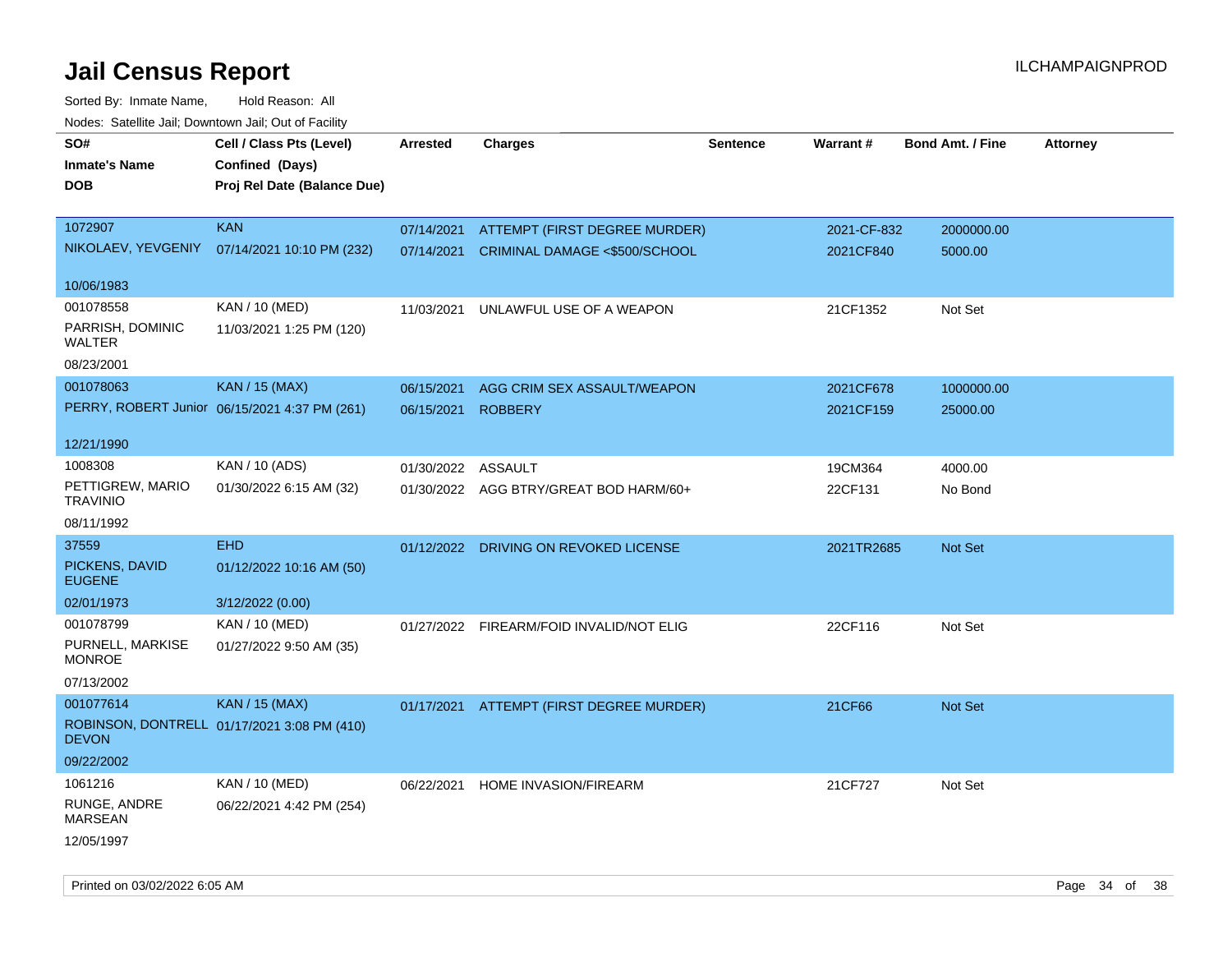| SO#<br><b>Inmate's Name</b>            | Cell / Class Pts (Level)<br>Confined (Days) | <b>Arrested</b> | <b>Charges</b>                            | <b>Sentence</b> | Warrant#    | <b>Bond Amt. / Fine</b> | <b>Attorney</b> |
|----------------------------------------|---------------------------------------------|-----------------|-------------------------------------------|-----------------|-------------|-------------------------|-----------------|
| <b>DOB</b>                             | Proj Rel Date (Balance Due)                 |                 |                                           |                 |             |                         |                 |
| 650295                                 | <b>PIA / 50 (MAX)</b>                       | 04/22/2020      | <b>CRIMINAL SEXUAL ASSAULT</b>            |                 | 2020-CF407  | 750000.00               |                 |
| SANDAGE, JERALD                        | 04/22/2020 6:30 AM (680)                    | 04/22/2020      | <b>CRIMINAL SEXUAL ASSAULT</b>            |                 | 2020-CF408  | 750000.00               |                 |
| <b>EUGENE</b>                          |                                             | 04/22/2020      | <b>CRIMINAL SEXUAL ABUSE</b>              |                 | 2020-CF409  | 750000.00               |                 |
| 06/07/1971                             |                                             | 04/22/2020      | <b>CRIMINAL SEXUAL ASSAULT</b>            |                 | 2020-CF410  | 750000.00               |                 |
|                                        |                                             | 04/22/2020      | <b>OFFICIAL MISCONDUCT</b>                |                 | 2019-CF1811 | 25000.00                |                 |
| 59178                                  | KAN / 15 (MAX)                              | 12/13/2021      | AGG DISCHARGE FIREARM/OCC VEH             |                 | 21CF1274    | 1500000.00              |                 |
| SANDERS, MICHAEL<br><b>JEAN</b>        | 12/13/2021 4:17 PM (80)                     |                 |                                           |                 |             |                         |                 |
| 12/22/1967                             |                                             |                 |                                           |                 |             |                         |                 |
| 001078704                              | KAN / 15 (MAX)                              | 12/21/2021      | MURDER/INTENT TO KILL/INJURE              |                 | 21CF1575    | Not Set                 |                 |
| SHORTER, JAQUAN<br><b>MAURICE</b>      | 12/23/2021 1:23 AM (70)                     |                 |                                           |                 |             |                         |                 |
| 10/08/1998                             |                                             |                 |                                           |                 |             |                         |                 |
| 1062194                                | KAN / 15 (MAX)                              | 02/27/2020      | MURDER/OTHER FORCIBLE FELONY              |                 | 20CF-247    | 1000000.00              |                 |
| SIMMONS, MICHAEL<br><b>JAMAL</b>       | 02/27/2020 1:11 PM (735)                    | 09/23/2020      | AGG BATTERY/DISCHARGE FIREARM             |                 | 20CF1061    | Not Set                 |                 |
| 11/03/1997                             |                                             |                 |                                           |                 |             |                         |                 |
| 001078115                              | KAN / 15 (MAX)                              | 07/01/2021      | ARMED VIOLENCE/CATEGORY I                 | 5y (DOC)        | 21CF772     | Not Set                 |                 |
| <b>SMITH, JAMES</b><br>NASHAUN, Junior | 07/01/2021 2:44 PM (245)                    |                 |                                           |                 |             |                         |                 |
| 09/18/2000                             |                                             |                 |                                           |                 |             |                         |                 |
| 001077868                              | KAN / 15 (MAX)                              | 04/21/2021      | ARMED ROBBERY/ARMED W/FIREARM             |                 | 21CF445     | Not Set                 |                 |
| SPEARMENT,<br><b>KENTRELL</b>          | 04/21/2021 9:48 PM (316)                    | 08/19/2021      | FLEEING/ATTEMPT ELUDE OFFICER             |                 | 2021TR1053  | 1000.00                 |                 |
| 01/21/2002                             |                                             |                 |                                           |                 |             |                         |                 |
| 11979                                  | <b>EHD</b>                                  |                 | 01/11/2022 AGG FLEEING POLICE/21 MPH OVER |                 | 2021CF629   | Not Set                 |                 |
| <b>STARK, JACK LYNN</b>                | 01/11/2022 10:13 AM (51)                    |                 |                                           |                 |             |                         |                 |
| 12/31/1955                             | 4/9/2022 (0.00)                             |                 |                                           |                 |             |                         |                 |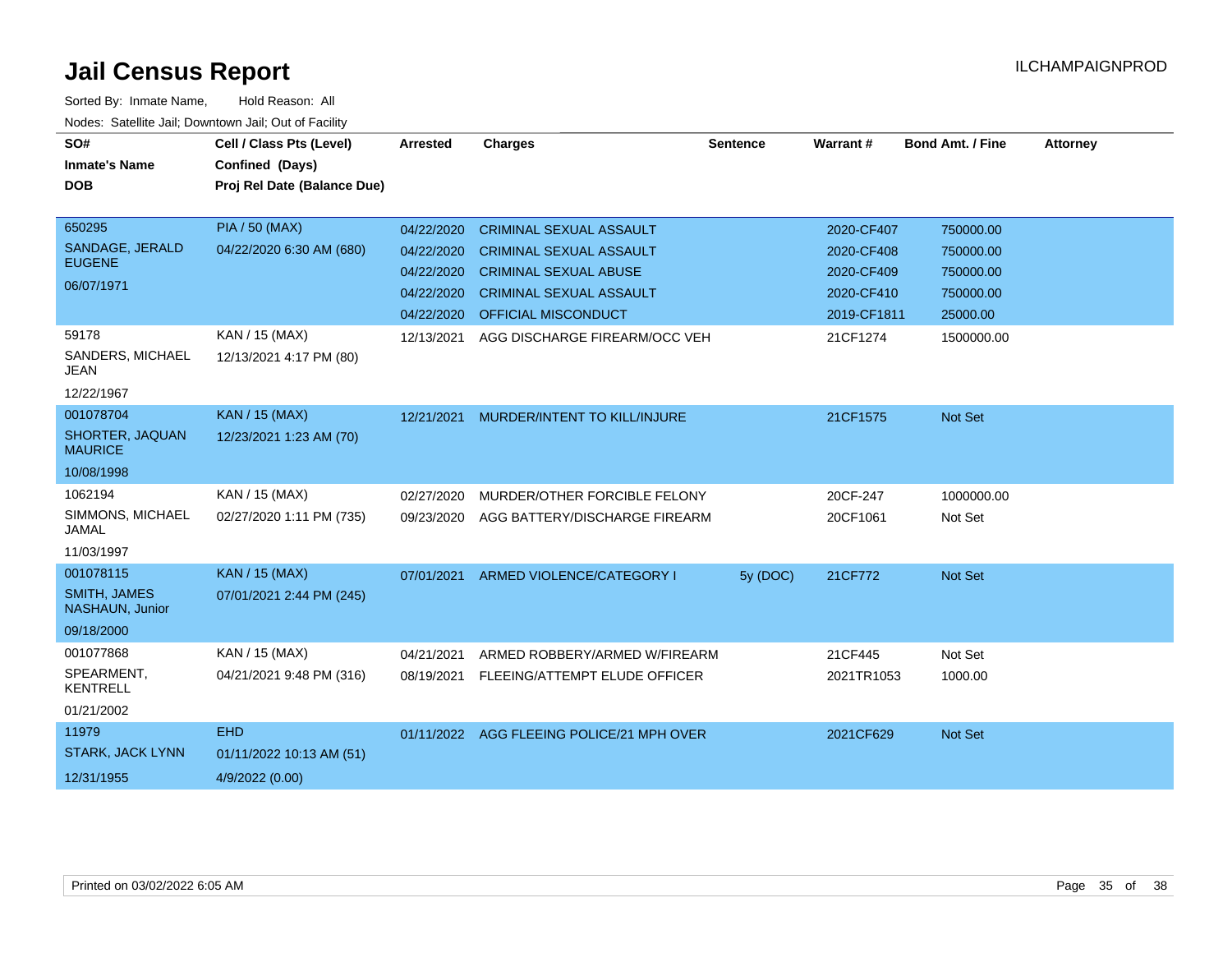| roacs. Catellite Jall, Downtown Jall, Out of Facility |                                               |                 |                                |                 |            |                         |                 |
|-------------------------------------------------------|-----------------------------------------------|-----------------|--------------------------------|-----------------|------------|-------------------------|-----------------|
| SO#                                                   | Cell / Class Pts (Level)                      | <b>Arrested</b> | <b>Charges</b>                 | <b>Sentence</b> | Warrant#   | <b>Bond Amt. / Fine</b> | <b>Attorney</b> |
| <b>Inmate's Name</b>                                  | Confined (Days)                               |                 |                                |                 |            |                         |                 |
| <b>DOB</b>                                            | Proj Rel Date (Balance Due)                   |                 |                                |                 |            |                         |                 |
|                                                       |                                               |                 |                                |                 |            |                         |                 |
| 001077854                                             | <b>EHD</b>                                    | 09/15/2021      | DRIVING RVK/SUSP DUI/SSS 4-9   |                 | 2021CF306  | Not Set                 |                 |
| STUKINS, DANNY RAY                                    | 09/15/2021 10:17 AM (169)                     |                 |                                |                 |            |                         |                 |
| 07/05/1985                                            | 3/13/2022 (0.00)                              |                 |                                |                 |            |                         |                 |
| 65920                                                 | KAN / 15 (MAX)                                | 12/21/2021      | ARMED ROBBERY/ARMED W/FIREARM  |                 | 21CF1543   | 100000.00               |                 |
| TAPSCOTT,<br><b>CORNELIUS</b>                         | 12/21/2021 10:57 PM (72)                      |                 |                                |                 |            |                         |                 |
| 07/14/1985                                            |                                               |                 |                                |                 |            |                         |                 |
| 1046632                                               | <b>KAN / 15 (MAX)</b>                         | 09/14/2021      | ARMED VIOLENCE/CATEGORY II     |                 | 21CF912    | 750000.00               |                 |
|                                                       | TATE, JAVON MARQUIS 09/14/2021 12:10 PM (170) |                 |                                |                 |            |                         |                 |
|                                                       |                                               |                 |                                |                 |            |                         |                 |
| 08/10/1996                                            |                                               |                 |                                |                 |            |                         |                 |
| 1033031                                               | KAN / 15 (MAX)                                | 08/19/2020      | *AGG BATTERY W/FIREARM/PERSON  |                 | 2020-CF923 | 500000.00               |                 |
| TOMS, ANDREW<br><b>CHUCKY</b>                         | 08/19/2020 5:59 PM (561)                      |                 |                                |                 |            |                         |                 |
| 09/28/1978                                            |                                               |                 |                                |                 |            |                         |                 |
| 1004142                                               | <b>KAN / 15 (MAX)</b>                         | 10/27/2021      | POSSESSION OF METH/15<100GRAMS |                 | 2021CF1298 | 1500000.00              |                 |
| TOY, KAYON LARENZ                                     | 10/22/2021 1:01 PM (132)                      |                 |                                |                 |            |                         |                 |
|                                                       |                                               |                 |                                |                 |            |                         |                 |
| 09/12/1991                                            |                                               |                 |                                |                 |            |                         |                 |
| 001078386                                             | KAN / 10 (MED)                                | 09/14/2021      | POSSESSION OF STOLEN FIREARM   |                 | 2021CF1099 | 250000.00               |                 |
| TURNER, AMARIO                                        | 09/14/2021 11:42 PM (170)                     |                 |                                |                 |            |                         |                 |
| 09/23/2002                                            |                                               |                 |                                |                 |            |                         |                 |
| 1011886                                               | <b>EHD</b>                                    | 01/12/2022      | AGG FLEEING/2+ CON DEVICES     |                 | 2021CF378  | <b>Not Set</b>          |                 |
| <b>TURNER, SHAWNTAY</b><br><b>EUGENE</b>              | 01/12/2022 9:25 AM (50)                       |                 |                                |                 |            |                         |                 |
| 01/09/1992                                            | 3/11/2022 (0.00)                              |                 |                                |                 |            |                         |                 |
| 961786                                                | KAN / 15 (ADS)                                | 01/24/2022      | ARMED HABITUAL CRIMINAL        |                 | 22CF104    | Not Set                 |                 |
| <b>WARREN, DESIE</b><br>ARNEZ                         | 01/24/2022 7:23 AM (38)                       |                 |                                |                 |            |                         |                 |
| 04/28/1988                                            |                                               |                 |                                |                 |            |                         |                 |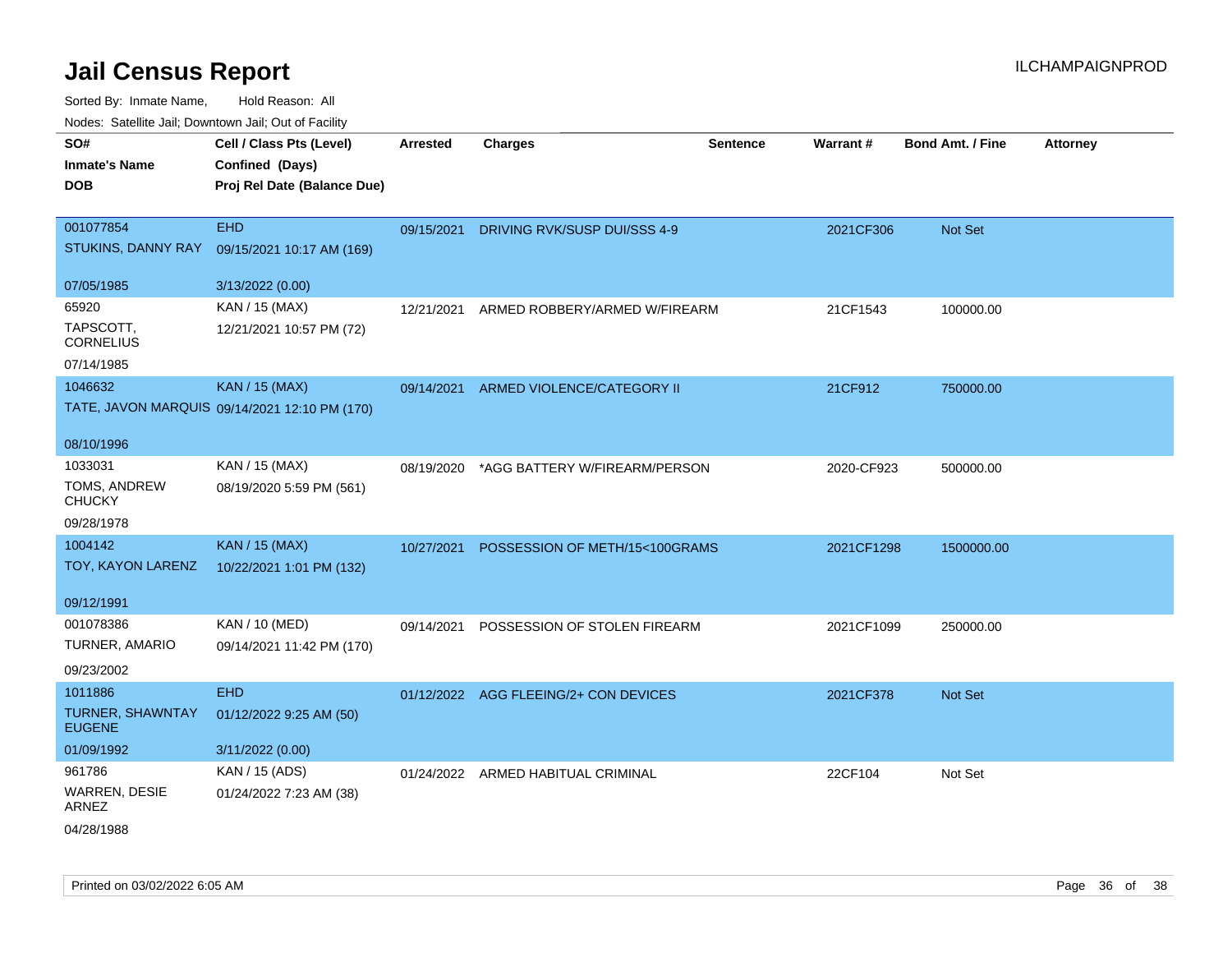| SO#                                        | Cell / Class Pts (Level)    | <b>Arrested</b>                     | <b>Charges</b>                 | <b>Sentence</b> | Warrant#      | <b>Bond Amt. / Fine</b> | <b>Attorney</b> |
|--------------------------------------------|-----------------------------|-------------------------------------|--------------------------------|-----------------|---------------|-------------------------|-----------------|
| <b>Inmate's Name</b>                       | Confined (Days)             |                                     |                                |                 |               |                         |                 |
| <b>DOB</b>                                 | Proj Rel Date (Balance Due) |                                     |                                |                 |               |                         |                 |
|                                            |                             |                                     |                                |                 |               |                         |                 |
| 1062558                                    | <b>KAN / 10 (MED)</b>       | 10/02/2021                          | FELON POSS/USE WEAPON/FIREARM  |                 | 21CF1185      | Not Set                 |                 |
| <b>WELLS, JIAMANTE</b><br><b>AMORE</b>     | 10/02/2021 8:29 PM (152)    |                                     |                                |                 |               |                         |                 |
| 09/02/1995                                 |                             |                                     |                                |                 |               |                         |                 |
| 1002033                                    | KAN / 15 (MAX)              | 09/08/2021                          | DRIVING ON SUSPENDED LICENSE   |                 | 2019-TR-11944 | 5000.00                 |                 |
| <b>WEST, ANTONIO</b>                       | 09/08/2021 11:01 PM (176)   | 09/08/2021                          | ARMED ROBBERY/ARMED W/FIREARM  |                 | 2020-CF-1406  | 500000.00               |                 |
| <b>DEONTA</b>                              |                             | 09/08/2021                          | AGG UNLAWFUL USE OF WEAPON/VEH |                 | 2021-CF-AWOW  | Not Set                 |                 |
| 04/15/1992                                 |                             | 09/08/2021                          | OBSTRCT JUSTICE/LEAVE STATE    |                 | 2021-CF-AWOW  | Not Set                 |                 |
|                                            |                             | 09/08/2021                          | ARMED VIOLENCE/CATEGORY I      |                 | 2021-CF-AWOW  | Not Set                 |                 |
| 1022068                                    | <b>KAN / 15 (ADS)</b>       | 10/10/2021                          | FELON POSS/USE WEAPON/FIREARM  |                 | 21CF1212      | Not Set                 |                 |
| <b>WILKINS, MICHAEL</b><br><b>CARL</b>     | 10/10/2021 5:07 AM (144)    |                                     |                                |                 |               |                         |                 |
| 07/10/1992                                 |                             |                                     |                                |                 |               |                         |                 |
| 001078709                                  | KAN / 15 (MAX)              | 12/22/2021                          | ARMED VIOLENCE/CATEGORY I      |                 | 21CF1586      | Not Set                 |                 |
| WILLIAMS, DAVID LEE                        | 12/22/2021 11:00 AM (71)    |                                     |                                |                 |               |                         |                 |
| 12/18/1989                                 |                             |                                     |                                |                 |               |                         |                 |
| 28328                                      | <b>EHD</b>                  |                                     | 02/02/2022 AGG DUI/NO VALID DL |                 | 2021CF19      | Not Set                 |                 |
| <b>WILLIAMS, DERRICK</b>                   | 02/02/2022 9:39 AM (29)     |                                     |                                |                 |               |                         |                 |
| 05/10/1965                                 | 3/2/2022 (0.00)             |                                     |                                |                 |               |                         |                 |
| 539662                                     | KAN / 10 (MED)              | 08/14/2021                          | AGGRAVATED BATTERY             |                 | 21CF979       | No Bond                 |                 |
| WILLIAMS, JAVONTAE                         | 08/14/2021 1:28 AM (201)    | 08/14/2021                          | AGGRAVATED DOMESTIC BATTERY    |                 | 2020CF1098    | 25000.00                |                 |
| <b>DEMAR</b>                               |                             | 08/14/2021                          | DOM BTRY/CONTACT/1-2 PRECONV   |                 | 2021CF770     | 250000.00               |                 |
| 07/28/1991                                 |                             | 08/14/2021<br><b>CITY OV ARREST</b> |                                |                 | 2017OV893     | 1000.00                 |                 |
| 1049234                                    | <b>KAN / 10 (MED)</b>       | 01/22/2022                          | AGGRAVATED DOMESTIC BATTERY    |                 | <b>22CF94</b> | Not Set                 |                 |
| <b>WILLIAMS, KHAMRON</b><br><b>MARCELL</b> | 01/22/2022 9:30 AM (40)     |                                     |                                |                 |               |                         |                 |
| 08/15/1995                                 |                             |                                     |                                |                 |               |                         |                 |